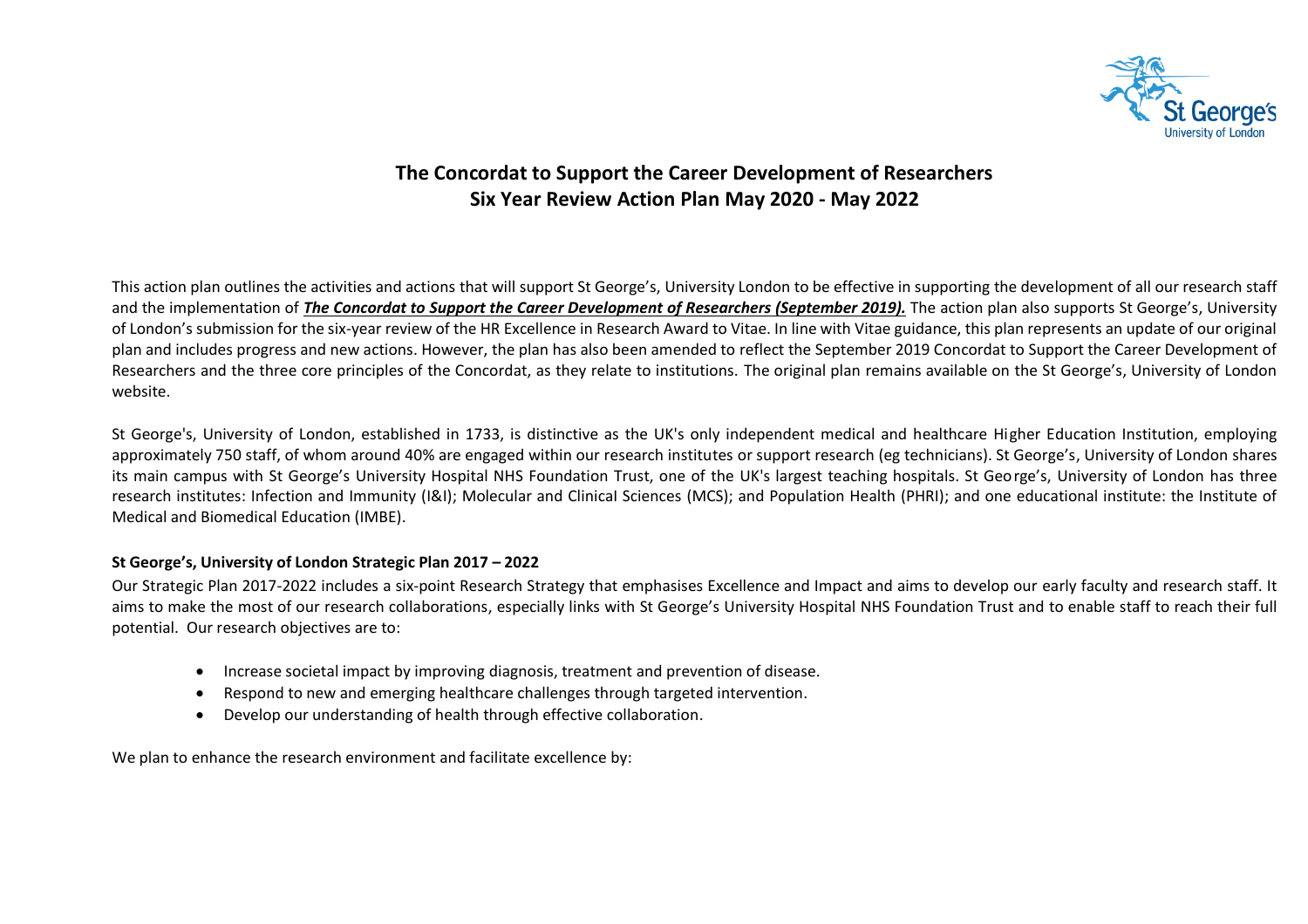- 1. Extending strategic collaboration with St George's University Hospital NHS Foundation Trust and other local healthcare providers and with research institutions nationally and internationally.
- 2. Providing a supportive research environment that inspires innovation and enables people at all stages of their careers to reach their full potential.
- 3. Recognising, inspiring and retaining research staff at all stages of their careers, and to nurture scientific leaders of the future.
- 4. Maximising the impact of our research and its contribution to scientific knowledge and clinical practice.
- 5. Engaging the public in our science and communicating widely the significance of research.
- 6. Providing expert opinion at local, national and international levels to inform policy relevant to our vision and mission.

The Strategic Plan also outlines how we will contribute to facilitating excellence through our key people-related objectives by:

- Maximising the potential of our students and staff in a collaborative, inclusive and supportive community.
- Valuing and celebrating our diversity.
- Attracting, retaining and developing a talented and high-performing workforce with a shared sense of purpose.
- Building a culture that values ambition, expects accountability and recognises excellence.

St George's, University of London aims to provide our research staff at all stages of their careers with development opportunities, skills and knowledge to succeed in their professional roles; alongside career development, advice and guidance to encourage them to transition to future roles within St George's, University of London, to other HEIs or related employment. This includes close working with St George's University Hospital NHS Foundation Trust. In delivering this action plan St George's, University of London demonstrates its commitment to support, develop and enable researchers to progress professionally. When considering research staff as part of our action plan we include Research Assistants and Research Fellows who are usually, but not always, Post Docs, as well as academic staff (Lecturers, Senior Lecturers, Readers and Professors). For the purposes of this action plan, when referring to Early Career Researchers (ECRs) we are mainly considering Post Docs, Research Assistants/Fellows as well as Lecturers in the early stages of their career. However, development opportunities are also provided to PhD students via the Common Postgraduate Framework and Graduate School Skills Programme, which include modules on research methods, statistics, data analysis (qualitative and quantitative), critical appraisal, research project planning and management, teacher training and careers support (eg "Navigating application processes within and beyond Academia"). PhD Students also have access to the University of London Careers Service.

For reference the numbers in the action plan below refer to the relevant criteria from *The Concordat to Support the Career Development of Researchers (September 2019).* 

- **1. Environment and culture – excellent research requires a supportive and inclusive research culture.**
- **2. Employment – researchers are recruited, employed and managed under conditions that recognise and value their contributions.**
- **3. Professional and career development – professional and career development are integral to enabling researchers to develop their full potential.**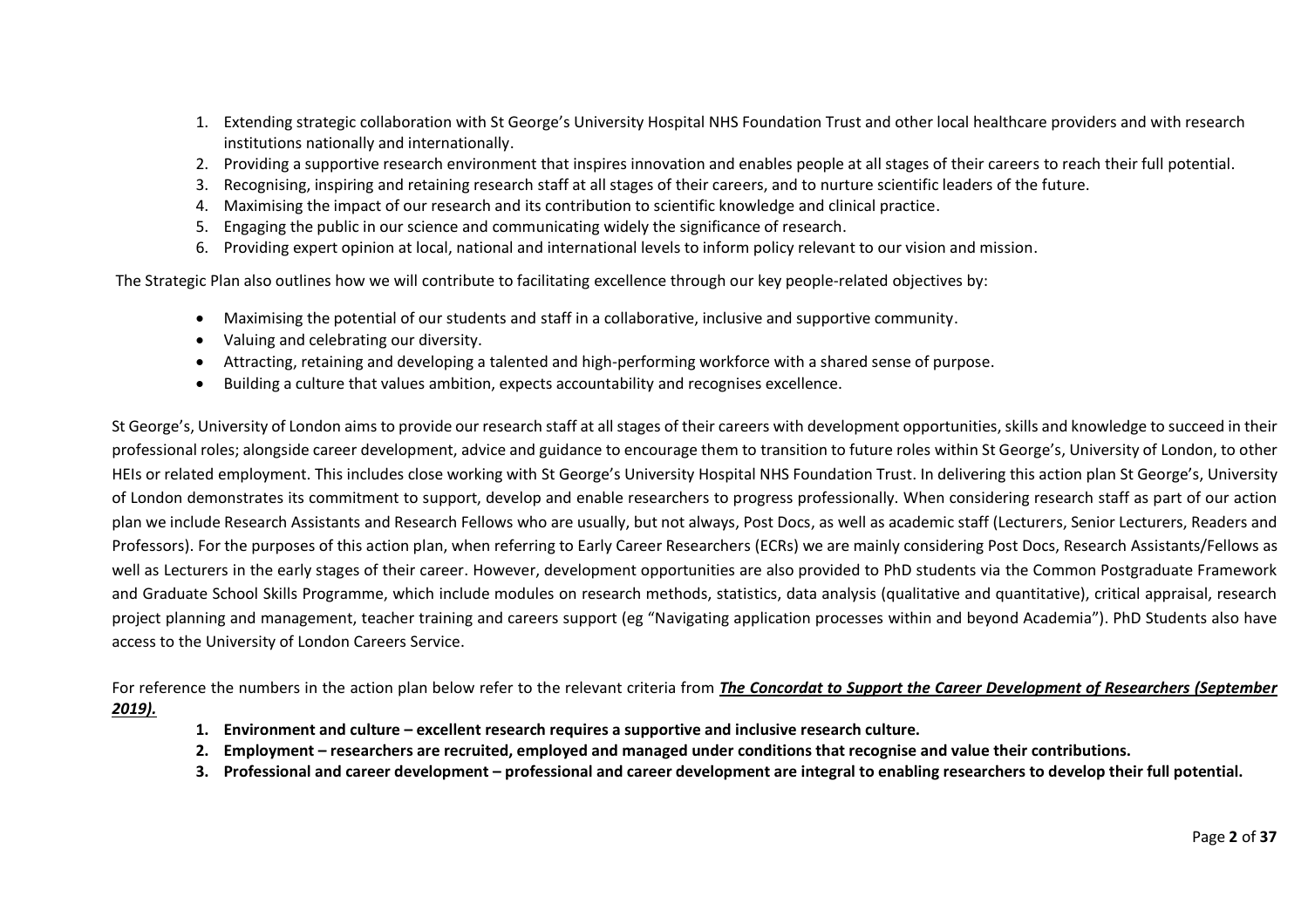It is recognised that the third principle includes a requirement for institutions to "provide opportunities, structured support, encouragement and time for researchers to engage in a minimum of 10 days professional development pro-rate per year, recognising that researchers will pursue careers across a wider range of employment sectors". St George's, University of London takes the view that 10 days professional development would include the following activities:

- Meetings outside usual work requirements, eg membership of committees, working groups or task and finish groups.
- Meetings with mentor.
- Journal club.
- Seminars, workshops and symposiums internal and external.
- Conferences.
- Training courses internal and external.
- Public engagement activities.
- Recruitment activities, eg staff and student interviews.
- Team building events.
- Peer support.

#### **Governance**

The development of this plan was undertaken by a Working Group including representatives from PhD students, the Post Doc forum, Human Resources, Joint Research and Enterprise Service (JRES), Research Technicians and academics. The plan's implementation is overseen by Research Committee, Chaired by the Deputy Principal (Research & Enterprise).

The Research Committee has responsibility for research strategy and operations, including development of research staff, and has representation across the research Institutes and professional services, ECRs and PhD students. It is also responsible for overseeing the allocation of central research funds, eg bridging funding. Research Committee reports to Executive Board, who in turn report to Council.

Many of the actions within this action plan dovetail with university wide actions which form part of the Institutional Athena SWAN Silver Award action plan 2017-2021. These are overseen by the Athena SWAN SAT, led by the Deputy Principal (Institutional Affairs) and Associate Dean for Culture, Development and Inclusion. The actions reflect our commitment to advancing gender equality and in particular a more inclusive community for staff at all stages of their career. For actions that are tailored for research staff and students, Athena SWAN SAT will work closely with the Deputy Principal (Research & Enterprise) to ensure effective implementation and integrated support for researchers.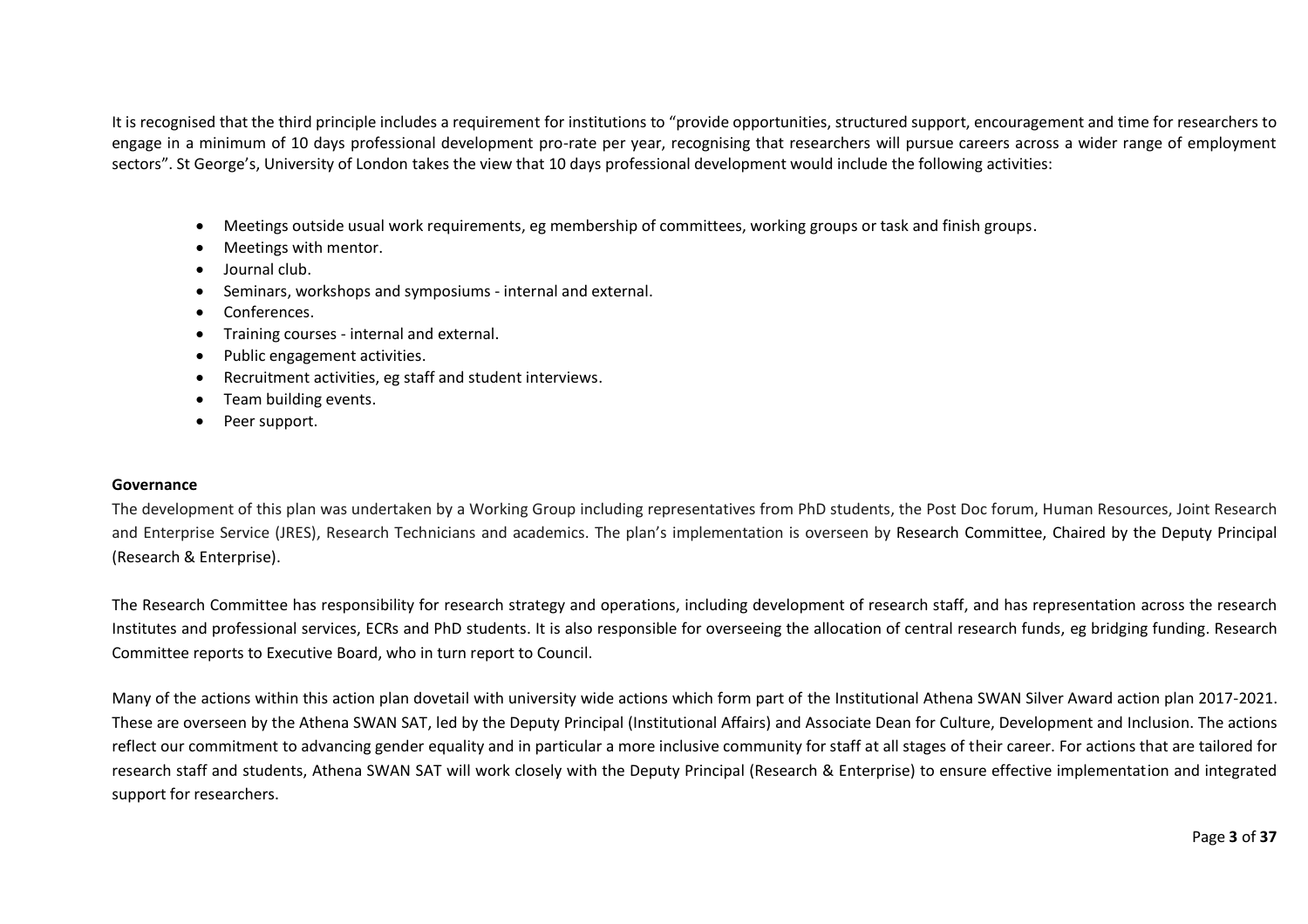It is recognised that the recent disruption caused by Covid-19 will likely impact our ability to meet some of our target deadlines. For example, face-to-face training has had to be put on hold or transferred to online delivery. We will review the impact of this over the course of the action plan and amend deadlines as required.

## **Glossary and abbreviations**

| <b>AS SAT</b>     | Athena SWAN Self-Assessment Team                              | <b>CEDARS</b>     | Culture, Employment and Development in Academic Research            |
|-------------------|---------------------------------------------------------------|-------------------|---------------------------------------------------------------------|
|                   |                                                               |                   | Survey                                                              |
| <b>CDI</b>        | Culture, Development and Inclusion                            | <b>CPD</b>        | <b>Continuous Professional Development</b>                          |
| <b>CIDE</b>       | Centre for Innovation and Development in Education            | Council           | St George's University Board of Trustees                            |
| <b>CROS</b>       | Careers in Research Online Survey                             | <b>DHR&amp;OD</b> | Director of Human Resources and Organisational Development          |
| <b>DISG</b>       | Diversity and Inclusion Steering Group                        | <b>DPIA</b>       | Deputy Principal (Institutional Affairs)                            |
| <b>DPRE</b>       | Deputy Principal (Research & Enterprise)                      | <b>DORA</b>       | Declaration on Research Assessment                                  |
| EB                | <b>Executive Board</b>                                        | <b>ECR</b>        | <b>Early Career Researcher</b>                                      |
| <b>EDI</b>        | Equality, Diversity and Inclusion                             | <b>FTC</b>        | <b>Fixed Term Contract</b>                                          |
| <b>HEA</b>        | <b>Higher Education Academy</b>                               | <b>HR</b>         | <b>Human Resources</b>                                              |
| <b>HRBP</b>       | Human Resources Business Partner                              | <b>HRSIO</b>      | HR Systems & Information Officer                                    |
| <b>JRES</b>       | Joint Research and Enterprise Service                         | L&D               | Learning and Development department                                 |
| <b>PGCert HBE</b> | Post Graduate Certificate Healthcare and Biomedical Education | PI                | Principal Investigator                                              |
| <b>PIRLS</b>      | Principal Investigators and Research Leaders Survey           | <b>PDR</b>        | Personal Development Review                                         |
| <b>PRES</b>       | Postgraduate Research Experience Survey                       | <b>RDF</b>        | The Researcher Development Framework (the national framework        |
|                   |                                                               |                   | from Vitae which describes the training researchers should receive) |
| <b>RC</b>         | <b>Research Committee</b>                                     | <b>RRC</b>        | <b>Resourcing Review Committee</b>                                  |
| <b>RSG</b>        | <b>Research Steering Group</b>                                | R&S               | <b>Recruitment and Selection</b>                                    |
| <b>SGREC</b>      | St. George's Research Ethics Committee                        | <b>SOP</b>        | <b>Standard Operating Procedures</b>                                |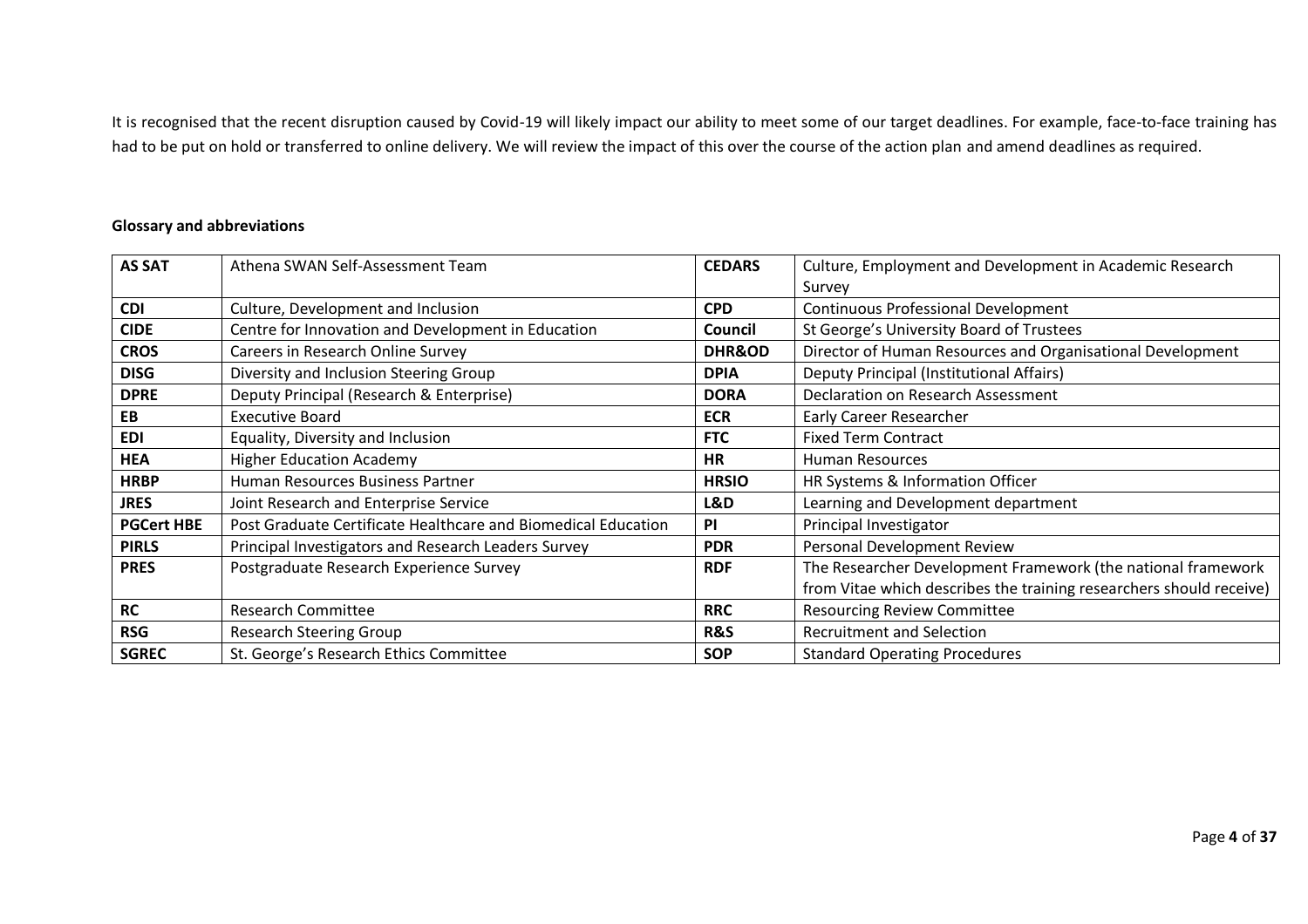# **ACTION PLAN**

|                         | <b>Principle 1</b><br><b>Environment and culture</b><br>Excellent research requires a supportive and inclusive research culture |                                                                                                                                                                                                                                                                             |                                                                                  |                             |                                                        |  |  |
|-------------------------|---------------------------------------------------------------------------------------------------------------------------------|-----------------------------------------------------------------------------------------------------------------------------------------------------------------------------------------------------------------------------------------------------------------------------|----------------------------------------------------------------------------------|-----------------------------|--------------------------------------------------------|--|--|
| <b>Action</b><br>number | Area/Aspect for development                                                                                                     | <b>Key principles and actions</b>                                                                                                                                                                                                                                           | <b>Success Measure</b>                                                           | Completion<br>date(s)       | <b>Responsibility</b>                                  |  |  |
|                         | Statement 1: Ensure all relevant staff are aware of the Concordat.                                                              |                                                                                                                                                                                                                                                                             |                                                                                  |                             |                                                        |  |  |
| 1.1.1                   | Improve researcher awareness of<br>Concordat and Vitae resources,<br>including PhD students                                     | Discuss at team meetings/introduce<br>annual workshops within Institutes to<br>raise awareness of the Concordat, Vitae<br>resources and the action plan, as well as<br>the responsibilities for individuals<br>contained within it.<br>Include in induction, eg development | Improved staff awareness<br>through feedback, including<br>formal staff surveys. | September 2020<br>/Annually | <b>RC</b><br><b>Institute Directors</b>                |  |  |
|                         |                                                                                                                                 | programme for PhD students                                                                                                                                                                                                                                                  |                                                                                  |                             |                                                        |  |  |
|                         |                                                                                                                                 | Statement 2: Ensure that institutional policies and practices relevant to researchers are inclusive, equitable and transparent, and are well-communicated to                                                                                                                |                                                                                  |                             |                                                        |  |  |
|                         | researchers and their managers.                                                                                                 |                                                                                                                                                                                                                                                                             |                                                                                  |                             |                                                        |  |  |
| 1.2.1                   | Promoting diversity in research<br>careers and the wider organisation.                                                          | St George's, University of London has<br>developed a plan for future diversity                                                                                                                                                                                              | Charter marks successfully<br>retained: -                                        |                             |                                                        |  |  |
|                         |                                                                                                                                 | accreditations, in particular Athena<br>SWAN Silver accreditation and Disability                                                                                                                                                                                            | Athena SWAN Silver<br>$\bullet$<br>Award                                         | May 2022                    | AS SAT                                                 |  |  |
|                         |                                                                                                                                 | Confident Employer. Early planning for<br>Race Equality Charter also being<br>undertaken.                                                                                                                                                                                   | <b>Disability Confident</b><br>$\bullet$<br>Employer                             | December 2020               | <b>EDI Adviser</b>                                     |  |  |
|                         |                                                                                                                                 | Ensuring equality and diversity is<br>embedded into all policies and<br>procedures.                                                                                                                                                                                         | Equality analysis (EIA) process<br>is redesigned and relaunched.                 | August 2020                 | <b>EDI Adviser</b><br>Associate Dean for<br><b>CDI</b> |  |  |
| 1.2.2                   | Promote and enable organisational<br>commitment to DORA principles.                                                             | The DORA working group representing<br>all research institutes and career stages<br>will provide strategy and leadership in                                                                                                                                                 | Recruitment, promotion and<br>career-advancement policies                        | September 2020              | <b>RC</b><br><b>DPRE</b><br><b>Institute Directors</b> |  |  |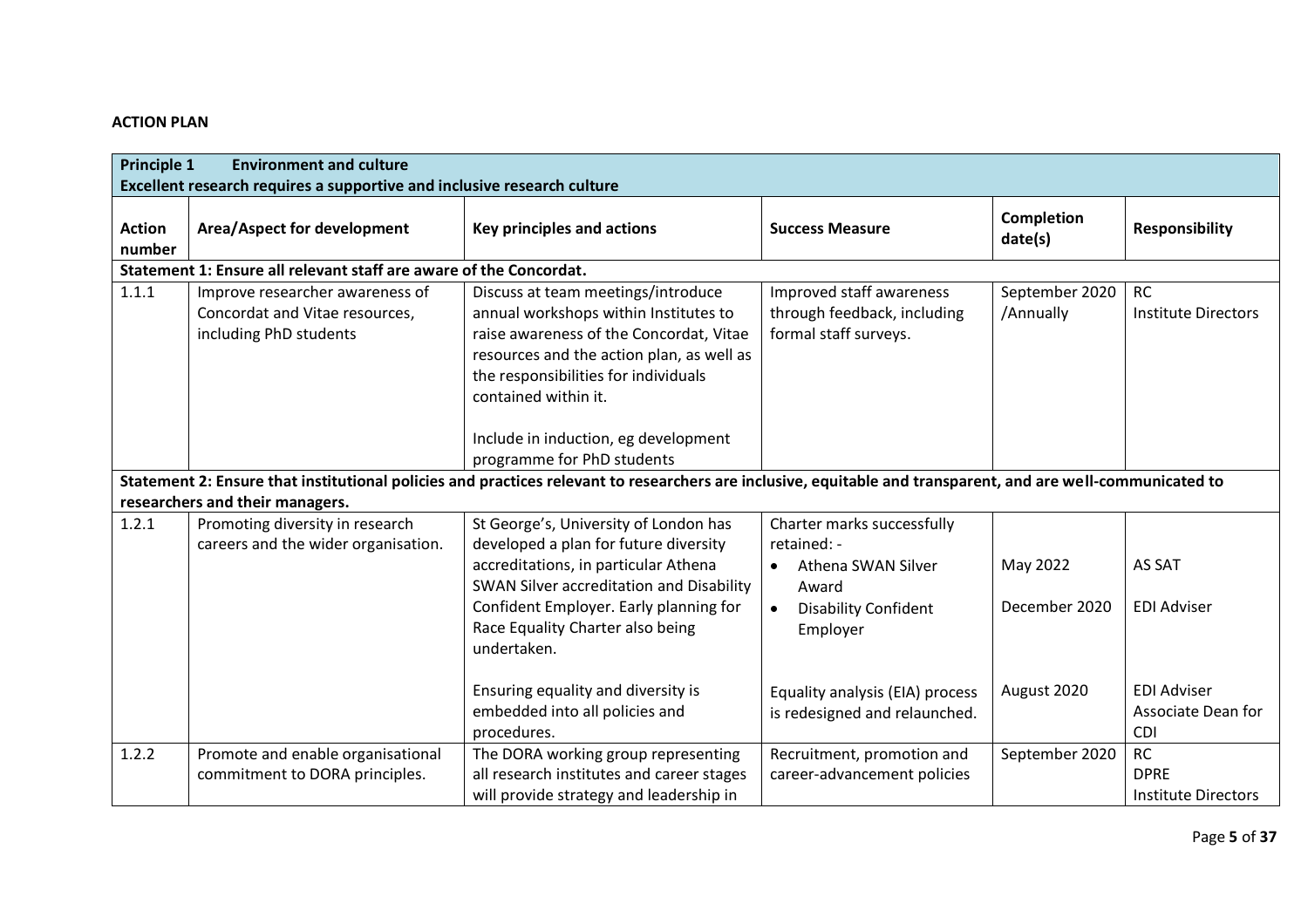|       |                                  | the implementation of DORA principles              | and practices updated and         |                | <b>REF Lead</b>    |
|-------|----------------------------------|----------------------------------------------------|-----------------------------------|----------------|--------------------|
|       |                                  | at St George's, University of London.              | developed.                        |                | DORA working       |
|       |                                  | This will include:                                 |                                   |                | group              |
|       |                                  | Hiring policy and guidance to reflect<br>$\bullet$ |                                   |                |                    |
|       |                                  | journal impact factors or rankings                 |                                   |                |                    |
|       |                                  | will not be considered when hiring                 |                                   |                |                    |
|       |                                  | new academic staff;                                |                                   |                |                    |
|       |                                  | Training materials, guidance and<br>$\bullet$      |                                   |                |                    |
|       |                                  | resources are created and                          |                                   |                |                    |
|       |                                  | disseminated;                                      |                                   |                |                    |
|       |                                  | Statement of commitment to the                     |                                   | December 2020  | DORA working       |
|       |                                  | DORA principles on our university                  |                                   |                | group              |
|       |                                  | website;                                           |                                   |                |                    |
|       |                                  | Issue guidance to the promotions                   |                                   |                |                    |
|       |                                  | committee on using publication                     | <b>Academic Promotions 2020</b>   | April 2020     | DHR&OD             |
|       |                                  | metrics responsibly for academic                   | round guidance updated            |                |                    |
|       |                                  | promotions.                                        |                                   |                |                    |
| 1.2.3 | Access to leadership development | St George's, University of London                  | Ongoing participation success.    |                | L&D                |
|       | programmes.                      | supports women to attend the Aurora                |                                   |                |                    |
|       |                                  | Leadership programme (run by the                   | Increase in applications for      | September 2020 | L&D                |
|       |                                  | Leadership Foundation), offering at                | Aurora from more junior           |                |                    |
|       |                                  | least 5 places per year. 7 places were             | research grades as they were      |                |                    |
|       |                                  | offered in 2018/19 and 8 in 2019/20. A             | unrepresented in previous         |                |                    |
|       |                                  | networking event including Aurora                  | intakes.                          |                |                    |
|       |                                  | Alumni was host by L&D in July 2019 to             |                                   |                |                    |
|       |                                  | share career journeys and highlight                |                                   |                |                    |
|       |                                  | benefits of participation in Aurora                |                                   |                |                    |
|       |                                  | programme to potential future                      |                                   |                |                    |
|       |                                  | applicants. To become an annual event.             |                                   |                |                    |
|       |                                  |                                                    |                                   |                |                    |
|       |                                  | St George's participates in the cross              | <b>BMentor programme feedback</b> | September 2020 | L&D                |
|       |                                  | institutional BMentor programme,                   | is positive.                      |                | <b>EDI Adviser</b> |
|       |                                  | which it joined in 2018/19.                        |                                   |                |                    |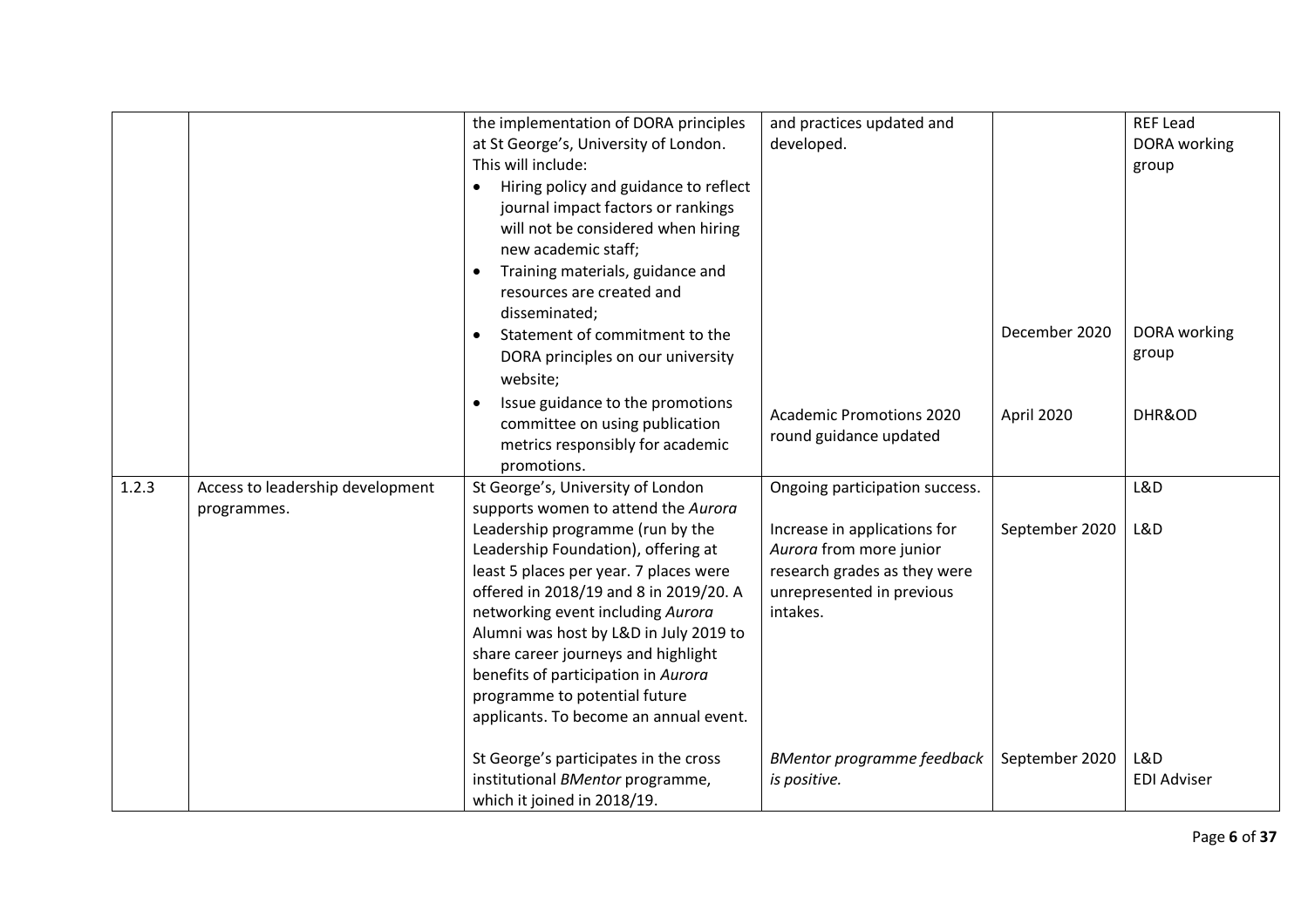|       |                                                                   | Increasing the management<br>development offer including Steps into<br>Management for those wanting to find<br>out if management roles are for them<br>started 2018/19 and Management<br>Essentials 2-day programme starting<br>2019/20.                                                                                    | Increase access and<br>participation in leadership and<br>management development for<br>those new to role and<br>transitioning into new roles.<br>CROS 2019 37% attended.              | April 2020     | L&D                                                              |
|-------|-------------------------------------------------------------------|-----------------------------------------------------------------------------------------------------------------------------------------------------------------------------------------------------------------------------------------------------------------------------------------------------------------------------|----------------------------------------------------------------------------------------------------------------------------------------------------------------------------------------|----------------|------------------------------------------------------------------|
| 1.2.4 | Flexible working requests are fairly<br>and consistently managed. | Strengthen process for flexible working<br>requests from researchers to ensure<br>that it is fairly and consistently<br>managed. The flexible working policy<br>was updated in September 2019 and                                                                                                                           | Analyse flexible working data<br>annually for researchers,<br>including by gender and<br>contract type.                                                                                | Annually       | DHR&OD<br><b>EDI Adviser</b><br>Associate Dean for<br><b>CDI</b> |
|       |                                                                   | case studies included to highlight<br>positive examples of flexible working.<br>Increase number of job share<br>opportunities where operationally<br>possible. Highlight successful job share<br>examples via internal communication<br>channels.                                                                           | 2019 full staff survey, 72% of<br>respondents are aware of St<br>George's family friendly<br>policies, including flexible<br>working. Aim to increase to<br>80% for next staff survey. | March 2022     | L&D<br>DHR&OD                                                    |
|       |                                                                   | Conduct focus groups to explore staff<br>experience of flexible working for<br>research staff.                                                                                                                                                                                                                              | Participation in focus groups<br>from at least 20 participants.                                                                                                                        | September 2020 | L&D<br><b>EDI Adviser</b>                                        |
|       |                                                                   | 2019 full staff survey 81% of staff<br>agreed or strongly agreed with the<br>statement "I have the freedom I need<br>to get on with my job" (80% in 2016).<br>Additionally, 66% of staff agreed or<br>strongly agree with the statement "I am<br>satisfied with the balance I can strike<br>between my work and home life", | Aim is to maintain these levels<br>of satisfaction and continue to<br>monitor through a range of<br>feedback mechanisms.                                                               | December 2021  | L&D<br>DHR&OD                                                    |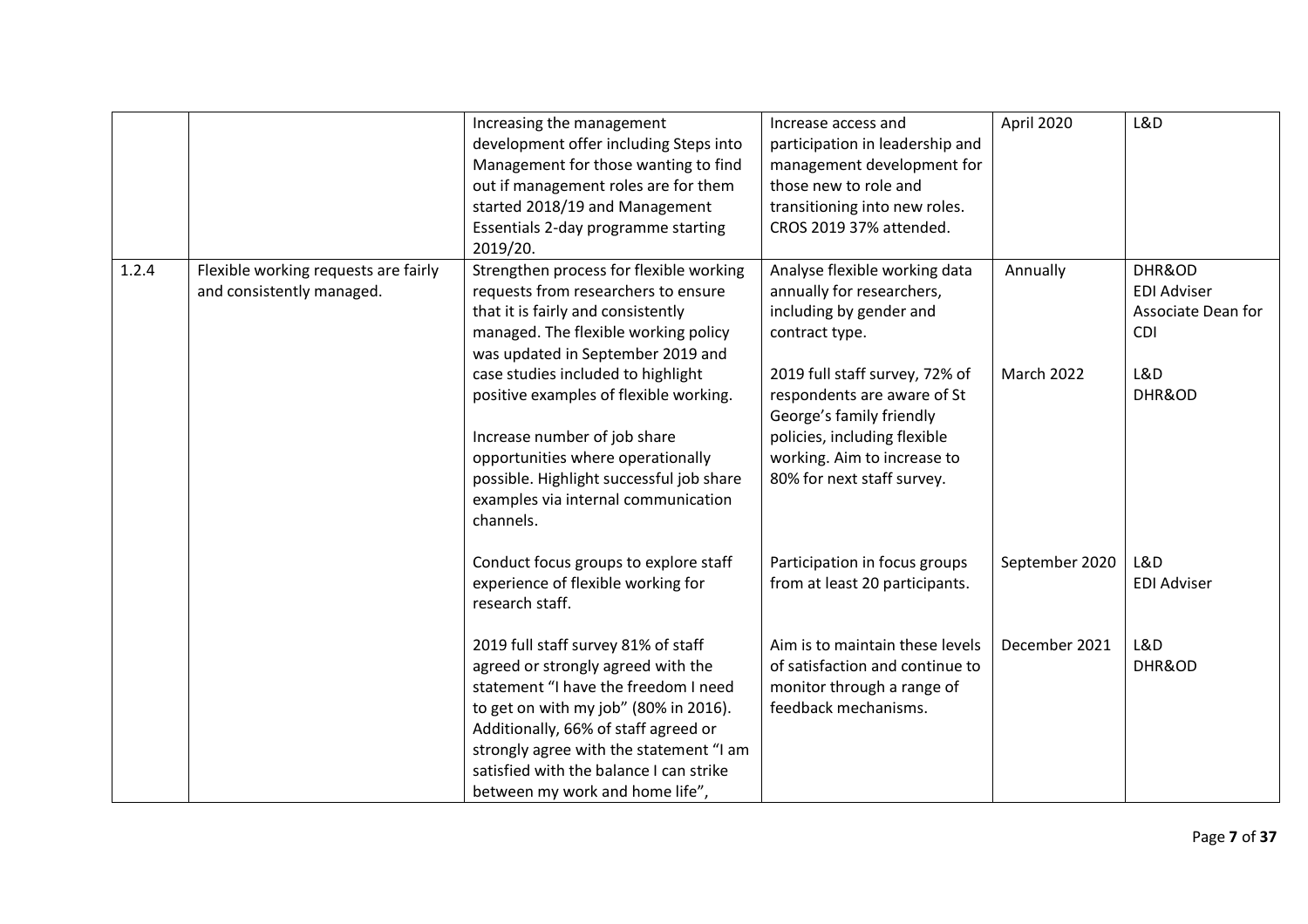| 1.2.5 | Improved awareness and uptake of<br>paternity and parental leave.                                                                                                                                                | which represented a significant increase<br>from 2016 where a similar statement<br>only received 53% of staff<br>agreeing/strongly agreeing.<br>Regular publication of case studies (of<br>staff who have taken paternity or<br>parental leave) through Thrive podcasts<br>or featured articles in Newsletter.                                                                                                     | Increase in uptake of paternity<br>and/or parental leave.                                                                                                                                                                                                                                                                            | December 2020 | <b>EDI Adviser</b><br>AS SAT<br><b>Institute Directors</b>             |
|-------|------------------------------------------------------------------------------------------------------------------------------------------------------------------------------------------------------------------|--------------------------------------------------------------------------------------------------------------------------------------------------------------------------------------------------------------------------------------------------------------------------------------------------------------------------------------------------------------------------------------------------------------------|--------------------------------------------------------------------------------------------------------------------------------------------------------------------------------------------------------------------------------------------------------------------------------------------------------------------------------------|---------------|------------------------------------------------------------------------|
|       |                                                                                                                                                                                                                  | The shared parental leave policy was<br>updated in November 2019, with the<br>aim of making the benefits of the leave<br>clearer.                                                                                                                                                                                                                                                                                  | Full staff survey, majority of<br>respondents aware of St<br>George's family friendly<br>policies - in 2019 staff survey,<br>72% of staff agreed or strongly<br>agreed with the statement "I<br>am aware of St George's<br>family friendly policies, eg<br>flexible working". Aim to<br>increase that to 80% for the<br>next survey. | March 2022    | L&D<br>DHR&OD                                                          |
| 1.2.6 | Ensure application of the Disability<br>Confident Scheme is communicated<br>across professional services<br>departments and academic<br>institutes. Managers to support its<br>application ensuring inclusivity. | Disability Confident Scheme is better<br>advertised and guidance is available<br>through the HR pages on the website<br>and as part of the research staff<br>recruitment and induction processes.<br>All Researchers with management<br>responsibility are aware of our<br>reasonable adjustments' responsibilities<br>and guidance.<br>The reasonable adjustments guidance<br>was updated in December 2019 with a | Encourage disclosure so that<br>disability disclosure rates are<br>increased (currently 4%<br>disclosed disability) and<br>"Prefer not to say" or<br>"Unknown" are reduced<br>(currently 5%).                                                                                                                                        | December 2020 | <b>EDI Adviser</b><br>Researchers with<br>management<br>responsibility |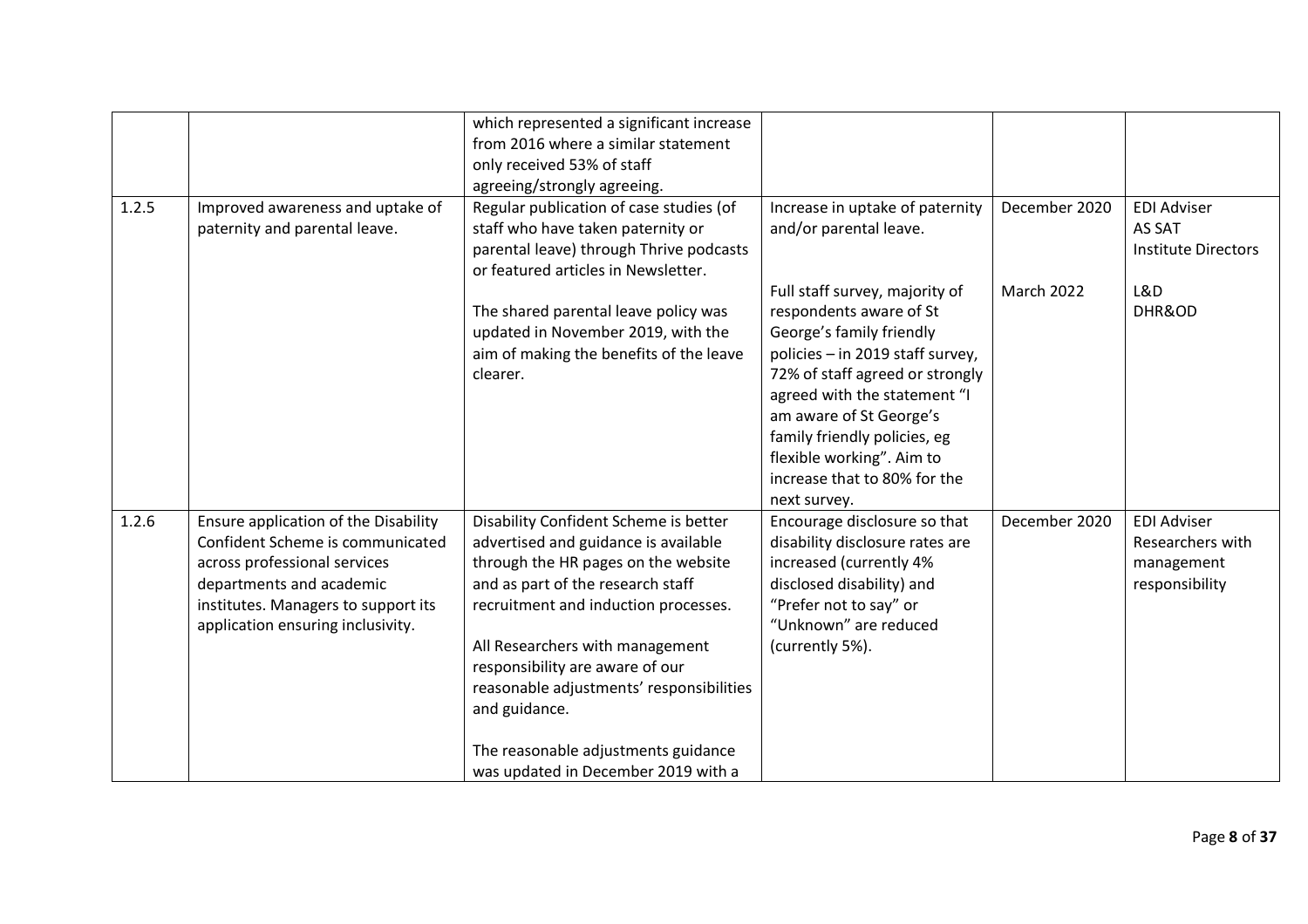|                                                                                                                                                                                                                                                                                                |                                              | view to making the process and support                                                                                                                  |                                                                                                                                                                                                           |                   |                                                                                      |  |  |  |
|------------------------------------------------------------------------------------------------------------------------------------------------------------------------------------------------------------------------------------------------------------------------------------------------|----------------------------------------------|---------------------------------------------------------------------------------------------------------------------------------------------------------|-----------------------------------------------------------------------------------------------------------------------------------------------------------------------------------------------------------|-------------------|--------------------------------------------------------------------------------------|--|--|--|
|                                                                                                                                                                                                                                                                                                |                                              | available clearer for all concerned.                                                                                                                    |                                                                                                                                                                                                           |                   |                                                                                      |  |  |  |
| Statement 3: Promote good mental health and wellbeing through, for example, the effective management of workloads and people, and effective policies and<br>practice for tackling discrimination, bullying and harassment, including providing appropriate support for those reporting issues. |                                              |                                                                                                                                                         |                                                                                                                                                                                                           |                   |                                                                                      |  |  |  |
| 1.3.1                                                                                                                                                                                                                                                                                          | Development of workload<br>management model. | Ensure expectations for staff in relation<br>to workload distribution are effectively<br>managed and communicated.                                      | 2019 full staff survey shows<br>majority of staff satisfied with<br>the balance they can strike<br>between their work and home<br>life (66%). Aim to increase to<br>70% or more for next staff<br>survey. | <b>March 2022</b> | L&D<br>DHR&OD                                                                        |  |  |  |
|                                                                                                                                                                                                                                                                                                |                                              | Spring 2020 DPIA to initiate work on<br>implementing a new workload<br>management model.                                                                | Workload management model<br>developed and communicated                                                                                                                                                   | <b>July 2021</b>  | <b>DPIA</b><br>DHR&OD<br><b>RRC</b><br><b>RC</b><br>Associate Dean for<br><b>CDI</b> |  |  |  |
|                                                                                                                                                                                                                                                                                                |                                              | Statement 4: Ensure that managers of researchers are effectively trained in relation to equality, diversity and inclusion, wellbeing and mental health. |                                                                                                                                                                                                           |                   |                                                                                      |  |  |  |
| 1.4.1                                                                                                                                                                                                                                                                                          | Supporting an equal and diverse              | Online diversity training is a mandatory                                                                                                                | Annual monitoring of                                                                                                                                                                                      | Annually          | DHR&OD                                                                               |  |  |  |
|                                                                                                                                                                                                                                                                                                | workforce and environment and                | requirement for staff. In particular it is a                                                                                                            | mandatory training and                                                                                                                                                                                    |                   | Associate Dean for                                                                   |  |  |  |
|                                                                                                                                                                                                                                                                                                | ensuring fair treatment for all.             | pre-requisite for successful completion                                                                                                                 | review of take up of                                                                                                                                                                                      |                   | <b>CDI</b>                                                                           |  |  |  |
|                                                                                                                                                                                                                                                                                                |                                              | of probation and made clear in the                                                                                                                      | unconscious bias training.                                                                                                                                                                                |                   | <b>EDI Adviser</b>                                                                   |  |  |  |
|                                                                                                                                                                                                                                                                                                |                                              | probation procedure (revised                                                                                                                            |                                                                                                                                                                                                           |                   | AS SAT                                                                               |  |  |  |
|                                                                                                                                                                                                                                                                                                |                                              | November 2019). In addition, face-to-                                                                                                                   | Annual analysis of                                                                                                                                                                                        |                   | EB                                                                                   |  |  |  |
|                                                                                                                                                                                                                                                                                                |                                              | face unconscious bias training is offered                                                                                                               | demographic data for research                                                                                                                                                                             |                   |                                                                                      |  |  |  |
|                                                                                                                                                                                                                                                                                                |                                              | to all staff on a voluntary basis.                                                                                                                      | staff by contract type to                                                                                                                                                                                 |                   |                                                                                      |  |  |  |
|                                                                                                                                                                                                                                                                                                |                                              |                                                                                                                                                         | detect any trends. This work is                                                                                                                                                                           |                   |                                                                                      |  |  |  |
|                                                                                                                                                                                                                                                                                                |                                              | Make full use of Vitae 'Every Researcher                                                                                                                | also part of our Athena SWAN                                                                                                                                                                              |                   |                                                                                      |  |  |  |
|                                                                                                                                                                                                                                                                                                |                                              | Counts' equality and diversity materials                                                                                                                | action plan which will look at                                                                                                                                                                            |                   |                                                                                      |  |  |  |
|                                                                                                                                                                                                                                                                                                |                                              | providing links including case study                                                                                                                    | wider demographic                                                                                                                                                                                         |                   |                                                                                      |  |  |  |
|                                                                                                                                                                                                                                                                                                |                                              | materials. HR to make use of these                                                                                                                      | information of all staff.                                                                                                                                                                                 |                   |                                                                                      |  |  |  |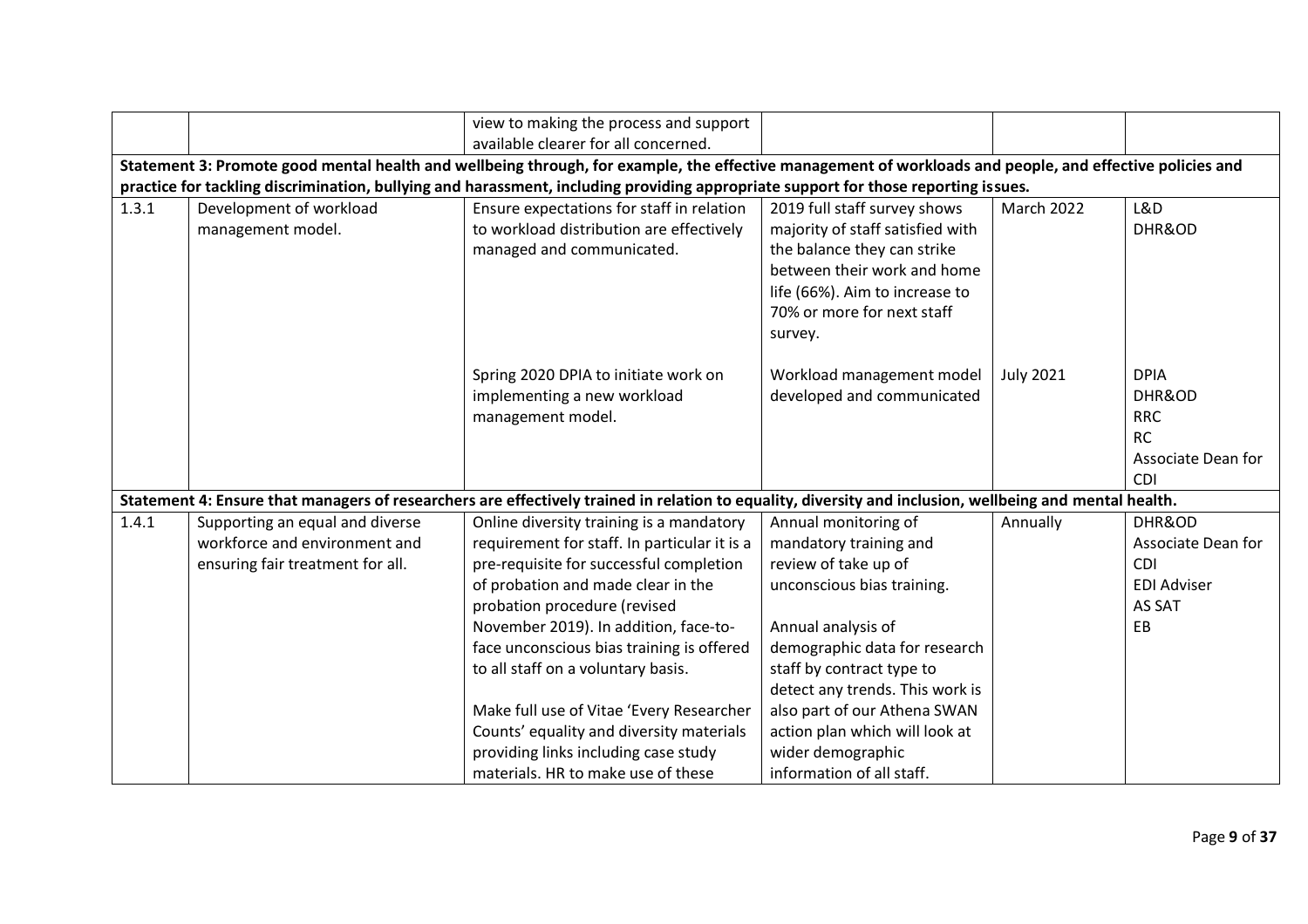|       |                                                                                                                                                                        | resources in EDI workshops and in<br>induction, where applicable.                                                                                                                                                                                                                                                                                                                                                                                                                                                                                                                                                                                                                                                                                                                                                                                                                                                                                    |                                                                                                                                                                                                                                                                                           |          |                                                                                                                                                             |
|-------|------------------------------------------------------------------------------------------------------------------------------------------------------------------------|------------------------------------------------------------------------------------------------------------------------------------------------------------------------------------------------------------------------------------------------------------------------------------------------------------------------------------------------------------------------------------------------------------------------------------------------------------------------------------------------------------------------------------------------------------------------------------------------------------------------------------------------------------------------------------------------------------------------------------------------------------------------------------------------------------------------------------------------------------------------------------------------------------------------------------------------------|-------------------------------------------------------------------------------------------------------------------------------------------------------------------------------------------------------------------------------------------------------------------------------------------|----------|-------------------------------------------------------------------------------------------------------------------------------------------------------------|
|       |                                                                                                                                                                        |                                                                                                                                                                                                                                                                                                                                                                                                                                                                                                                                                                                                                                                                                                                                                                                                                                                                                                                                                      |                                                                                                                                                                                                                                                                                           |          |                                                                                                                                                             |
| 1.5.1 | Ensuring that research at St<br>George's, University of London<br>is conducted to rigorous standards<br>and maintains an environment that<br>facilitates this process. | Statement 5: Ensure researchers and their managers are aware of, and act in accordance with, the highest standards of research integrity.<br>JRES offers St George's, University of<br>London as a venue for NIHR GCP<br>training courses, which both St<br>George's, University of London and St<br>George's University Hospital NHS<br>Foundation Trust staff can attend.<br>The JRES SOP training reflects the<br>Health Research Authority (HRA) and<br>the Medicines and Healthcare Products<br>Regulatory Agency (MHRA) guidance<br>with reference to GCP training and UK<br>Policy Framework for Health and Social<br>Care Research (which supersedes the<br>Research Governance Framework).<br>Implementation of SOP requirements<br>and recommendations for training for<br>research staff with participant contact,<br>including consent training, study-<br>specific and SOP-specific training.<br>The JRES is offering relevant training | Measured by ongoing<br>increases in percentage of<br>staff who have a knowledge<br>and understanding of the<br>Concordat to support<br>Research Integrity as shown in<br>in CROS 2019- 47% up from<br>22% in 2017. Further increase<br>aimed for CEDARS over the<br>next two years > 50%. | May 2021 | <b>Head of Research</b><br>Governance<br><b>SGREC</b><br><b>JRES</b><br>Research staff with<br>management<br>responsibilities<br><b>Institute Directors</b> |
|       |                                                                                                                                                                        | programmes for researchers to support<br>this.                                                                                                                                                                                                                                                                                                                                                                                                                                                                                                                                                                                                                                                                                                                                                                                                                                                                                                       |                                                                                                                                                                                                                                                                                           |          |                                                                                                                                                             |
|       |                                                                                                                                                                        | Laboratory record keeping and practices<br>standardised where possible. Increased<br>emphasis on health and safety within<br>labs.                                                                                                                                                                                                                                                                                                                                                                                                                                                                                                                                                                                                                                                                                                                                                                                                                   | Increased H&S awareness and<br>signage, including health and<br>safety stickers identifying key<br>health and safety actions                                                                                                                                                              | May 2020 | Director for<br>Research<br>Operations                                                                                                                      |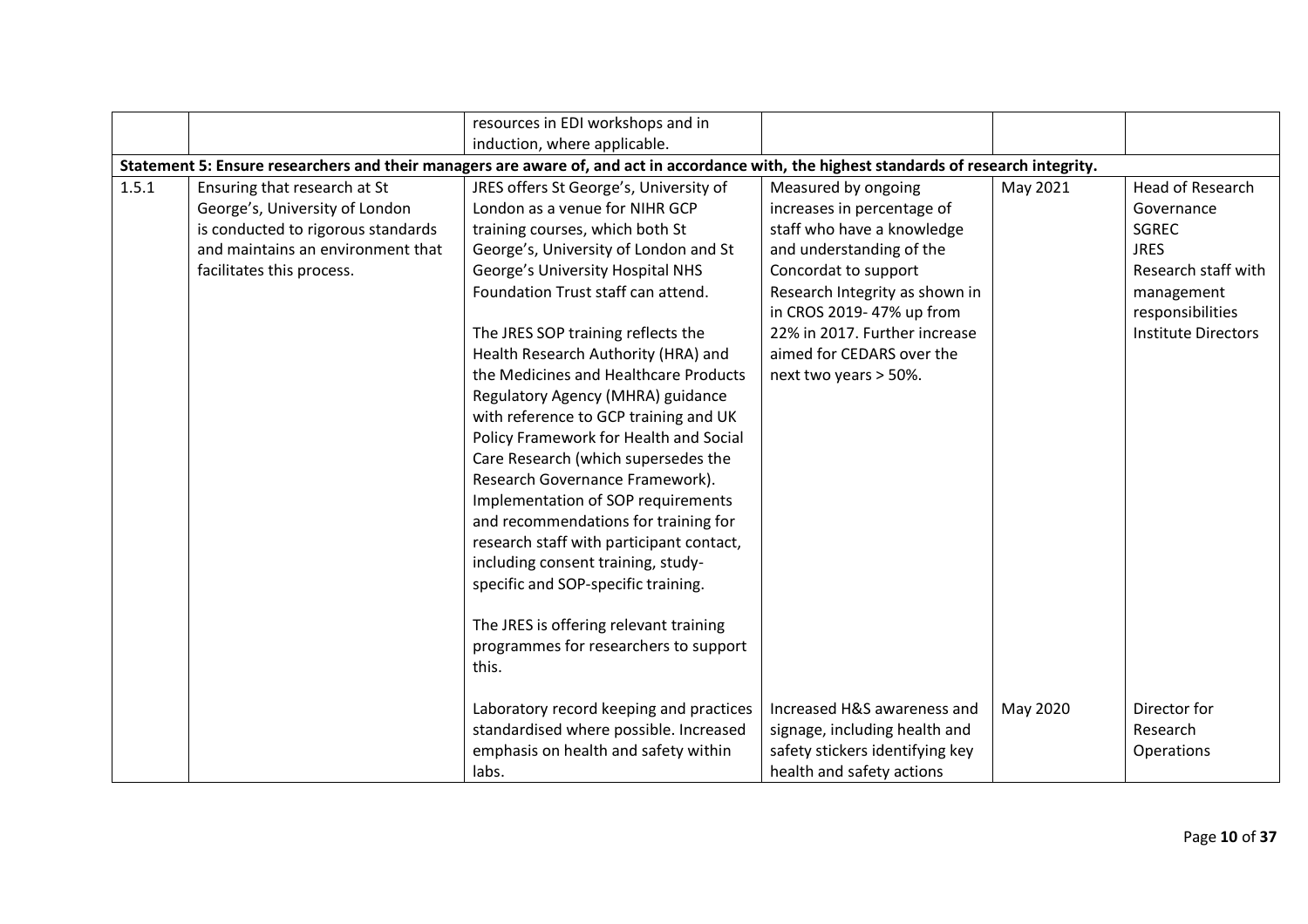|       |                                                                                                                                                                                                                                                   |                                                                                                                                                                                                                                                                                                                                                                                                                                                 | required such as no laboratory                                                                                                                                                                                                                                                                                                                                                             |          |                                                                                      |
|-------|---------------------------------------------------------------------------------------------------------------------------------------------------------------------------------------------------------------------------------------------------|-------------------------------------------------------------------------------------------------------------------------------------------------------------------------------------------------------------------------------------------------------------------------------------------------------------------------------------------------------------------------------------------------------------------------------------------------|--------------------------------------------------------------------------------------------------------------------------------------------------------------------------------------------------------------------------------------------------------------------------------------------------------------------------------------------------------------------------------------------|----------|--------------------------------------------------------------------------------------|
|       |                                                                                                                                                                                                                                                   |                                                                                                                                                                                                                                                                                                                                                                                                                                                 | gloves in the corridors.                                                                                                                                                                                                                                                                                                                                                                   |          |                                                                                      |
|       |                                                                                                                                                                                                                                                   | Statement 6: Regularly review and report on the quality of the research environment and culture, seeking feedback from researchers, and use the outcomes to                                                                                                                                                                                                                                                                                     |                                                                                                                                                                                                                                                                                                                                                                                            |          |                                                                                      |
|       | improve institutional practices.                                                                                                                                                                                                                  |                                                                                                                                                                                                                                                                                                                                                                                                                                                 |                                                                                                                                                                                                                                                                                                                                                                                            |          |                                                                                      |
|       |                                                                                                                                                                                                                                                   |                                                                                                                                                                                                                                                                                                                                                                                                                                                 |                                                                                                                                                                                                                                                                                                                                                                                            |          |                                                                                      |
| 1.6.1 | Improving data collection and<br>analysis.                                                                                                                                                                                                        | The quality of HR and diversity data has<br>improved since the introduction of a<br>new HR system in April 2018.<br>Demographic data is now reported on<br>as standard, including for recruitment<br>data. Reports are shared with<br>management.<br>Develop HR reporting system so that<br>research staff groups (eg Research<br>Assistants) and PIs can be easily<br>identified, in order to assist in<br>determining effectiveness of action | Annual reporting undertaken,<br>including for recruitment, staff<br>profile including in relation to<br>sex, disability and ethnicity.<br>Ethnicity pay gap also<br>voluntarily reported on in<br>March 2020 (ongoing).                                                                                                                                                                    | Nov 2020 | DHR&OD<br><b>HRSIO</b><br><b>Institute Directors</b><br><b>DISG</b><br>AS SAT        |
| 1.6.2 | Increase levels of participation by St<br>George's, University of London<br>researcher staff in the new national<br>CEDAR survey. PRES survey for PhD<br>and MD(Res) students, focusing on<br>research provision for both cohorts<br>of students. | plan.<br>Participate in sector-wide surveys<br>(CEDARS, PRES), stakeholder<br>consultations, and meetings.<br>Improve communication activity around<br>CROS and PIRLS survey completions and<br>outcome data presented to research<br>staff and other key stakeholder groups<br>eg RC.                                                                                                                                                          | Increase in response rate for<br>CROS and PIRLS. However,<br>both fell in 2019 from 35% to<br>28% for CROS and 46% to 37%<br>for PIRLS. Institutes to<br>encourage participation in<br>new CEDARS more actively.<br>Aim to move completion rates<br>to >45% over the next two<br>years. As this a shorter more<br>concise survey this will<br>support us to achieve greater<br>engagement. | May 2021 | L&D<br>Associate Dean for<br><b>CDI</b><br><b>DPRE</b><br><b>Institute Directors</b> |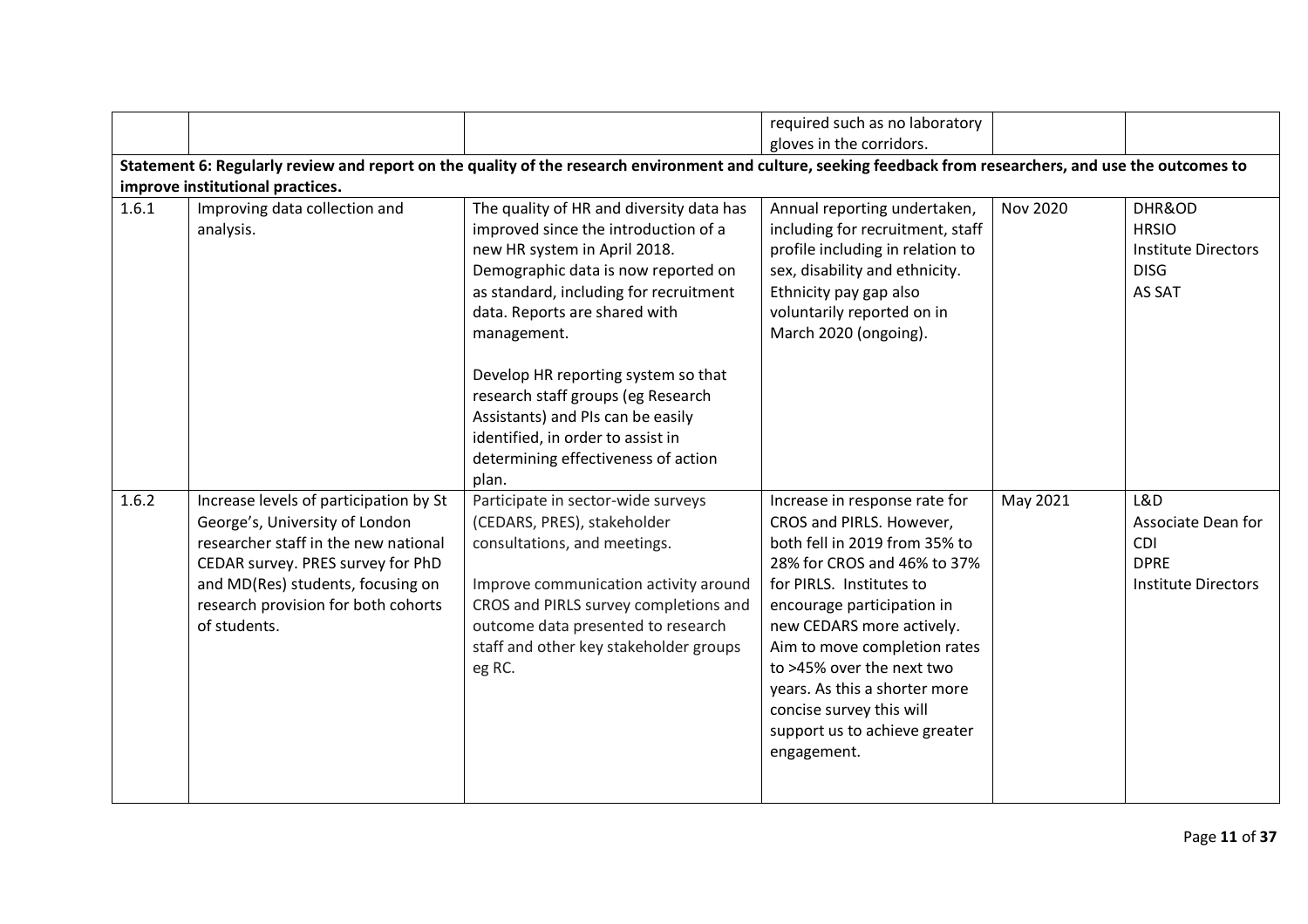|       |                                                                                                                                                                | Review responses from CROS, PIRLS<br>(2019), CEDARS (2020) and PRES (2020)<br>Focusing on key themes and issues<br>identified, focus actions to improve and<br>support career development of our<br>different groups of research staff. To be<br>shared with RC and incorporated into<br>this current action plan.                                 | Actions incorporated into May<br>2020 - 2022 Action plan.                                                                                                                                                                                                                                                                                                                                                   | Sept 2020                                                                                                       | L&D<br>Associate Dean for<br><b>CDI</b><br><b>RC</b> |
|-------|----------------------------------------------------------------------------------------------------------------------------------------------------------------|----------------------------------------------------------------------------------------------------------------------------------------------------------------------------------------------------------------------------------------------------------------------------------------------------------------------------------------------------|-------------------------------------------------------------------------------------------------------------------------------------------------------------------------------------------------------------------------------------------------------------------------------------------------------------------------------------------------------------------------------------------------------------|-----------------------------------------------------------------------------------------------------------------|------------------------------------------------------|
| 1.6.3 | Frequency of research staff<br>consultation, including through<br>University-wide surveys.                                                                     | Use staff surveys and pulse surveys to<br>capture concerns and issues of research<br>staff especially in years between<br>CEDARS.<br>Through ongoing consultation<br>understand the changing experiences of<br>staff and differences between staff<br>groups. Informing changes to St<br>George's, University of London's<br>support and policies. | St George's, University of<br>London is committed to<br>conducting a detailed full staff<br>survey every 3 years to profile<br>experiences of all staff. Aim to<br>move response rate to >45%<br>in the next full staff survey.<br>A shorter Pulse survey is used<br>between full staff surveys and<br>benchmarked against the full<br>survey. Aim to move response<br>rate to >45% in the pulse<br>survey. | Full staff survey<br>results<br>presented<br>March 2020,<br>with next full<br>staff survey due<br>by March 2022 | DHR&OD<br>L&D<br><b>EDI Adviser</b>                  |
| 1.6.4 | The library & JRES support St<br>George's researchers to meet their<br>OA compliance requirements for<br>REF2021 by providing relevant<br>systems & processes. | The Scholarly Communications Group<br>meets to oversee open access policies,<br>procedures and infrastructures (the<br>group is made up of staff from the<br>research institutes, JRES and the<br>Library).                                                                                                                                        | Published outputs can be<br>read, re-used and built upon<br>as a key part of the research<br>lifecycle.                                                                                                                                                                                                                                                                                                     | Monthly                                                                                                         | Scholarly<br>Communications<br>Group                 |
|       |                                                                                                                                                                | Maintaining a service which provides<br>support, training and advocacy with<br>regards to open access for researchers<br>at St George's.                                                                                                                                                                                                           | St George's researchers meet<br>the OA compliance<br>requirements for REF2021.                                                                                                                                                                                                                                                                                                                              | November 2020                                                                                                   | The Library<br><b>JRES</b>                           |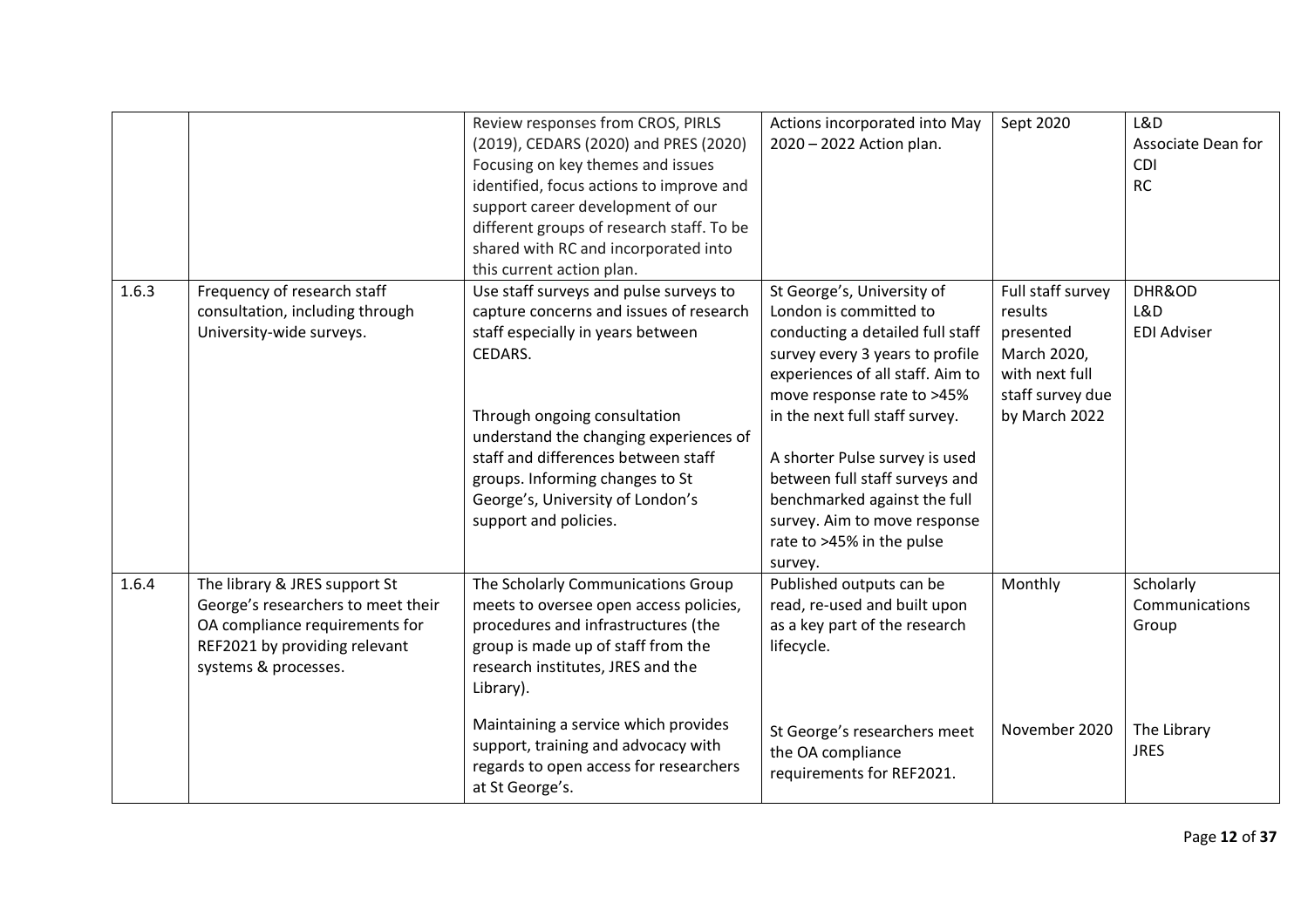|                    |                                  | Maintaining the Current Research                                                                                                                            |                             | Monthly         | Researcher                 |
|--------------------|----------------------------------|-------------------------------------------------------------------------------------------------------------------------------------------------------------|-----------------------------|-----------------|----------------------------|
|                    |                                  | Information System (CRIS) and the                                                                                                                           |                             |                 | publishing outputs.        |
|                    |                                  | SORA institutional repository curating                                                                                                                      |                             |                 |                            |
|                    |                                  | researchers' published outputs.                                                                                                                             |                             |                 |                            |
|                    |                                  | Provide guidance and support with the                                                                                                                       |                             |                 |                            |
|                    |                                  | JRES on funder block grants and St                                                                                                                          |                             |                 |                            |
|                    |                                  | George's institutional fund for the                                                                                                                         |                             |                 |                            |
|                    |                                  | payment of publishers' article                                                                                                                              |                             |                 |                            |
|                    |                                  | processing charges (APCs) for the                                                                                                                           |                             |                 |                            |
|                    |                                  | publication of academic journal articles.                                                                                                                   |                             |                 |                            |
|                    |                                  |                                                                                                                                                             |                             |                 |                            |
|                    |                                  | Develop and promotes St George's                                                                                                                            |                             | Annual          | The Library                |
|                    |                                  | Research Publications Policy.                                                                                                                               |                             | monitoring      | <b>JRES</b>                |
| <b>Principle 2</b> | <b>Employment</b>                |                                                                                                                                                             |                             |                 |                            |
|                    |                                  | Researchers are recruited, employed and managed under conditions that recognise and value their contributions                                               |                             |                 |                            |
|                    |                                  | Statement 1: Ensure open, transparent and merit-based recruitment, which attracts excellent researchers, using fair and inclusive selection and appointment |                             |                 |                            |
| practices.         |                                  |                                                                                                                                                             |                             |                 |                            |
| 2.1.1              | Continue to strengthen our       | As a signatory of DORA (2019), St                                                                                                                           | Researcher feedback via all | Monitor and     | <b>RC</b>                  |
|                    | recruitment and promotion        | George's, University of London will                                                                                                                         | researcher staff groups     | report on       | <b>Institute Directors</b> |
|                    | processes to ensure fairness and | provide guidance about the criteria                                                                                                                         | indicates the changing      | progress and    | DORA working               |
|                    | transparency.                    | used for hiring, tenure, and promotion                                                                                                                      | research assessment         | impact annually | group                      |
|                    |                                  | decisions.                                                                                                                                                  | environment prompted by     | to RC.          |                            |
|                    |                                  |                                                                                                                                                             | DORA has had a positive     |                 |                            |
|                    |                                  |                                                                                                                                                             | impact on researcher career |                 |                            |
|                    |                                  |                                                                                                                                                             | progression pathways.       |                 |                            |
|                    |                                  | Provide guidance to senior staff on                                                                                                                         |                             | December 2020   |                            |
|                    |                                  | good practice in research(er) evaluation                                                                                                                    |                             |                 |                            |
|                    |                                  | during hiring, promotion and reward                                                                                                                         |                             |                 |                            |
|                    |                                  |                                                                                                                                                             |                             |                 |                            |
|                    |                                  |                                                                                                                                                             |                             |                 |                            |
|                    |                                  | with a suite of options for requesting                                                                                                                      |                             |                 |                            |
|                    |                                  | and measuring the range of academic                                                                                                                         |                             |                 |                            |
|                    |                                  | contributions to research (including the                                                                                                                    |                             |                 |                            |
|                    |                                  | CREDIT taxonomy and Résumé for                                                                                                                              |                             |                 |                            |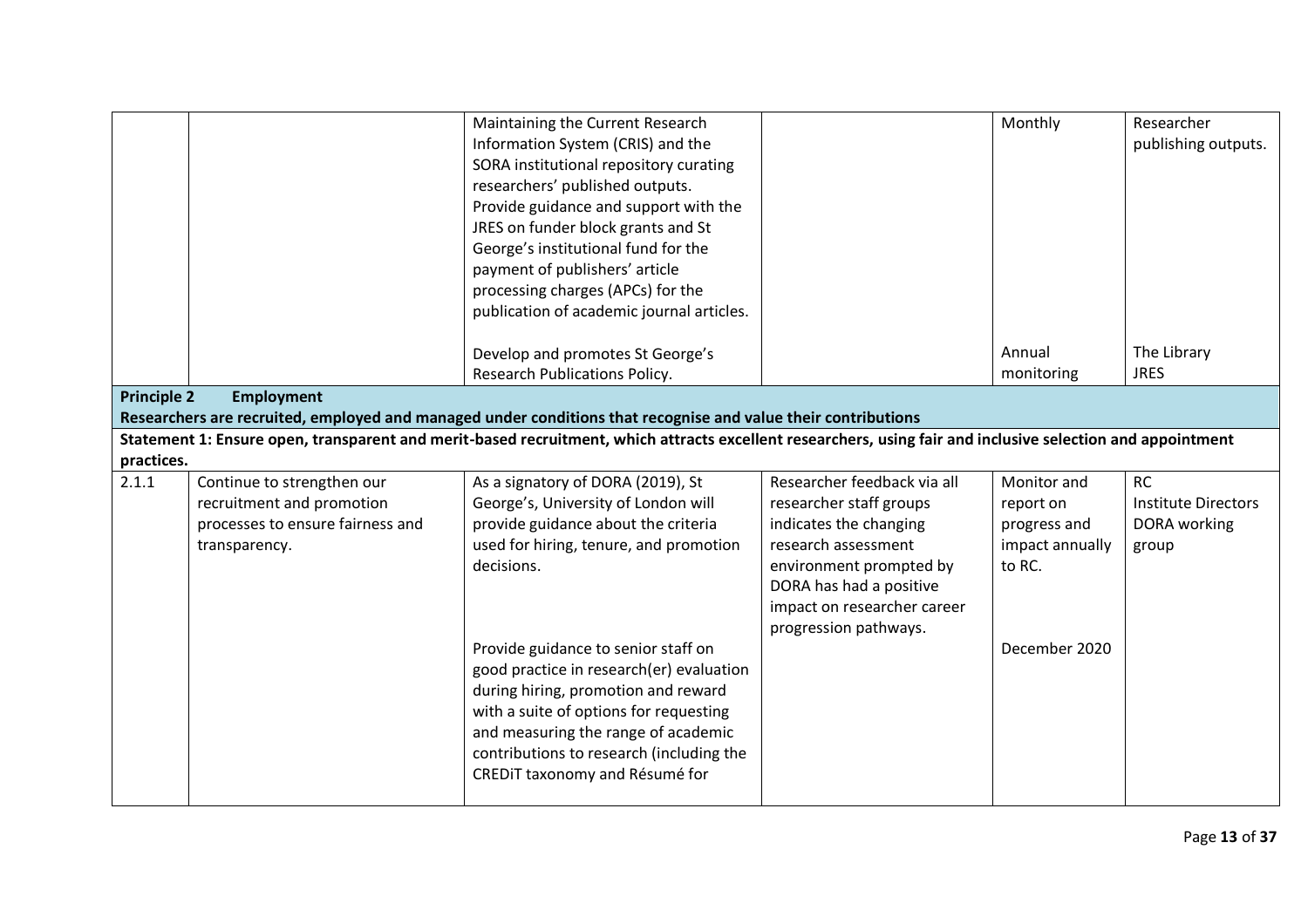|       |                                                                                                                                                                                                                                                                     | Researchers toolkit produced by the<br>Royal Society).<br>Provide guidance and workshops for<br>academics (including PhD students) to<br>raise awareness of tools for<br>recording/evidencing the full range of<br>their contributions to high-quality<br>scientific research on CVs and<br>promotions applications.<br>Developing a process to monitor and<br>report on progress.                                        |                                                                                                                                                                                                                                  | December 2020<br>Annually |                                     |
|-------|---------------------------------------------------------------------------------------------------------------------------------------------------------------------------------------------------------------------------------------------------------------------|---------------------------------------------------------------------------------------------------------------------------------------------------------------------------------------------------------------------------------------------------------------------------------------------------------------------------------------------------------------------------------------------------------------------------|----------------------------------------------------------------------------------------------------------------------------------------------------------------------------------------------------------------------------------|---------------------------|-------------------------------------|
| 2.1.2 | Strengthen recruitment processes to<br>ensure fairness and transparency. All<br>staff who are involved in recruitment<br>decisions will attend appropriate<br>Recruitment and Selection (R&S)<br>training including Equality and<br>Diversity and Unconscious Bias. | R&S policy reviewed and amended<br>December 2019. Includes guidance and<br>procedures to define and clarify who<br>should sit on recruitment panels.<br>St George's, University of London<br>commitment to EDI is outlined on its<br>jobs website and as part of induction.<br>All policies are available to all staff on<br>the website and many, eg the dignity at<br>work and study policy, are available<br>publicly. | All new staff who influence<br>recruitment decisions have<br>received applicable training<br>either through our online<br>training, Diversity in the<br>Workplace and/or face to face<br>training including Unconscious<br>Bias. | December 2020             | DHR&OD<br>L&D<br><b>EDI Adviser</b> |
|       |                                                                                                                                                                                                                                                                     | All new recruiting managers, including<br>Researchers with management<br>responsibility, are trained in St<br>George's, University of London R&S<br>policy and processes and directed by<br>the EDI development offer including<br>face to face Unconscious Bias training.                                                                                                                                                | 70%+ of recruiting managers<br>have attended R&S training or<br>completed a refresher in the<br>last 3 years an increase from<br>the current 35%.                                                                                | December 2020             | L&D<br>DHR&OD                       |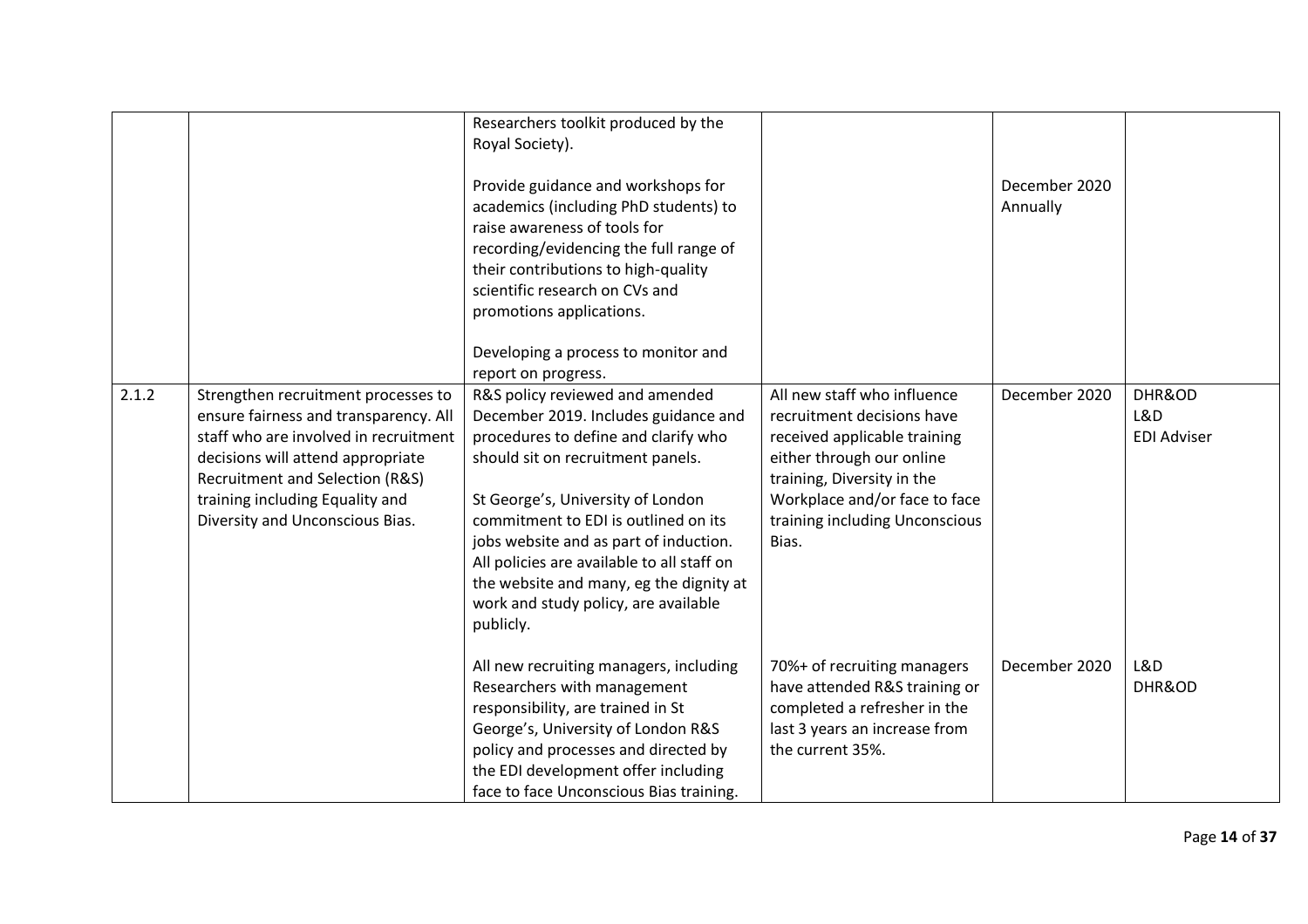|       |                                                                                                                          | A new learning and development<br>system was implemented in September<br>2019 which enables reminders to be<br>sent annually to staff who need to<br>complete training.                                                                                                                                                                                                                                                                                                                     |                                                                                                       |                            |                                                                                                     |
|-------|--------------------------------------------------------------------------------------------------------------------------|---------------------------------------------------------------------------------------------------------------------------------------------------------------------------------------------------------------------------------------------------------------------------------------------------------------------------------------------------------------------------------------------------------------------------------------------------------------------------------------------|-------------------------------------------------------------------------------------------------------|----------------------------|-----------------------------------------------------------------------------------------------------|
|       |                                                                                                                          | A comprehensive review of recruitment<br>data was undertaken for 2015-2019. As<br>a result, anonymised sifting has been<br>introduced to the recruitment process                                                                                                                                                                                                                                                                                                                            | Improved proportions of<br>candidates shortlisted by<br>gender and ethnicity.                         | December 2020              | DHR&OD<br><b>EDI Adviser</b><br>EB                                                                  |
|       |                                                                                                                          | with a view to reduce unconscious bias.<br>Impact to be reviewed after six months.<br>In addition, the analysis showed that<br>69% of recruitment interview panels in<br>2018/19 had only white panel<br>members. A number of staff who<br>identify as being from a BME<br>background are now being invited to<br>volunteer to become Fair Recruitment<br>Specialists who will sit on recruitment<br>panels to assist with diverse<br>representation, to be piloted from<br>September 2020. | Increased diversity of panels<br>so that all panels include at<br>least 1 BME panellist from<br>2021. | <b>Review June</b><br>2021 | DHR&OD<br><b>EDI Adviser</b><br>EB                                                                  |
| 2.1.3 | Increase opportunities for research<br>staff to be involved in the<br>recruitment and selection of staff to<br>projects. | All research staff (including Post Docs<br>and those on FTCs) encouraged to<br>undertake training in R&S.<br>Inclusion of ECRs in selection panels.<br>Ensure Researchers with management<br>responsibilities consider inclusion of<br>Post Docs/lecturers/technicians on<br>panels where possible and appropriate.<br>Ensure effective communication of this                                                                                                                               | Process evaluated and<br>reported to RC.                                                              | <b>Annual Review</b>       | <b>Institute Directors</b><br>DHR&OD<br>L&D<br><b>EDI Adviser</b><br>Head of the<br>Graduate School |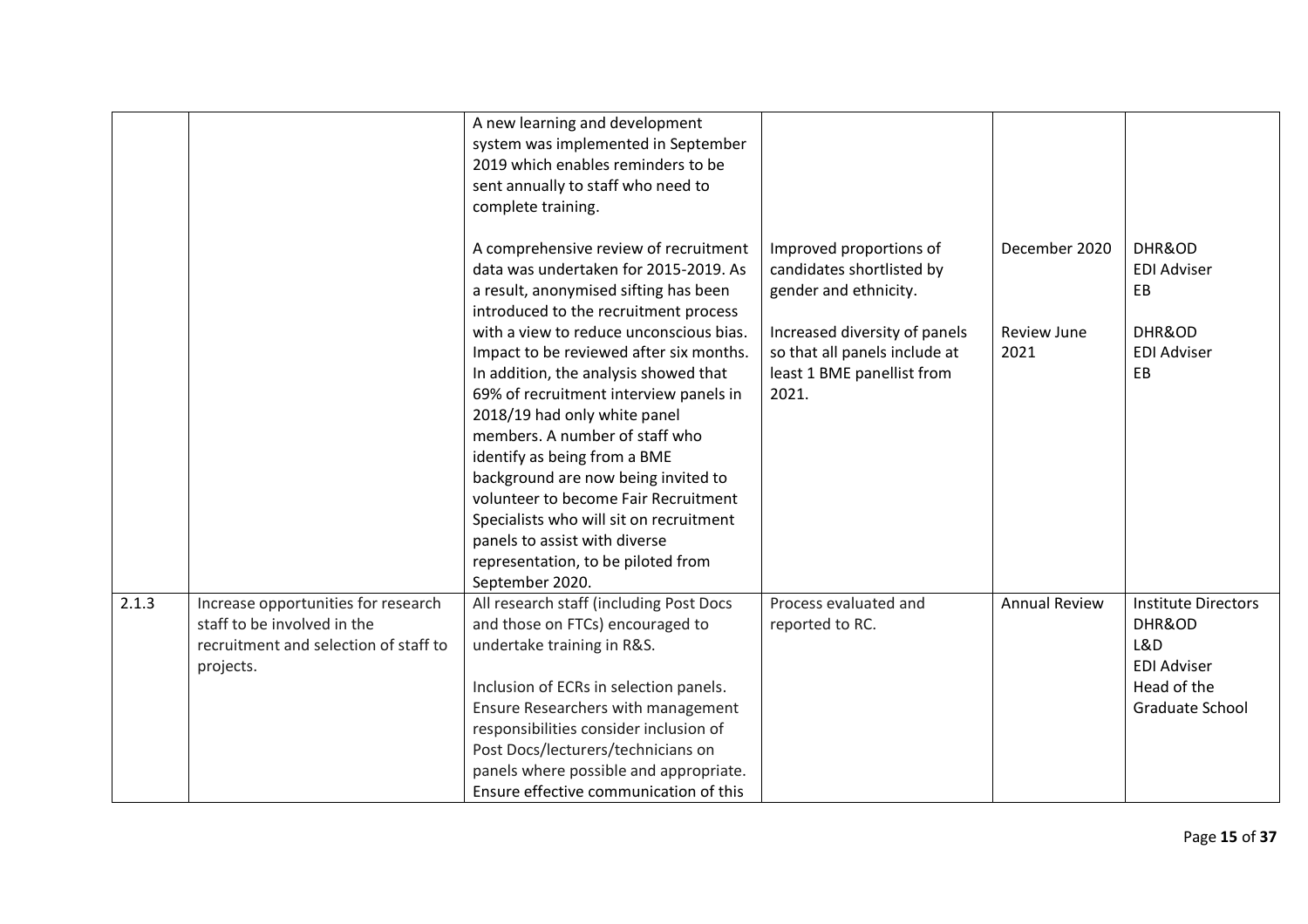|           |                                      | approach to RC, Institutes and<br>Researchers with management<br>responsibilities.<br>PhDs are actively consulted in the<br>recruitment and selection process of<br>key research posts and should be<br>encouraged to undertake EDI and<br>Unconscious Bias training. Pilot face to<br>face UB training with small group of<br>PhDs, 2020 - 2021 | Aim for 5-10 PhDs to sign up<br>per year and with UB training.<br>Pilot evaluated and reported<br>to RC. | <b>July 2021</b> |                            |
|-----------|--------------------------------------|--------------------------------------------------------------------------------------------------------------------------------------------------------------------------------------------------------------------------------------------------------------------------------------------------------------------------------------------------|----------------------------------------------------------------------------------------------------------|------------------|----------------------------|
|           |                                      | Statement 2: Provide an effective induction, ensuring that researchers are integrated into the community and are aware of policies and practices relevant to their                                                                                                                                                                               |                                                                                                          |                  |                            |
| position. |                                      |                                                                                                                                                                                                                                                                                                                                                  |                                                                                                          |                  |                            |
| 2.2.1     | Staff profile analysis review shows  | Track the career progression of senior                                                                                                                                                                                                                                                                                                           | Undertaking analysis of career                                                                           | Annually         | <b>RC</b>                  |
|           | 60% of research assistant and        | Post Docs and Lecturers as part of the 3-                                                                                                                                                                                                                                                                                                        | progression tracking, eg PDR                                                                             |                  | <b>DPRE</b>                |
|           | fellows are on 1-3 year contracts.   | year Athena SWAN Silver Action plan                                                                                                                                                                                                                                                                                                              | feedback and movement in                                                                                 |                  | AS SAT                     |
|           |                                      | annually.                                                                                                                                                                                                                                                                                                                                        | grant income. For staff to                                                                               |                  | Associate Dean for         |
|           | Improve the career development of    |                                                                                                                                                                                                                                                                                                                                                  | continue into employment in                                                                              |                  | <b>CDI</b>                 |
|           | all ECR groups, through              | For Researchers with management                                                                                                                                                                                                                                                                                                                  | research either inside or                                                                                |                  | <b>Institute Directors</b> |
|           | opportunities to enhance their skill | responsibilities to use PDRs annually                                                                                                                                                                                                                                                                                                            | outside of St George's,                                                                                  |                  |                            |
|           | sets, experience and develop their   | and other one-to-ones quarterly to                                                                                                                                                                                                                                                                                                               | University of London.                                                                                    |                  |                            |
|           | careers.                             | include discussions and support for                                                                                                                                                                                                                                                                                                              |                                                                                                          |                  |                            |
|           |                                      | career planning and career                                                                                                                                                                                                                                                                                                                       | CROS 2019 shows research                                                                                 | May 2021         | L&D                        |
|           |                                      | management with Post Docs at key                                                                                                                                                                                                                                                                                                                 | staff are encouraged to have                                                                             |                  |                            |
|           |                                      | points during their contract.                                                                                                                                                                                                                                                                                                                    | career development plans.                                                                                |                  |                            |
|           |                                      |                                                                                                                                                                                                                                                                                                                                                  | Increased from 49% to 53% in                                                                             |                  |                            |
|           |                                      | The consultation has highlighted the                                                                                                                                                                                                                                                                                                             | 2019 in line with the national                                                                           |                  |                            |
|           |                                      | different needs of junior and senior                                                                                                                                                                                                                                                                                                             | benchmark of 53%. Further                                                                                |                  |                            |
|           |                                      | post docs in terms of Personal Reviews                                                                                                                                                                                                                                                                                                           | improvement over the next                                                                                |                  |                            |
|           |                                      | and career development. In response to                                                                                                                                                                                                                                                                                                           | two years to > 55% in CEDARS                                                                             |                  |                            |
|           |                                      | this, we are seeking suggestions locally                                                                                                                                                                                                                                                                                                         | 2021.                                                                                                    |                  |                            |
|           |                                      | and centrally on how this could be                                                                                                                                                                                                                                                                                                               |                                                                                                          |                  |                            |
|           |                                      | improved.                                                                                                                                                                                                                                                                                                                                        |                                                                                                          |                  |                            |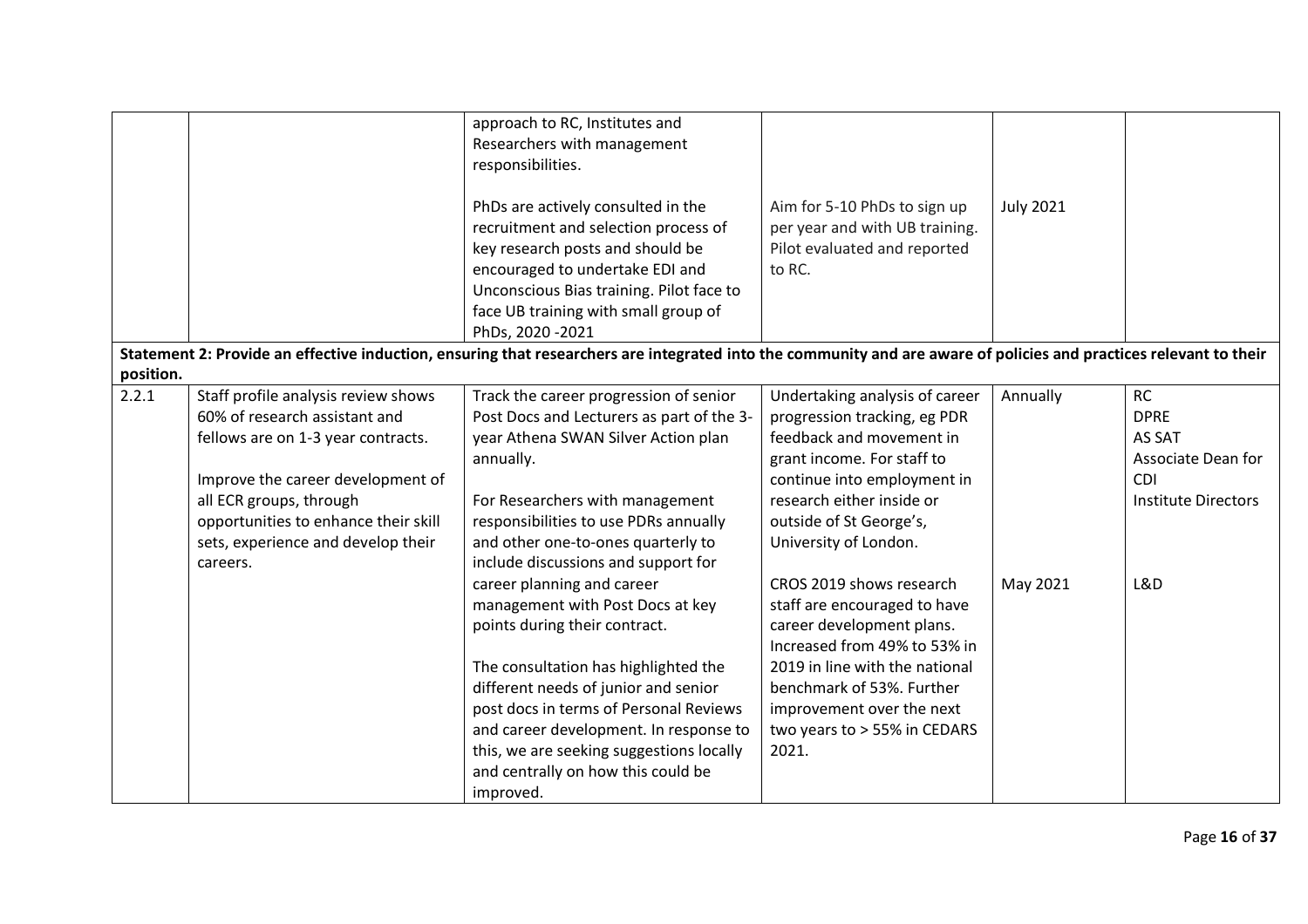|       |                                                                                                                                          | Encourage ECR representatives to be<br>involved in agenda planning for the RC<br>to enable opinions/suggestions/ issues<br>from all research groups to be raised<br>and discussed.                                                                                                                              | Feedback in the 2019 full staff<br>survey demonstrated an<br>increase to 56% (from 52% in<br>2016) in staff agreeing that<br>PDRs are a forum to recognise<br>individual's potential and<br>contribution. Aim to increase<br>to 60% in next staff survey.                                                          | March 2022                  | L&D                                                                                                                                        |
|-------|------------------------------------------------------------------------------------------------------------------------------------------|-----------------------------------------------------------------------------------------------------------------------------------------------------------------------------------------------------------------------------------------------------------------------------------------------------------------|--------------------------------------------------------------------------------------------------------------------------------------------------------------------------------------------------------------------------------------------------------------------------------------------------------------------|-----------------------------|--------------------------------------------------------------------------------------------------------------------------------------------|
| 2.2.2 | Ensure inductions and support are<br>the right fit centrally, at Research<br>Institute level and locally. Review<br>and update annually. | Ensure induction programmes for new<br>academic research staff aligns with their<br>needs as they move into their new role.<br>Following consultation ECR induction<br>day was reinvigorated in 2018 and<br>aimed at all Researchers.                                                                           | Track the career progression<br>of ECRs for two years as part<br>of this action plan and three<br>years as part of the Athena<br>SWAN Silver action plan.                                                                                                                                                          | May 2020                    | <b>DPRE</b><br>Associate Dean for<br><b>CDI</b><br>AS SAT                                                                                  |
|       |                                                                                                                                          | Induction to include health and safety<br>(H&S) training specific to different<br>research staff groups, key contacts and<br>how to access support. Evaluate the<br>effectiveness of the Induction Days<br>annually.                                                                                            | Improved feedback on<br>induction being of use via end<br>of probation meeting and as<br>part of the PDR process.                                                                                                                                                                                                  | <b>July 2021</b>            | Associate Dean for<br>CDI<br>L&D<br><b>Institute Directors</b><br>H&S                                                                      |
|       |                                                                                                                                          | Consult research staff annually<br>including feedback from Post Doc<br>Forum, Lecturers Forum, Senior<br>Lecturers group and new lecturers on<br>how Induction can be improved at a<br>local level in<br>departments/units/institute.<br>Continue to raise awareness of the<br>Welcome Seminar, core compliance | 11% of staff in CROS 2019<br>indicated cross institutional<br>and departmental induction<br>was of use. Aim that CEDARS<br>2021 data will indicate that<br>induction at a university<br>level/institute level and local<br>to their role has improved to<br>25% in 2020 and 35% by 2021<br>in each of these areas. | June 2020<br>September 2020 | <b>Institute Directors</b><br>Associate Dean for<br><b>CDI</b><br><b>DPRE</b><br>Researchers with<br>management<br>responsibilities<br>L&D |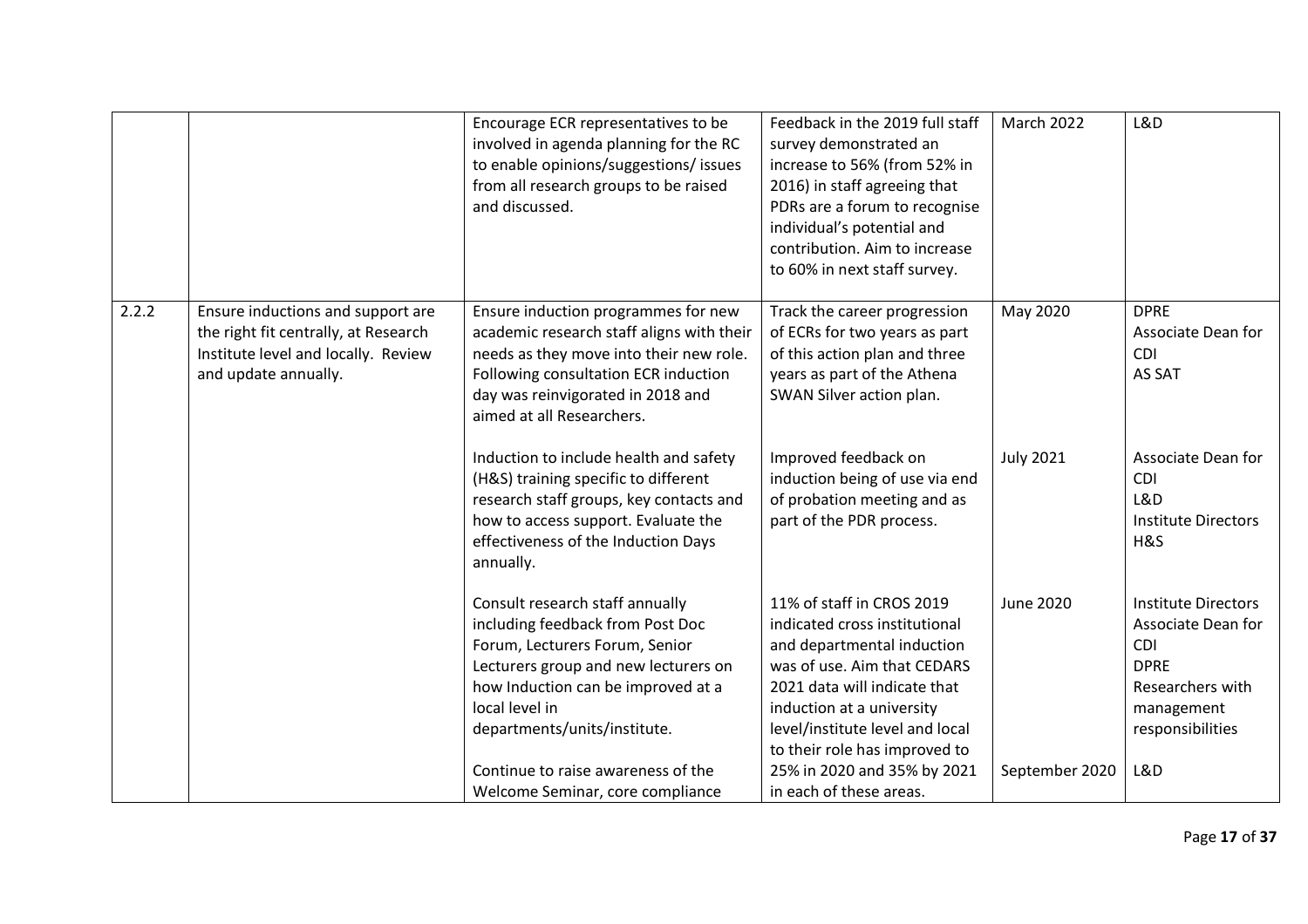|       |                                                                     | training and orientation sessions.                                                                                                                            |                                  |                 |                   |
|-------|---------------------------------------------------------------------|---------------------------------------------------------------------------------------------------------------------------------------------------------------|----------------------------------|-----------------|-------------------|
|       |                                                                     | Induction pages on website signpost key                                                                                                                       |                                  |                 |                   |
|       |                                                                     | information for ECRs induction.                                                                                                                               |                                  |                 |                   |
|       |                                                                     | Statement 3: Provide clear and transparent merit-based recognition, reward and promotion pathways that recognise the full range of researchers' contributions |                                  |                 |                   |
|       | and the diversity of personal circumstances.                        |                                                                                                                                                               |                                  |                 |                   |
|       | See 1.2.2 and 2.1.1                                                 |                                                                                                                                                               |                                  |                 |                   |
| 2.3.1 | Pay Progression for Researchers.                                    | Pay working group, chaired by the DPIA,                                                                                                                       | Decreasing the gender and        | Annual          | Pay Working Group |
|       |                                                                     | was established and looks to ensure                                                                                                                           | ethnicity pay gaps from their    | reporting       | <b>RRC</b>        |
|       |                                                                     | fairness across our pay structures and                                                                                                                        | current mean levels of 15.5%     |                 | AS SAT            |
|       |                                                                     | specifically to ensure appropriate                                                                                                                            | and 15.6% respectively and       |                 | EB                |
|       |                                                                     | targeted work to address any gender                                                                                                                           | median levels of 10.5% and       |                 |                   |
|       |                                                                     | and ethnicity pay disparities.                                                                                                                                | 12.7% respectively. At this      |                 |                   |
|       |                                                                     |                                                                                                                                                               | point no specific target for the |                 |                   |
|       |                                                                     | Review our Merit Awards (bonus for                                                                                                                            | decrease has been                | June 2021       | <b>DPIA</b>       |
|       |                                                                     | exceptional contribution) as part of a                                                                                                                        | determined due to                | (delayed due to | DHR&OD            |
|       |                                                                     | wider review of recognition.                                                                                                                                  | complexities with the data (eg   | Covid-19 which  |                   |
|       |                                                                     |                                                                                                                                                               | the impact of NHS pay scales     | has resulted in |                   |
|       |                                                                     | Starting salaries were reviewed and a                                                                                                                         | which are not in the             | the merit award |                   |
|       |                                                                     | new policy introduced in December                                                                                                                             | university's control) but        | round being     |                   |
|       |                                                                     | 2018 with the aim of standardising                                                                                                                            | aiming for a gradual decline.    | suspended for   |                   |
|       |                                                                     | starting pay and preventing pay gaps                                                                                                                          |                                  | 2020)           |                   |
|       |                                                                     | from being perpetuated on                                                                                                                                     |                                  |                 |                   |
|       |                                                                     | appointment.                                                                                                                                                  |                                  |                 |                   |
|       |                                                                     | Statement 4: Provide effective line and project management training opportunities for managers of researchers, heads of department and equivalent.            |                                  |                 |                   |
|       | See 3.4.2 and 3.4.3.                                                |                                                                                                                                                               |                                  |                 |                   |
|       |                                                                     | Statement 5: Ensure that excellent people management is championed throughout the organisation and embedded in institution culture, through annual            |                                  |                 |                   |
|       | appraisals, transparent promotion criteria and workload allocation. |                                                                                                                                                               |                                  |                 |                   |
| 2.5.1 | Effective and timely PDRs for                                       | A review of the PDR system/process                                                                                                                            | New PDR system implemented       | September 2020  | DHR&OD            |
|       | research staff, recognising different                               | (Jan 2019 - September 2020). To                                                                                                                               |                                  |                 | L&D               |
|       | development needs for Post Docs                                     | include consideration of different                                                                                                                            |                                  |                 |                   |
|       | and Lecturers. PDR satisfaction rates                               | processes and development needs for                                                                                                                           | Increased satisfaction rates     | May 2021 /      |                   |
|       | are between 50% and 70% (based on                                   | Post Docs, Lecturers and Technicians                                                                                                                          | with PDRs in Full Staff survey   | March 2022      | L&D               |
|       | Staff Survey or PIRLS and CROS).                                    | and implementation of new PDR                                                                                                                                 | and CROS and PIRLS. Feedback     |                 |                   |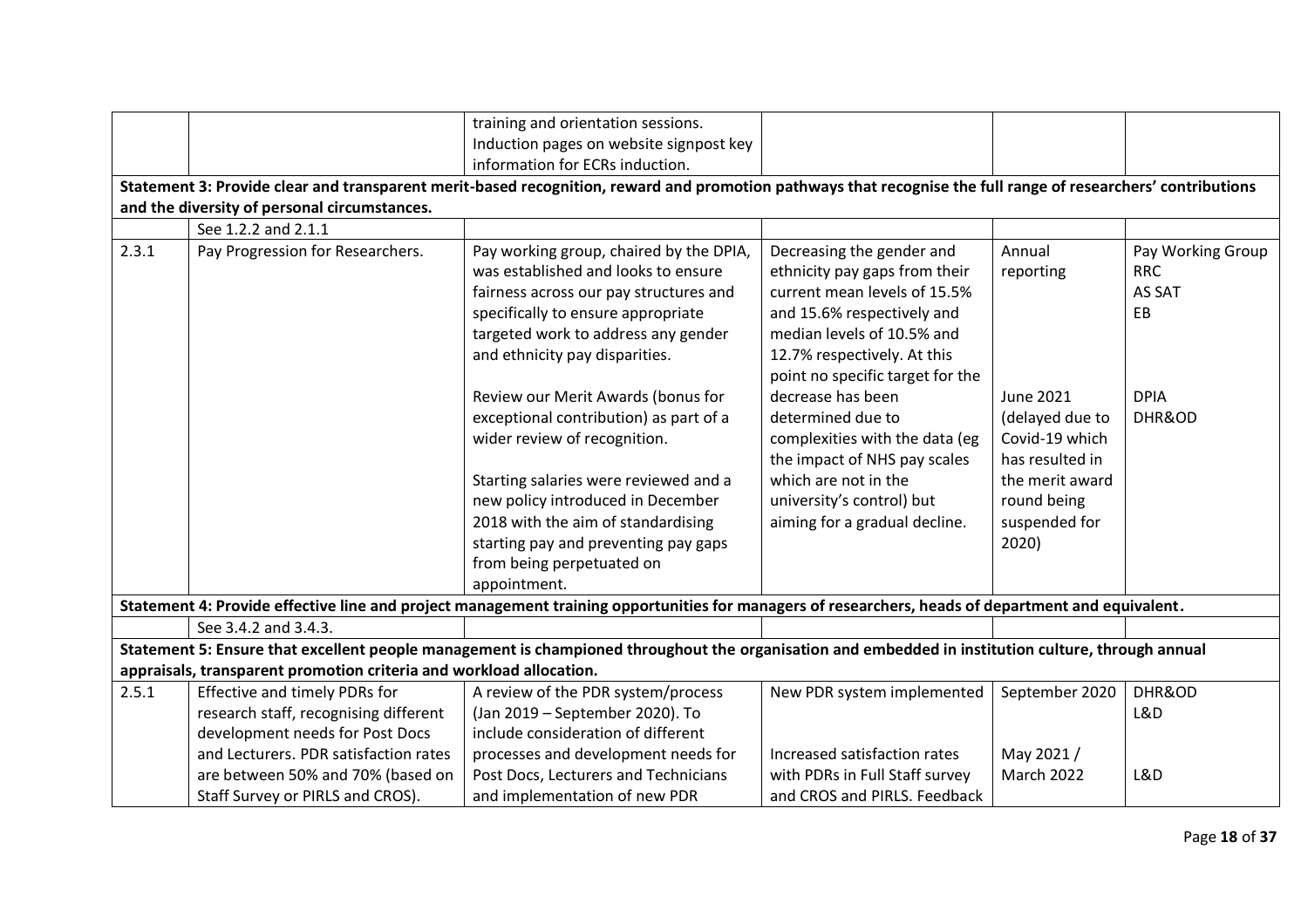|                                    | system. Task and Finish group, including   | in 2019 full staff survey       |           |     |
|------------------------------------|--------------------------------------------|---------------------------------|-----------|-----|
| Feedback in Pulse Focus group      | researcher and research technician         | demonstrated an increase to     |           |     |
| October/November 2017 highlighted  | representation, created to take this       | 56% (from 52% in 2016) in       |           |     |
| that staff felt that there was an  | work forward.                              | staff agreeing that PDRs are a  |           |     |
| inconsistent approach to PDRs      |                                            | forum to recognise              |           |     |
| across St George's, University of  | Strengthen the PDR process to improve      | individual's potential and      |           |     |
| London.                            | consistency and timeliness.                | contribution. Aim to increase   |           |     |
|                                    |                                            | to 60% in next staff survey.    |           |     |
| Improved use of PDR to facilitate  | Improve understanding of expectations      | 68% of PIs rate the PDR as      |           |     |
| professional and personal          | of PDRs by both reviewers and              | useful. Hi percentage, 94%      |           |     |
| development of research staff. PDR | reviewees. Ensure focus on                 | (CROS 2019) have participated   |           |     |
| topics to include workload,        | development and promotion, career          | in having a PDR, national       |           |     |
| expectations, achievements, work-  | aspirations, and addition of EDI           | benchmark 72%. Only 45%         |           |     |
| life balance, career development,  | objectives for senior leaders.             | would rate them as useful.      |           |     |
| future aspirations, mentoring and  | Revised PDR form, guidance tailored to     | Aim to increase to at least     |           |     |
| readiness for promotion.           | Post Docs, ECRs and more senior            | 50% in CEDARS 2020.             |           |     |
|                                    | researchers, training for reviewers and    |                                 |           |     |
|                                    | reviewees.                                 | Ability to specify different    |           |     |
|                                    |                                            | staff groups within staff       |           |     |
|                                    | 45% (PIRLS 2019) of PIs would benefit      | survey.                         |           |     |
|                                    | from more support in providing             |                                 |           |     |
|                                    | research staff with advice on the range    | Maintain positive feedback      | May 2021  | L&D |
|                                    | of career opportunities. Training for line | that 85% of PIs saying they are |           |     |
|                                    | managers in undertaking PDRs and           | confident in conducting PDRs    |           |     |
|                                    | development of career coaching skills.     | (83% in PIRLS 2019).            |           |     |
|                                    |                                            |                                 |           |     |
|                                    | Engage Researchers with management         | Recruit at least 15 Pls and     | June 2021 | L&D |
|                                    | responsibilities to attend new Manager     | research managers to attend     |           |     |
|                                    | as Coach programme to support career       | coaching training or become a   |           |     |
|                                    | coaching skills in 2020/2021 or to         | mentor in 2020. Review pilots   |           |     |
|                                    | become a mentor on the PhD/Post Doc        | and increase numbers.           |           |     |
|                                    | mentoring pilot.                           |                                 |           |     |
|                                    |                                            |                                 |           |     |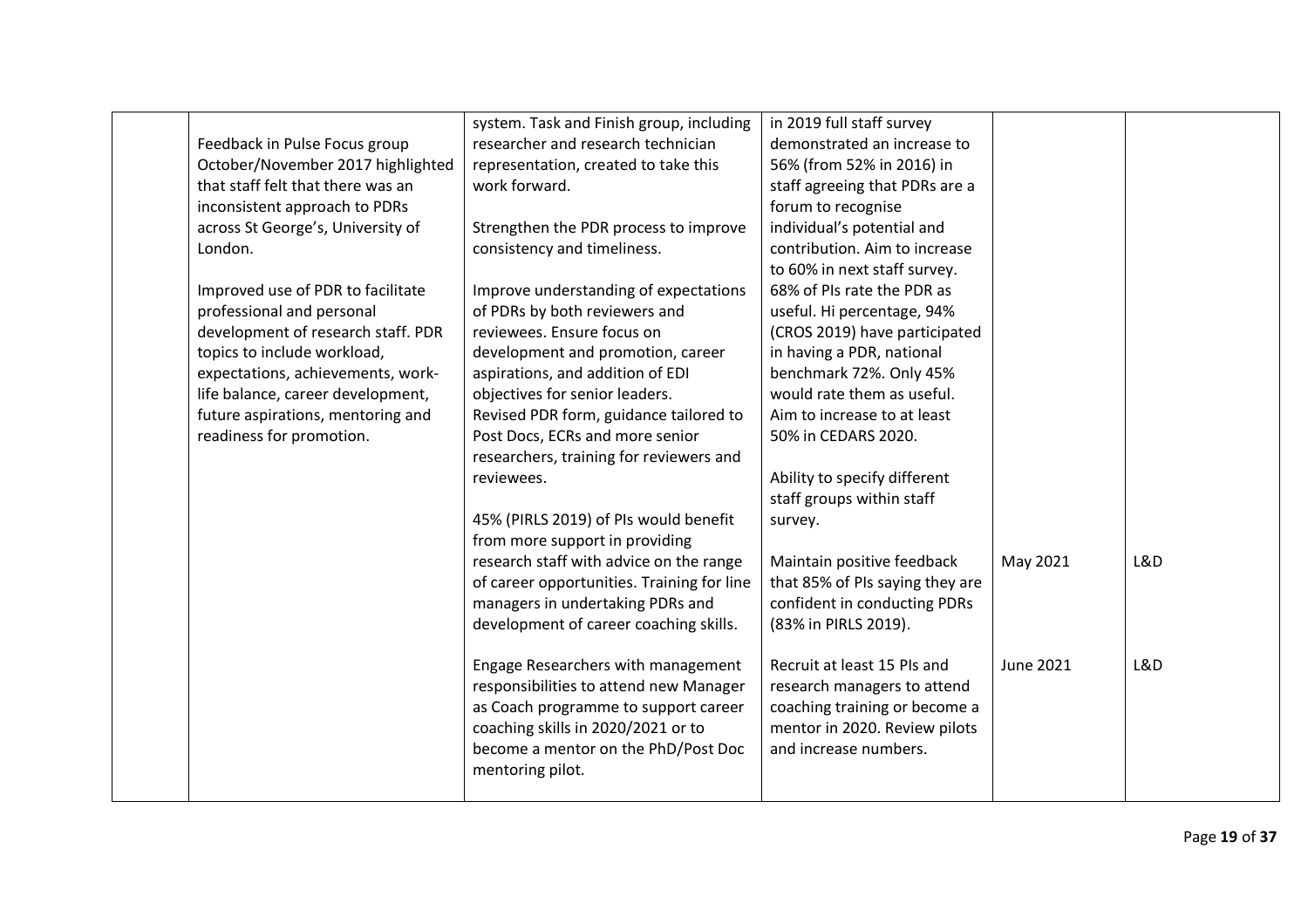|       |                                                                                                                                                          | Increase number of cross institutional<br>career coaches (currently 8, 4 who are<br>research staff including lecturers, SL and<br>one PI) to offer more support to<br>research staff at career transition<br>points.                                                                                                                                                                                                                                                                                     |                                                                                                                                                                                                                                                                                                                                                                                                         |                                              |                                                                                                                                                                         |
|-------|----------------------------------------------------------------------------------------------------------------------------------------------------------|----------------------------------------------------------------------------------------------------------------------------------------------------------------------------------------------------------------------------------------------------------------------------------------------------------------------------------------------------------------------------------------------------------------------------------------------------------------------------------------------------------|---------------------------------------------------------------------------------------------------------------------------------------------------------------------------------------------------------------------------------------------------------------------------------------------------------------------------------------------------------------------------------------------------------|----------------------------------------------|-------------------------------------------------------------------------------------------------------------------------------------------------------------------------|
| 2.5.2 | For Research Institutes to improve<br>their approaches to talent<br>development and succession<br>planning aligning this better with the<br>PDR process. | University academic promotion<br>application is advertised annually.<br>Focused support for researchers at<br>different career points and<br>identification of organisational barriers.<br>Annual promotion workshops now take<br>place (since 2018), which include<br>reflections from successful applicants<br>from the previous round. In addition,<br>promotion mentors (successful<br>candidates from the previous round)<br>are made available to individuals<br>intending to apply in the current | A more EDI balanced<br>distribution of academics<br>along the pipeline. Staff<br>promotions and progression<br>analysed by contract status,<br>gender, age and ethnicity to<br>identify any patterns of<br>under/over-representation.<br>Equality analysis reported to<br>AS SAT and DISG.<br>Increase promotion<br>applications from under-<br>represented staff groups in all<br>Research Institutes. | Annually<br>following<br>promotion<br>round. | <b>RC</b><br><b>DISG</b><br><b>HRSIO</b><br><b>HRBPs</b><br><b>EDI Adviser</b><br><b>DPRE</b><br><b>Institute Directors</b><br>Associate Dean for<br>CDI<br><b>DPRE</b> |
|       |                                                                                                                                                          | promotion round.                                                                                                                                                                                                                                                                                                                                                                                                                                                                                         | Feedback from research staff<br>in CROS 2019 indicates our<br>staff feel supported with<br>promotion and progression as<br>positive increase to 50% (34%,<br>CROS 2017, CROS 2019<br>national benchmark is 32%).<br>Aim for promotion and<br>progression >50% in CEDARS<br>2021.                                                                                                                        | May 2021                                     | <b>RC</b><br><b>Institute Directors</b><br>Associate Dean for<br>CDI<br><b>DPRE</b><br>L&D                                                                              |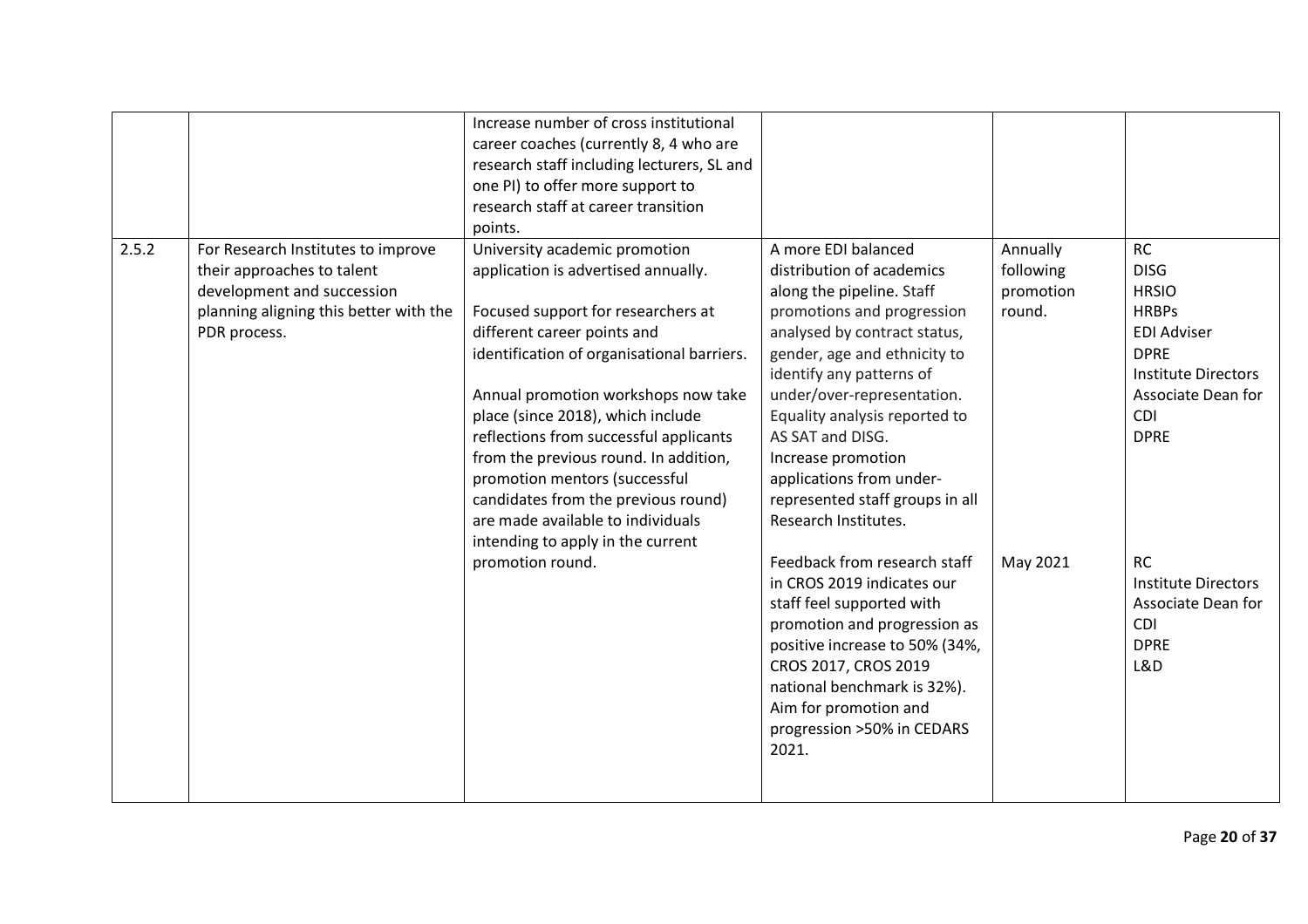|       |                                    |                                                                                                                                                              | In the 2019 staff survey 42%    | <b>March 2022</b> | <b>Institute Directors</b> |
|-------|------------------------------------|--------------------------------------------------------------------------------------------------------------------------------------------------------------|---------------------------------|-------------------|----------------------------|
|       |                                    |                                                                                                                                                              | of staff agreed or strongly     |                   | Associate Dean for         |
|       |                                    |                                                                                                                                                              |                                 |                   | <b>CDI</b>                 |
|       |                                    |                                                                                                                                                              | agreed with the statement       |                   |                            |
|       |                                    |                                                                                                                                                              | "My career development          |                   | <b>DPRE</b>                |
|       |                                    |                                                                                                                                                              | aspirations are being           |                   | L&D                        |
|       |                                    |                                                                                                                                                              | supported", up from 31% for a   |                   |                            |
|       |                                    |                                                                                                                                                              | similar question in 2016 and    |                   |                            |
|       |                                    |                                                                                                                                                              | 35% in 2018. Aim to increase    |                   |                            |
|       |                                    |                                                                                                                                                              | to 50% or more for next staff   |                   |                            |
|       |                                    |                                                                                                                                                              | survey.                         |                   |                            |
|       |                                    | Statement 6: Seek to improve job security for researchers, for example through more effective redeployment processes and greater use of open-ended contracts |                                 |                   |                            |
|       | and report on progress.            |                                                                                                                                                              |                                 |                   |                            |
| 2.6.1 | Gender differentials in fixed term | Investigate gender differentials in the                                                                                                                      | More even balance by EDI        | Annually, to be   | <b>EDI Adviser</b>         |
|       | contracts.                         | proportions of men and women on                                                                                                                              | characteristics on fixed-term   | reviewed by       | <b>RRC</b>                 |
|       |                                    | fixed-term contracts. 2018-19 staff data                                                                                                                     | contracts, <5% difference for   | <b>RRC</b>        | <b>RC</b>                  |
|       |                                    | shows that among research assistants                                                                                                                         | women vs men.                   |                   | AS SAT                     |
|       |                                    | and research fellows, women                                                                                                                                  |                                 |                   | Associate Dean for         |
|       |                                    | researchers are more likely to be on                                                                                                                         |                                 |                   | CDI                        |
|       |                                    | permanent contracts (F10% vs M5%)                                                                                                                            |                                 |                   |                            |
|       |                                    | and there is no gender difference for all                                                                                                                    |                                 |                   |                            |
|       |                                    | staff or academic staff.                                                                                                                                     |                                 |                   |                            |
|       |                                    |                                                                                                                                                              |                                 |                   |                            |
|       |                                    | However, within the individual                                                                                                                               |                                 |                   |                            |
|       |                                    | academic institutes, women are still                                                                                                                         |                                 |                   |                            |
|       |                                    | more likely to be on fixed-term                                                                                                                              |                                 |                   |                            |
|       |                                    | contracts (using all staff data).                                                                                                                            |                                 |                   |                            |
| 2.6.2 | Improve our support of research    | HR now (since 2019) send regular                                                                                                                             | CROS 2019 indicates 50% of      | Annual            | <b>Institute Directors</b> |
|       | staff on FTC.                      | reports on FTC end dates to Institutes                                                                                                                       | research staff feeling they are | monitoring        | <b>HRBPs</b>               |
|       |                                    | and automatic reminders are sent to                                                                                                                          | supported with opportunities    |                   |                            |
|       |                                    | individual managers via the HR system.                                                                                                                       | for promotion and progression   |                   |                            |
|       |                                    | Proactive action is to be undertaken 6                                                                                                                       | (CROS national benchmark is     |                   |                            |
|       |                                    | months before the end of contract to                                                                                                                         | 32%).                           |                   |                            |
|       |                                    | consider alternative sourcing, if the role                                                                                                                   |                                 |                   |                            |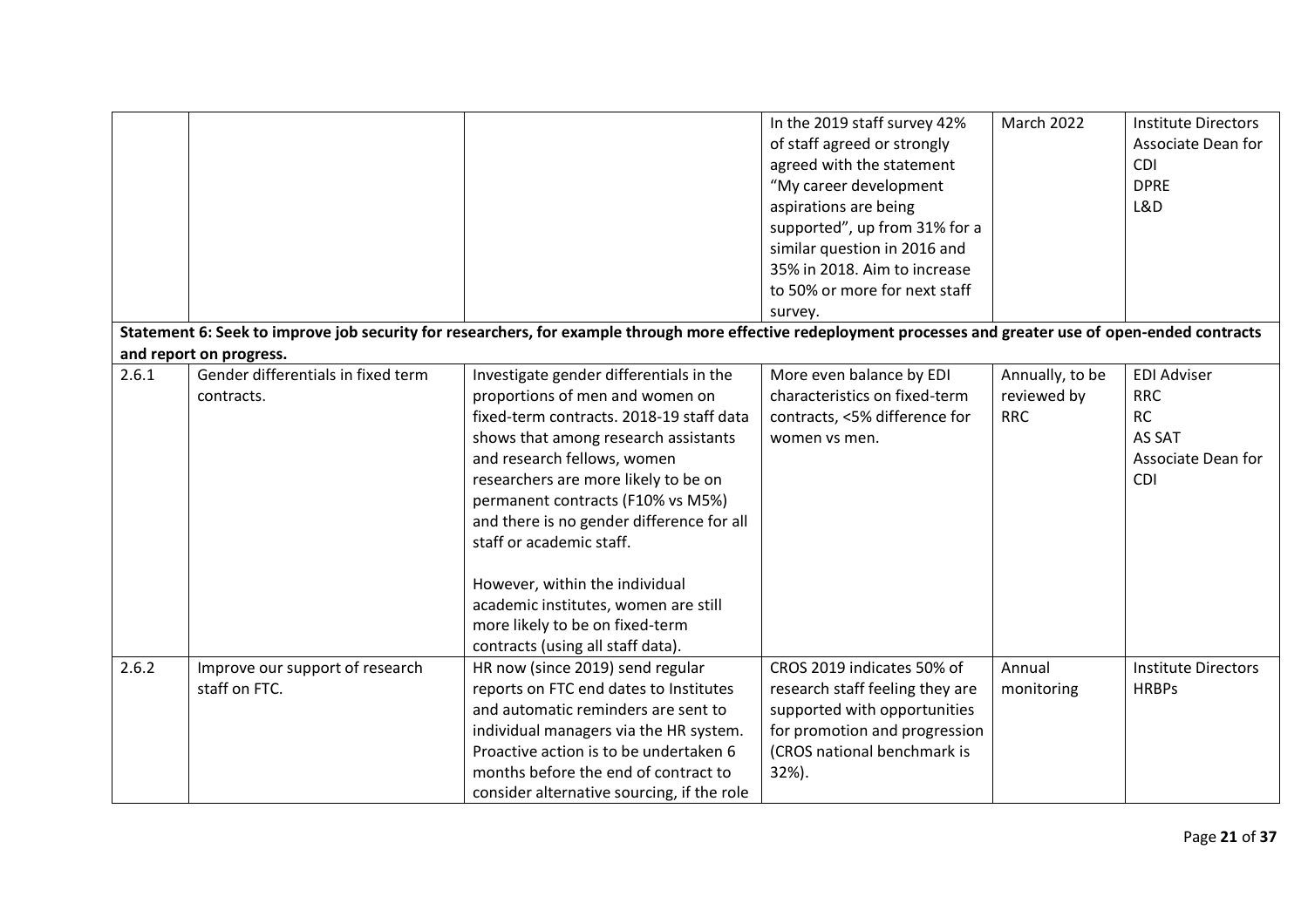|  | should transfer to permanent position,  |                               |                |             |
|--|-----------------------------------------|-------------------------------|----------------|-------------|
|  | or other options for employee.          |                               |                |             |
|  |                                         |                               |                |             |
|  | Bridging Fund utilised to retain key    | In the past two years, a high | Annual         | <b>JRES</b> |
|  | research staff before securing further  | percentage of those           | monitoring     | <b>RC</b>   |
|  |                                         |                               |                |             |
|  | funding in the near future.             | supported with bridging funds |                |             |
|  | Advice on grant writing and grant       | go onto receive further       |                |             |
|  | applications provided. Signposting of   | research funding (up to 75%)  |                |             |
|  | external training on clinical research  | and employment at St          |                |             |
|  | governance and delivery.                | George's (>60%).              |                |             |
|  |                                         | Continue success in using the |                |             |
|  |                                         | bridging fund scheme to       |                |             |
|  |                                         | support FTC researchers to    |                |             |
|  |                                         | apply for further funding and |                |             |
|  |                                         | extend their employment at St |                |             |
|  |                                         | George's.                     |                |             |
|  |                                         |                               |                |             |
|  | Workshops on grant writing for          |                               |                |             |
|  | academics and Post Docs.                |                               |                |             |
|  |                                         |                               |                |             |
|  | Improved PDRs and ensuring career       |                               |                |             |
|  | coaching conversations are part of this |                               |                |             |
|  | process, to discuss opportunities       |                               |                |             |
|  | regarding career management.            |                               |                |             |
|  |                                         |                               |                |             |
|  | Workshops on writing Post Doc           |                               |                |             |
|  | fellowship: an important step for       |                               |                |             |
|  | progression.                            |                               |                |             |
|  |                                         |                               |                |             |
|  | Reviewing policy/guidance on the        |                               | September 2020 | DHR&OD      |
|  | management of FTCs to ensure clarity    |                               |                |             |
|  | for all involved, particularly research |                               |                |             |
|  | assistants and fellows, and             |                               |                |             |
|  |                                         |                               |                |             |
|  | encouragement of permanency or          |                               |                |             |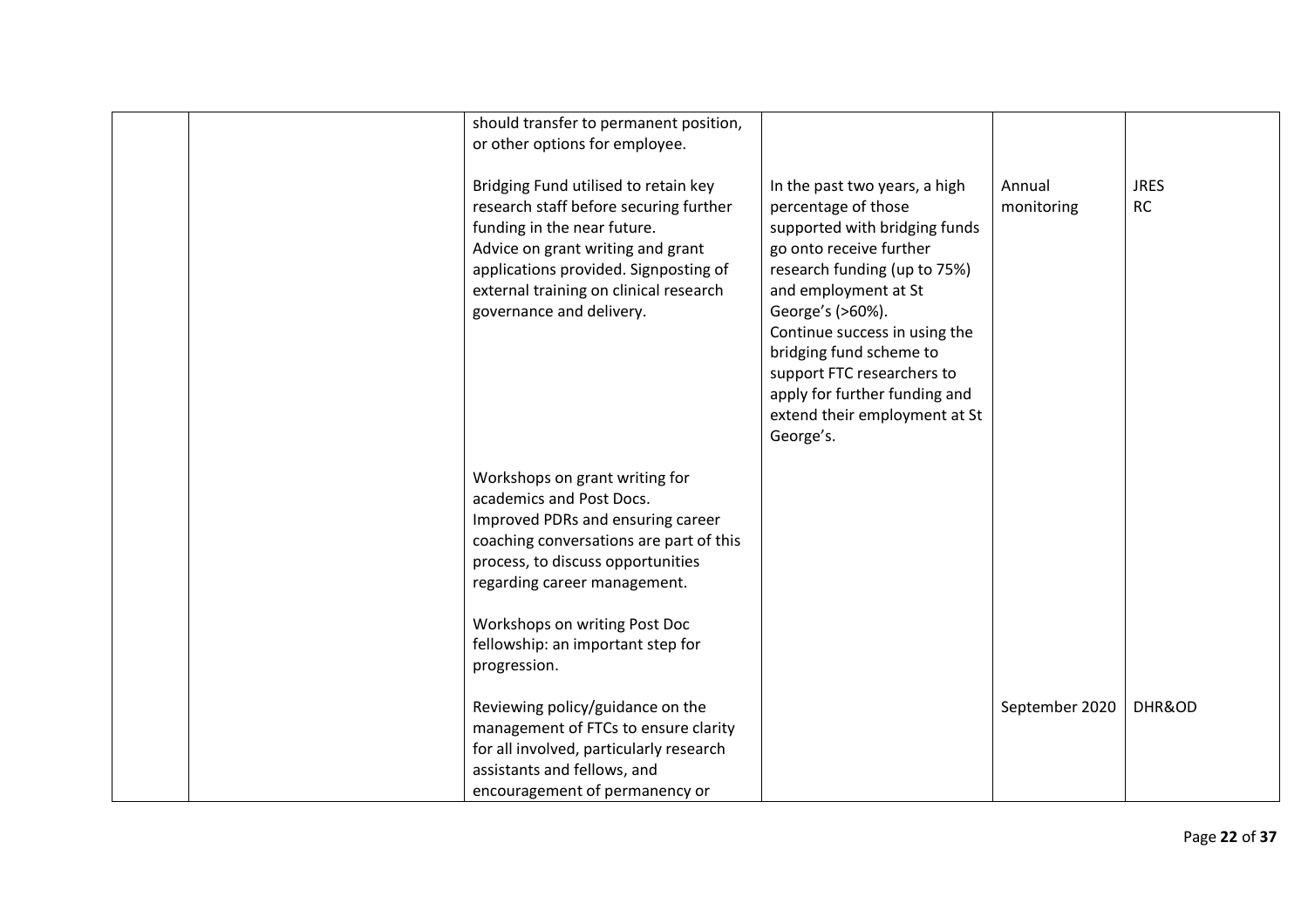|       |                                     | renewal where possible. To be agreed     |                           |          |             |
|-------|-------------------------------------|------------------------------------------|---------------------------|----------|-------------|
|       |                                     | with unions                              |                           |          |             |
|       |                                     |                                          |                           |          |             |
|       |                                     | In the 2019 staff survey 42% of staff    |                           |          |             |
|       |                                     | agreed or strongly agreed with the       |                           |          |             |
|       |                                     | statement "My career development         |                           |          |             |
|       |                                     | aspirations are being supported", up     |                           |          |             |
|       |                                     | from 31% for a similar question in 2016  |                           |          |             |
|       |                                     | and 35% in 2018. In addition, one        |                           |          |             |
|       |                                     | individual commented "Management         |                           |          |             |
|       |                                     | do their upmost to keep staff with short |                           |          |             |
|       |                                     | term contracts in post" in response to   |                           |          |             |
|       |                                     | the question "What is the best thing     |                           |          |             |
|       |                                     | about working for St George's?".         |                           |          |             |
| 2.6.3 | The University offers bridging      | Providing flexible and reactive support  | Annual review of funding. | Annually | <b>RSG</b>  |
|       | funding for FTC for Post Docs who   | to junior investigators and strategic    |                           |          | <b>RC</b>   |
|       | are likely to gain further funding. | funding for research to underpin future  |                           |          | <b>JRES</b> |
|       |                                     | fellowship/research grant proposals.     |                           |          |             |
|       |                                     |                                          |                           |          |             |
|       |                                     | A review of funding schemes, including   |                           |          |             |
|       |                                     | bridging funds for researchers was       |                           |          |             |
|       |                                     | undertaken in September 2019 and         |                           |          |             |
|       |                                     | these were advertised more widely.       |                           |          |             |
|       |                                     | JRES are responsible for the process for |                           |          |             |
|       |                                     | applying for bridging funding and        |                           |          |             |
|       |                                     | ongoing monitoring, reported to RC for   |                           |          |             |
|       |                                     | oversight.                               |                           |          |             |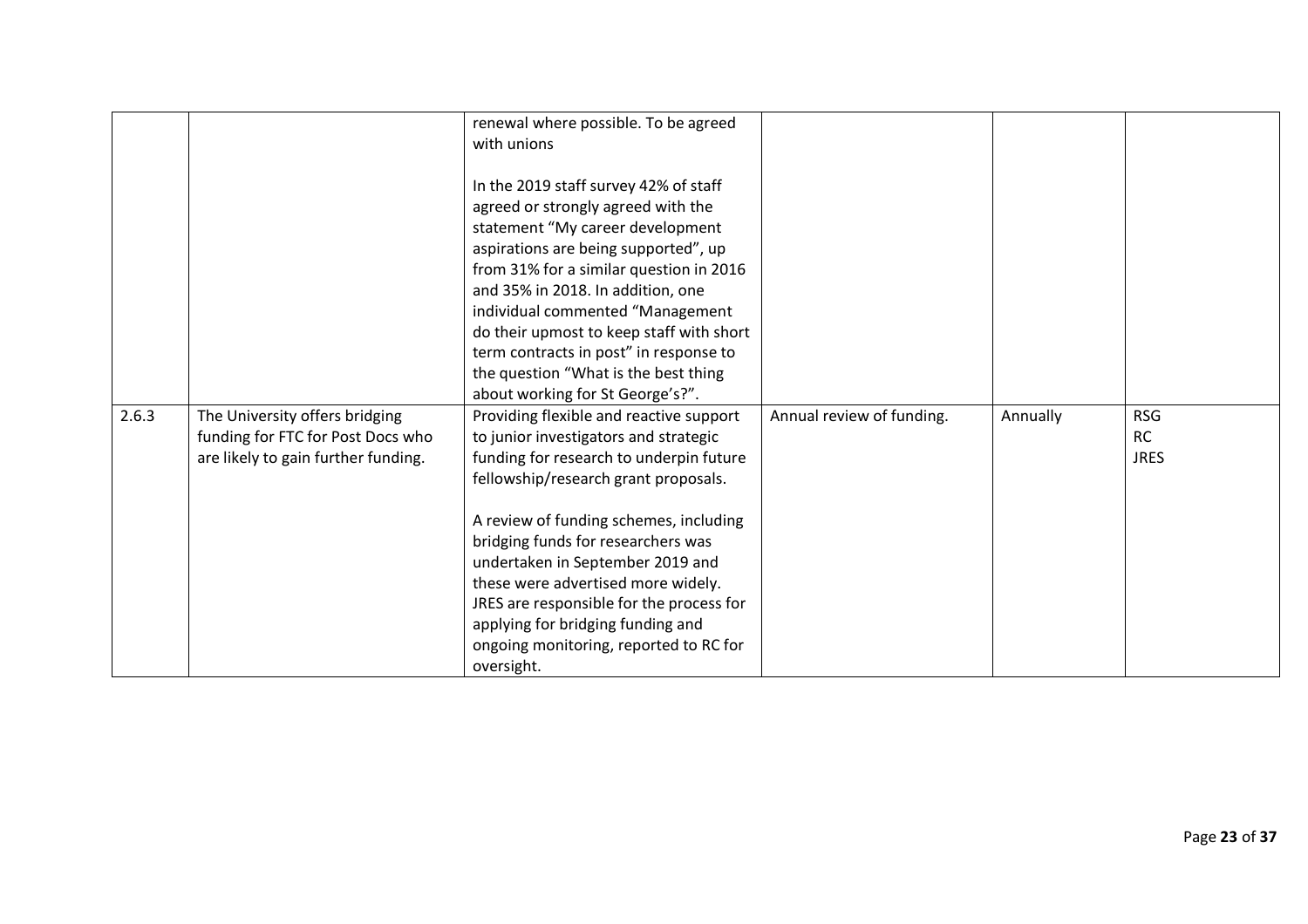|       | Statement 7: Consider researchers and their managers as key stakeholders within the institution and provide them with formal opportunities to engage with |                                          |                                  |          |             |  |  |  |
|-------|-----------------------------------------------------------------------------------------------------------------------------------------------------------|------------------------------------------|----------------------------------|----------|-------------|--|--|--|
|       | relevant organisational policy and decision-making.                                                                                                       |                                          |                                  |          |             |  |  |  |
| 2.7.1 | Representation of research staff and                                                                                                                      | The establishment of the Lecturers'      | For all research staff groups to | May 2021 | L&D         |  |  |  |
|       | PhD students on relevant/applicable                                                                                                                       | Forum, Senior Lecturers 'group', Public  | feel their views are             |          | <b>DPRE</b> |  |  |  |
|       | university committees and more                                                                                                                            | Engagement Champions and the             | represented CROS data 2019       |          |             |  |  |  |
|       | widely across the university.                                                                                                                             | already established Postdoc forum, PhD   | shows that 72% of staff feel     |          |             |  |  |  |
|       |                                                                                                                                                           | reps and research technician reps is     | their views are represented at   |          |             |  |  |  |
|       |                                                                                                                                                           | enabling these representatives to be     | institute level and university   |          |             |  |  |  |
|       |                                                                                                                                                           | involved in agenda planning for the RC   | wide. CEDARS results over the    |          |             |  |  |  |
|       |                                                                                                                                                           | to enable opinions/suggestions/issues    | next two-years 2020 and 2021     |          |             |  |  |  |
|       |                                                                                                                                                           | from all research groups to be raised    | reflects improved                |          |             |  |  |  |
|       |                                                                                                                                                           | and discussed.                           | representation in feedback       |          |             |  |  |  |
|       |                                                                                                                                                           |                                          | indicating 75% of research       |          |             |  |  |  |
|       |                                                                                                                                                           | The staff-student liaison group for Post | staff feel they have             |          |             |  |  |  |
|       |                                                                                                                                                           | Graduate students meet regularly,        | opportunities to participate in  |          |             |  |  |  |
|       |                                                                                                                                                           | enabling timely responses and            | decision-making processes eg     |          |             |  |  |  |
|       |                                                                                                                                                           | development of best practice.            | through membership of            |          |             |  |  |  |
|       |                                                                                                                                                           |                                          | Committees/working groups.       |          |             |  |  |  |
|       |                                                                                                                                                           | Since the last action plan, ECR reps     |                                  |          |             |  |  |  |
|       |                                                                                                                                                           | (particularly Post Docs) are now         |                                  |          |             |  |  |  |
|       |                                                                                                                                                           | appointed to central university          |                                  |          |             |  |  |  |
|       |                                                                                                                                                           | committees, eg Senate, RC, REF Steering  |                                  |          |             |  |  |  |
|       |                                                                                                                                                           | <b>Executive and AS SAT.</b>             |                                  |          |             |  |  |  |
|       |                                                                                                                                                           |                                          |                                  |          |             |  |  |  |
|       |                                                                                                                                                           | St George's, University of London        | First renewed Research Day       | Annually | <b>DPRE</b> |  |  |  |
|       |                                                                                                                                                           | Research Day was broadened in 2019 to    | took place on 3 December         |          |             |  |  |  |
|       |                                                                                                                                                           | promote Researchers at all levels, with  | 2019.                            |          |             |  |  |  |
|       |                                                                                                                                                           | oral presentations and posters from      |                                  |          |             |  |  |  |
|       |                                                                                                                                                           | PhD students, Post Docs, Lecturers and   |                                  |          |             |  |  |  |
|       |                                                                                                                                                           | more senior academics. Prizes were also  |                                  |          |             |  |  |  |
|       |                                                                                                                                                           | offered, as well as five Research        |                                  |          |             |  |  |  |
|       |                                                                                                                                                           | Awards:                                  |                                  |          |             |  |  |  |
|       |                                                                                                                                                           | <b>Outstanding Research Publication</b>  |                                  |          |             |  |  |  |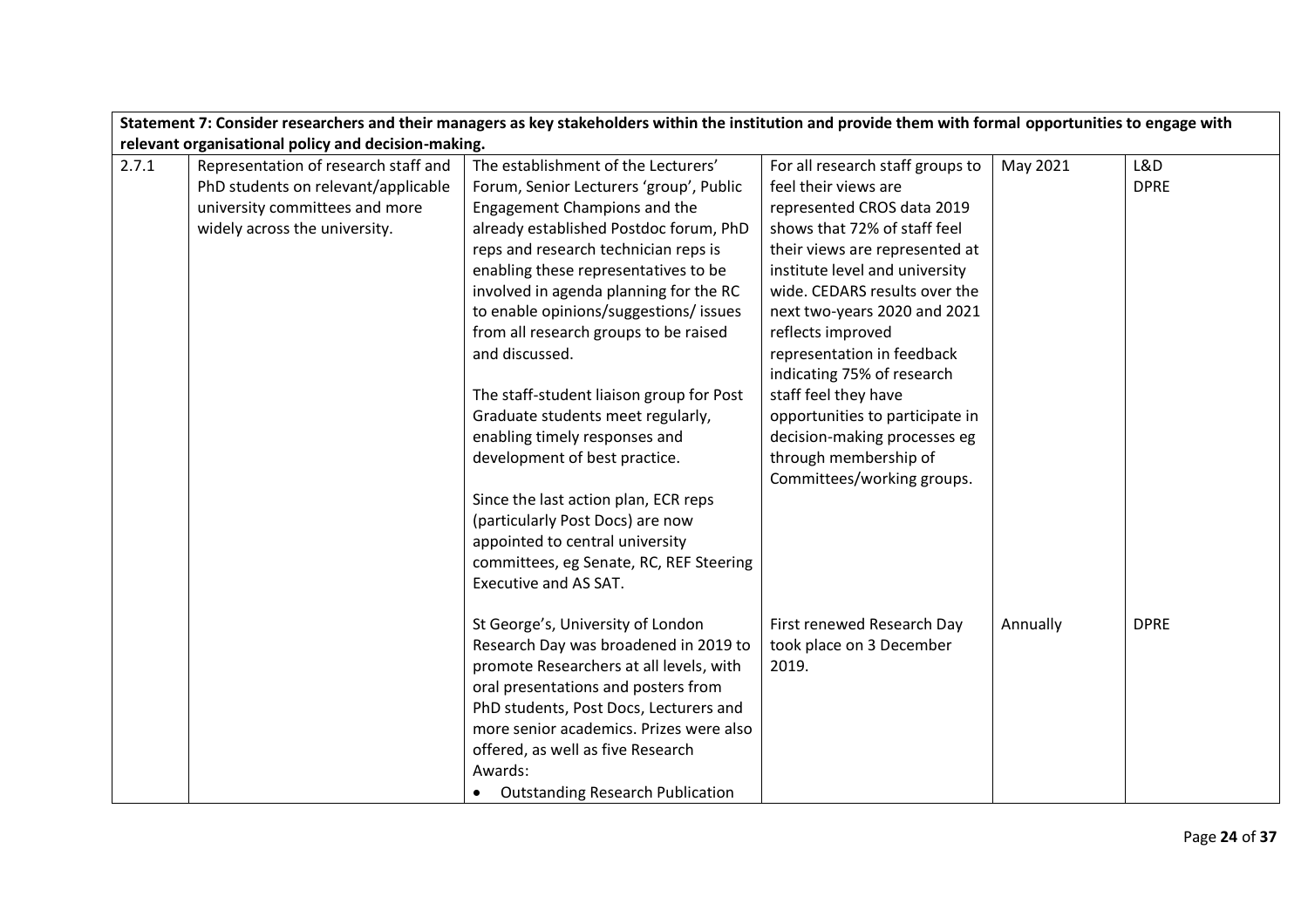|                    |                                            | <b>Postdoctoral Research Scientist</b><br>$\bullet$                                                                                                       |                                |            |           |
|--------------------|--------------------------------------------|-----------------------------------------------------------------------------------------------------------------------------------------------------------|--------------------------------|------------|-----------|
|                    |                                            | Award                                                                                                                                                     |                                |            |           |
|                    |                                            | Excellence in Public/Civil<br>$\bullet$                                                                                                                   |                                |            |           |
|                    |                                            | Engagement in Research                                                                                                                                    |                                |            |           |
|                    |                                            | <b>Outstanding Research Achievement</b>                                                                                                                   |                                |            |           |
|                    |                                            | by a University Lecturer                                                                                                                                  |                                |            |           |
|                    |                                            | <b>Outstanding Research Achievement</b><br>$\bullet$                                                                                                      |                                |            |           |
|                    |                                            | by a University Senior Lecturer.                                                                                                                          |                                |            |           |
| <b>Principle 3</b> | <b>Professional and career development</b> |                                                                                                                                                           |                                |            |           |
|                    |                                            | Professional and career development are integral to enabling researchers to develop their full potential                                                  |                                |            |           |
|                    |                                            | Statement 1: Provide opportunities, structured support, encouragement and time for researchers to engage in a minimum of 10 days professional development |                                |            |           |
|                    |                                            | pro rate per year, recognising that researchers will pursue careers across a wide range of employment sectors.                                            |                                |            |           |
| 3.1.1              | Variations in access to opportunities      | Non-professorial research staff are able                                                                                                                  | Annual review of funding.      | Annually   | <b>RC</b> |
|                    | for development.                           | to apply for St George's, University of                                                                                                                   |                                |            |           |
|                    |                                            | London Wellcome Trust Institutional                                                                                                                       | In the 2019 staff survey 42%   | March 2022 | L&D       |
|                    | Staff development funds are                | Strategic Support Fund to support                                                                                                                         | of staff agreed or strongly    |            | DHR&OD    |
|                    | available at an Institute level. Staff     | development opportunities. The                                                                                                                            | agreed with the statement      |            |           |
|                    | and PhDs are encouraged to apply           | funding is aimed at those individuals                                                                                                                     | "My career development         |            |           |
|                    | for funding to attend conferences,         | with complex working patterns or                                                                                                                          | aspirations are being          |            |           |
|                    | scientific meetings or training            | personal circumstances, eg returners                                                                                                                      | supported", up from 31% for a  |            |           |
|                    | courses which are relevant to their        | from maternity/parental/adoption                                                                                                                          | similar question in 2016 and   |            |           |
|                    | personal development and career            | leave, and is used to finance something                                                                                                                   | 35% in 2018. Aim to increase   |            |           |
|                    | progression. The application form          | that would facilitate attendance at the                                                                                                                   | to 50% or more for next staff  |            |           |
|                    | links to PDR agreed objectives to the      | developmental event, such as childcare                                                                                                                    | survey.                        |            |           |
|                    | proposed activity and for PhD in           | or carer costs. Details of the fund are                                                                                                                   | In the 2019 full staff survey  |            |           |
|                    | their Graduate Skills Analysis form        | available on the website and have been                                                                                                                    | 51% of staff agreed/strongly   |            |           |
|                    | Uptake varies across the Institutes.       | advertised in the staff newsletter.                                                                                                                       | agreed that "I have the right  |            |           |
|                    |                                            |                                                                                                                                                           | opportunities to learn and     |            |           |
|                    |                                            | The staff development offer has been                                                                                                                      | grow at work", similar to 2016 |            |           |
|                    |                                            | enhanced but increased take up by ECRs                                                                                                                    | (50%). Aim to increase to 60%  |            |           |
|                    |                                            | to be encouraged, eg with regard to                                                                                                                       | for next staff survey.         |            |           |
|                    |                                            | leadership development opportunities.                                                                                                                     |                                |            |           |
|                    |                                            |                                                                                                                                                           | Improved feedback from         |            |           |
|                    |                                            |                                                                                                                                                           |                                |            |           |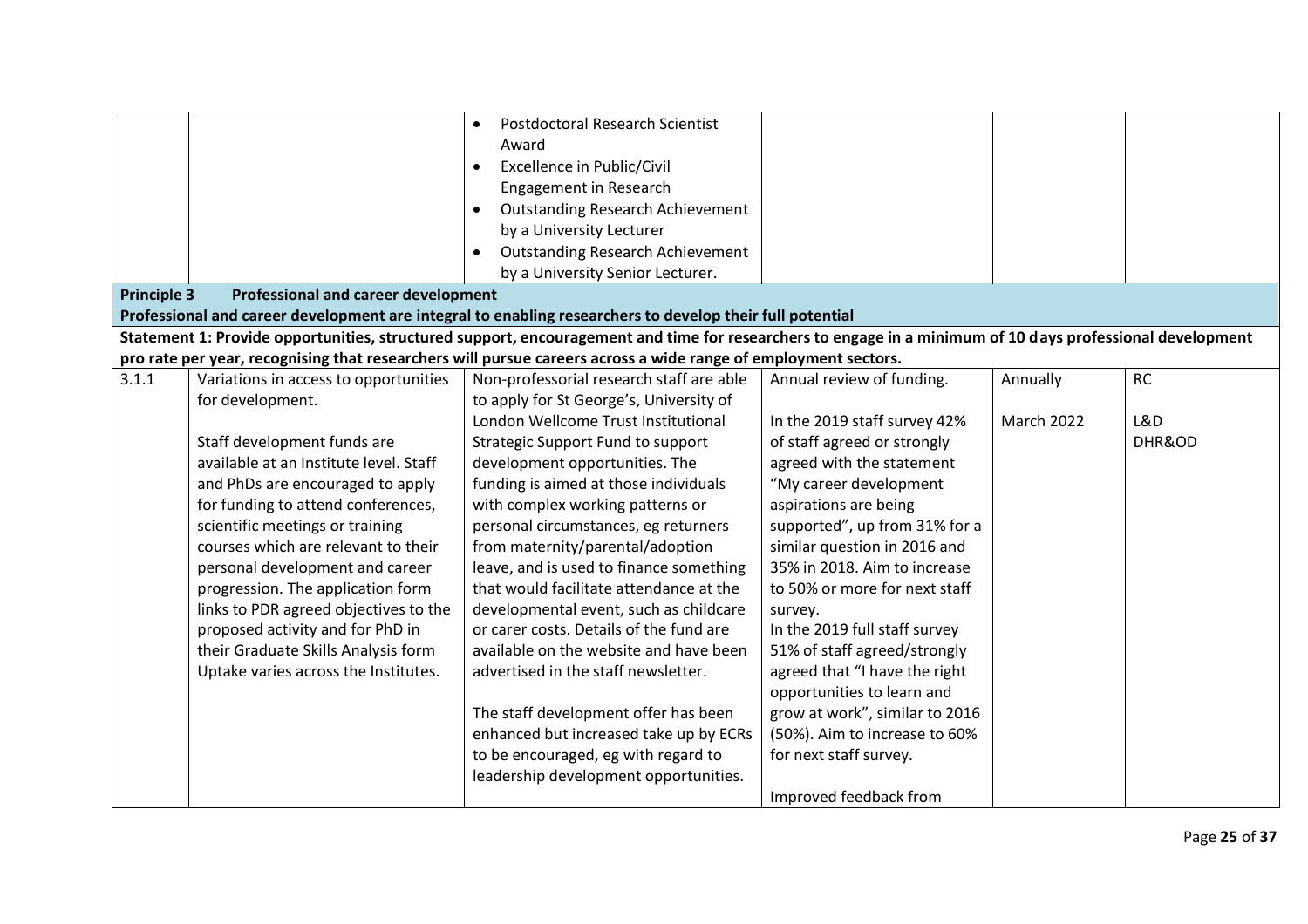|       |                                                                                                                                                                                                                                                                 | Ongoing advertising of in-house and<br>external training courses and career<br>events.<br>Develop a system to record and monitor<br>10 days professional development per<br>year, eg through recording on the<br>Career & Development section of the<br>HR system.                                                                                  | Post Docs through the Post<br>Doc Forum and focus groups,<br>in addition to role breakdown<br>in surveys.<br>Monitoring of 10 days<br>professional development<br>activity at departmental and<br>organisational level. Move to<br>more staff reporting a<br>minimum of at least 5 days by<br>2021 and continue to review. | May 2021 | <b>RC</b>                                                             |
|-------|-----------------------------------------------------------------------------------------------------------------------------------------------------------------------------------------------------------------------------------------------------------------|-----------------------------------------------------------------------------------------------------------------------------------------------------------------------------------------------------------------------------------------------------------------------------------------------------------------------------------------------------|----------------------------------------------------------------------------------------------------------------------------------------------------------------------------------------------------------------------------------------------------------------------------------------------------------------------------|----------|-----------------------------------------------------------------------|
| 3.1.2 | Provision of, and signposting to, a<br>range of courses and programmes to<br>enable our research active staff to<br>develop transferable skills and<br>enhance their career development<br>and progression in a diverse, mobile<br>global research environment. | A review of the central learning and<br>development offer has been<br>undertaken and an annual development<br>offer is planned and circulated.<br>Align development against St George's,<br>University of London's strategic<br>plan/Operational plan and Vitae's RDF<br>to support improvement and ensure<br>gaps are minimised.                   | Central and institute<br>programmes updated to<br>reflect recommendations<br>within budgetary allocations.<br>CEDARS 2021 indicates at least<br>85% of research staff feel they<br>are treated fairly with regards<br>to access to training and<br>development opportunities                                               | Annually | L&D<br>Associate Dean for<br><b>CDI</b><br><b>Institute Directors</b> |
|       |                                                                                                                                                                                                                                                                 | Ensure visibility and accessibility of St<br>George's, central training offer,<br>including via regular communications<br>and a development calendar available<br>on the website. Consider improved<br>alignment for cross-institute approach<br>to training opportunities. Consult with<br>researchers over training needs and<br>offer available. | Monitor provision and up-take<br>on courses, including number<br>of development days, number<br>of researchers per grade/per<br>institute engaging with<br>provision.                                                                                                                                                      | Annually | L&D<br><b>Individual Research</b><br>Institutes                       |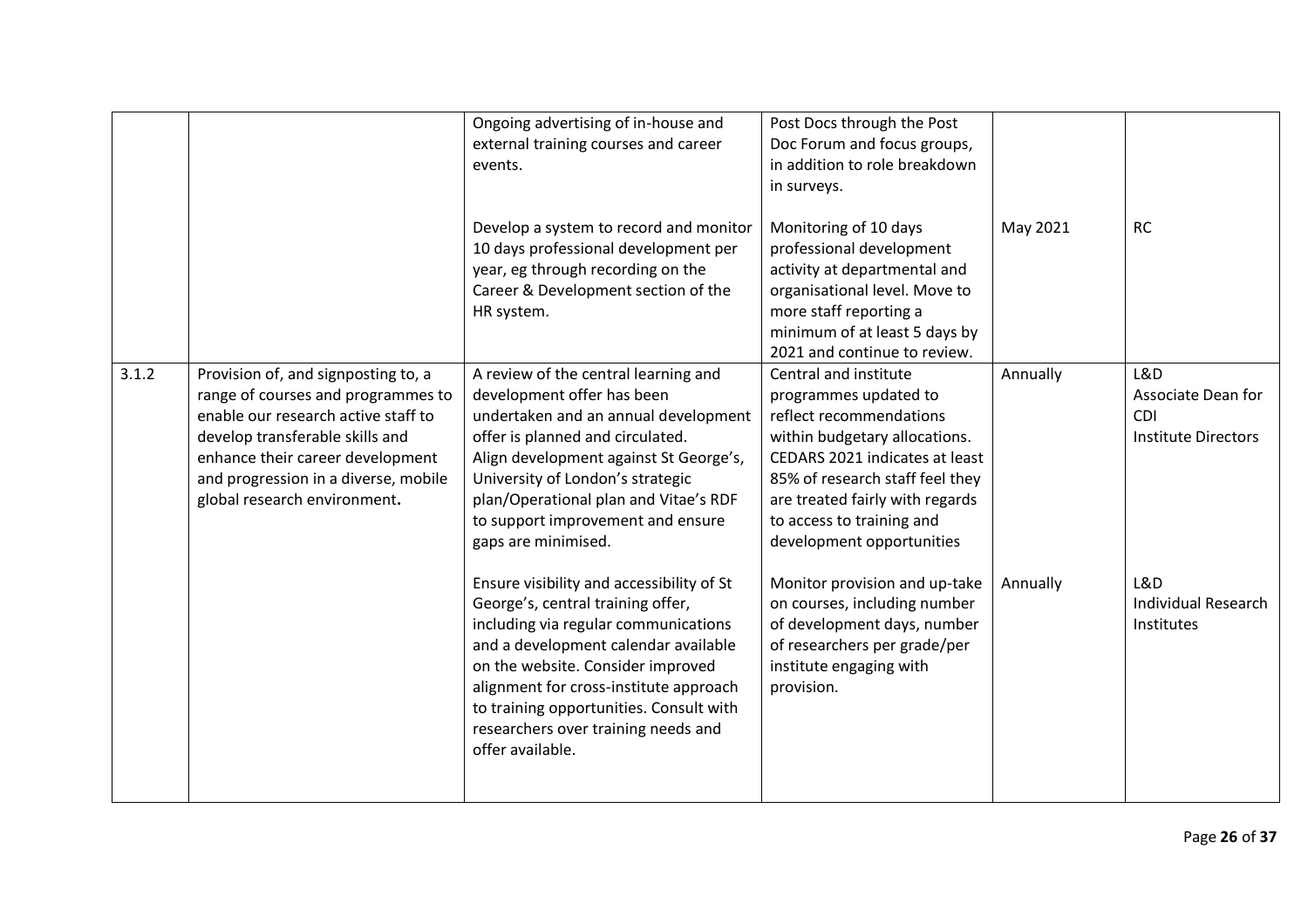|       |                                      | Develop and offer a range of courses       | Review yearly.                  | Annually      | L&D                        |
|-------|--------------------------------------|--------------------------------------------|---------------------------------|---------------|----------------------------|
|       |                                      | and skills development and                 | CROS 2019 indicates 84% of      |               | <b>CIDE</b>                |
|       |                                      | advice/signpost on training possibilities  | staff have been able to         |               | <b>Individual Research</b> |
|       |                                      | for research staff, delivered through the  | teach/lecture, up significantly |               | Institutes                 |
|       |                                      | central L&D offer, CIDE, cross university  | from 28% in CROS 2017.          |               | <b>JRES</b>                |
|       |                                      | seminar programme, annual careers          |                                 |               | Associate Dean for         |
|       |                                      | events, JRES and institute training        |                                 |               | CDI                        |
|       |                                      | opportunities, in order to stay            |                                 |               |                            |
|       |                                      | competitive in both internal and           |                                 |               |                            |
|       |                                      | external job markets.                      |                                 |               |                            |
|       |                                      | Supporting research staff to be more       | Enable accurate application     | Annual        | <b>JRES</b>                |
|       |                                      | successful in winning research grants.     | data to be compiled annually.   | monitoring    |                            |
|       |                                      | To include mentorship for grant            | Increase research income by     |               |                            |
|       |                                      | applications.                              | 40% by 2022 (two-year           |               |                            |
|       |                                      |                                            | milestone May 2020).            |               |                            |
|       |                                      |                                            |                                 |               |                            |
|       |                                      | Bioinformatics drop-in sessions are        |                                 |               |                            |
|       |                                      | offered to researchers following           |                                 |               |                            |
|       |                                      | feedback in CROS 2013.                     |                                 |               |                            |
|       |                                      | St George's also offers the GAT            |                                 |               |                            |
|       |                                      | programme (St George's Academic            |                                 |               |                            |
|       |                                      | Training) for Clinical Academics. This     |                                 |               |                            |
|       |                                      | offers opportunities for clinicians to     |                                 |               |                            |
|       |                                      | develop research skills and includes a     |                                 |               |                            |
|       |                                      | foundation programme (Academic             |                                 |               |                            |
|       |                                      | Clinical Fellowships), Academic Clinical   |                                 |               |                            |
|       |                                      | Fellowships and Clinical Lectureships.     |                                 |               |                            |
| 3.1.3 | Improve availability and clarity of  | Following ongoing consultation &           | Feedback indicates the range    | December 2020 | <b>RC</b>                  |
|       | mentoring offer for researcher staff | feedback already received, further         | of research staff groups feel   |               | L&D                        |
|       | throughout their careers. All staff  | promote mentoring opportunities for        | supported with mentoring as     |               | Associate Dean for         |
|       | have access to mentoring either      | research staff at different career points. | part of their development       |               | <b>CDI</b>                 |
|       |                                      |                                            | /CPD.                           |               | <b>DPRE</b>                |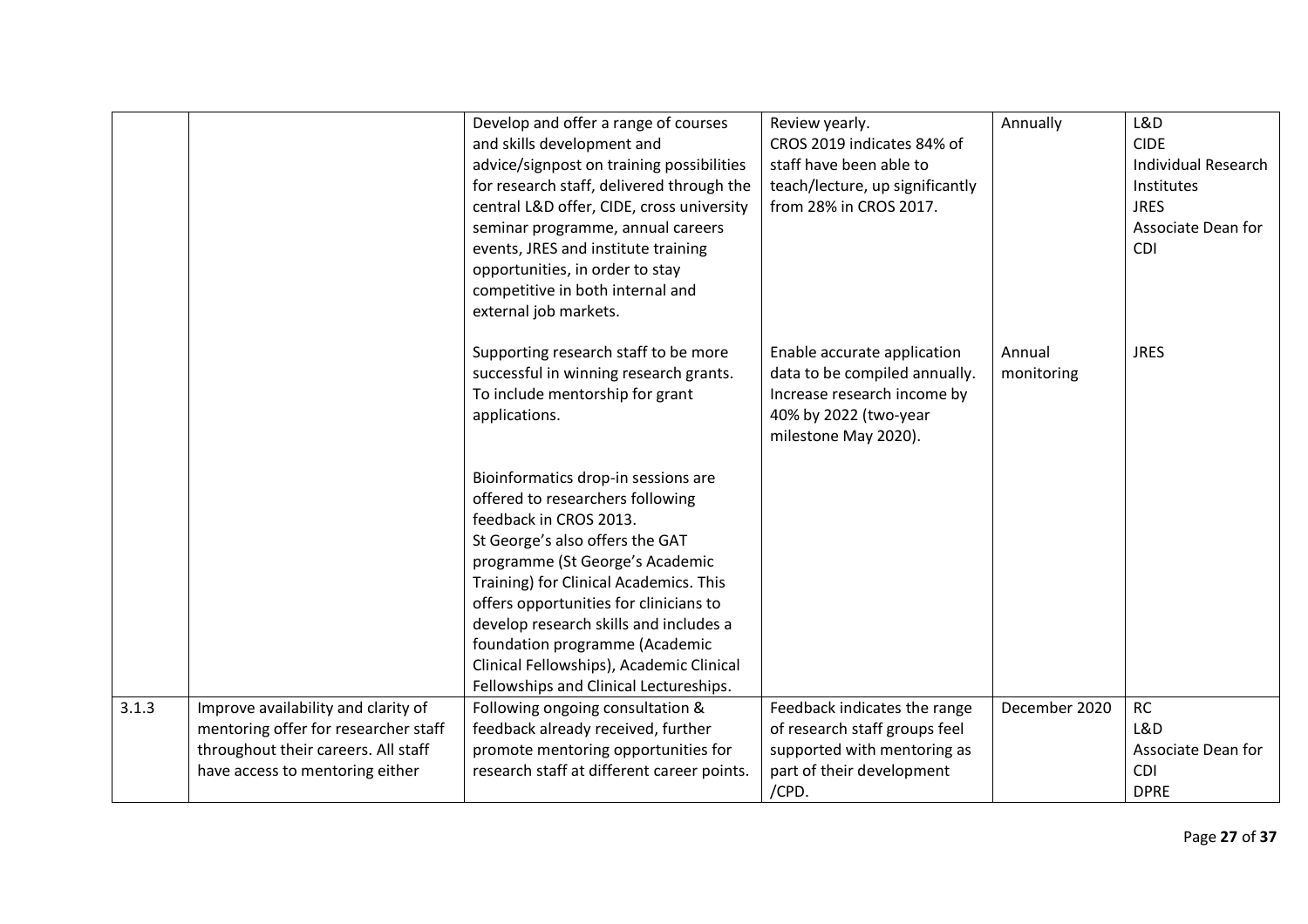|       | through the central offer or in their<br>Institutes. | Pilot a broader mentoring offer to<br>include:<br>All new Lecturers to have access to<br>$\bullet$<br>a mentor.<br>Pilot of developmental mentoring,<br>where a PhD student or Post Doc<br>can work together with a mentor (a<br>lecturer/senior lecturer) to create<br>solutions and explore actions for<br>successful career progression and<br>professional development, in or<br>beyond academia.<br>Pilot further engagement with<br>external mentoring opportunities<br>for research staff at lecturer level<br>and above.<br>Evaluate impact of mentoring offered<br>annually at a university and institute<br>level | Monitor feedback from<br>PhD/Post doc mentoring pilot<br>first cohort 10-15 mentors and<br>mentees (March 2021) and<br>establish this as an annual<br>mentoring programme.<br>Monitor career progression of<br>pilot group of PhD and<br>Postdoc mentees and future<br>cohorts. | Annually             | L&D                                                             |
|-------|------------------------------------------------------|-----------------------------------------------------------------------------------------------------------------------------------------------------------------------------------------------------------------------------------------------------------------------------------------------------------------------------------------------------------------------------------------------------------------------------------------------------------------------------------------------------------------------------------------------------------------------------------------------------------------------------|---------------------------------------------------------------------------------------------------------------------------------------------------------------------------------------------------------------------------------------------------------------------------------|----------------------|-----------------------------------------------------------------|
| 3.1.4 | Further training for mentors.                        | Staff feedback suggest mentors would<br>welcome further training. Review<br>current mentoring offer enabling all<br>stakeholders to have clear guidance,<br>expectations and to support career<br>progression of researchers at different<br>points in their careers. Communicate<br>positive stories of mentoring for<br>researchers.<br>Training and guidance for mentors and<br>mentees offered yearly.                                                                                                                                                                                                                  | Monitor partnership rates in<br>updated mentoring scheme<br>increasing to 15 formal<br>mentoring partnerships per<br>year.<br>Increasing make up and<br>diversity of mentor pool.<br>Mentors and mentees span<br>the entire research pipeline<br>from ECRs to Professors.       | Annually<br>Annually | <b>RC</b><br>AS SAT<br>L&D<br><b>Research Institutes</b><br>L&D |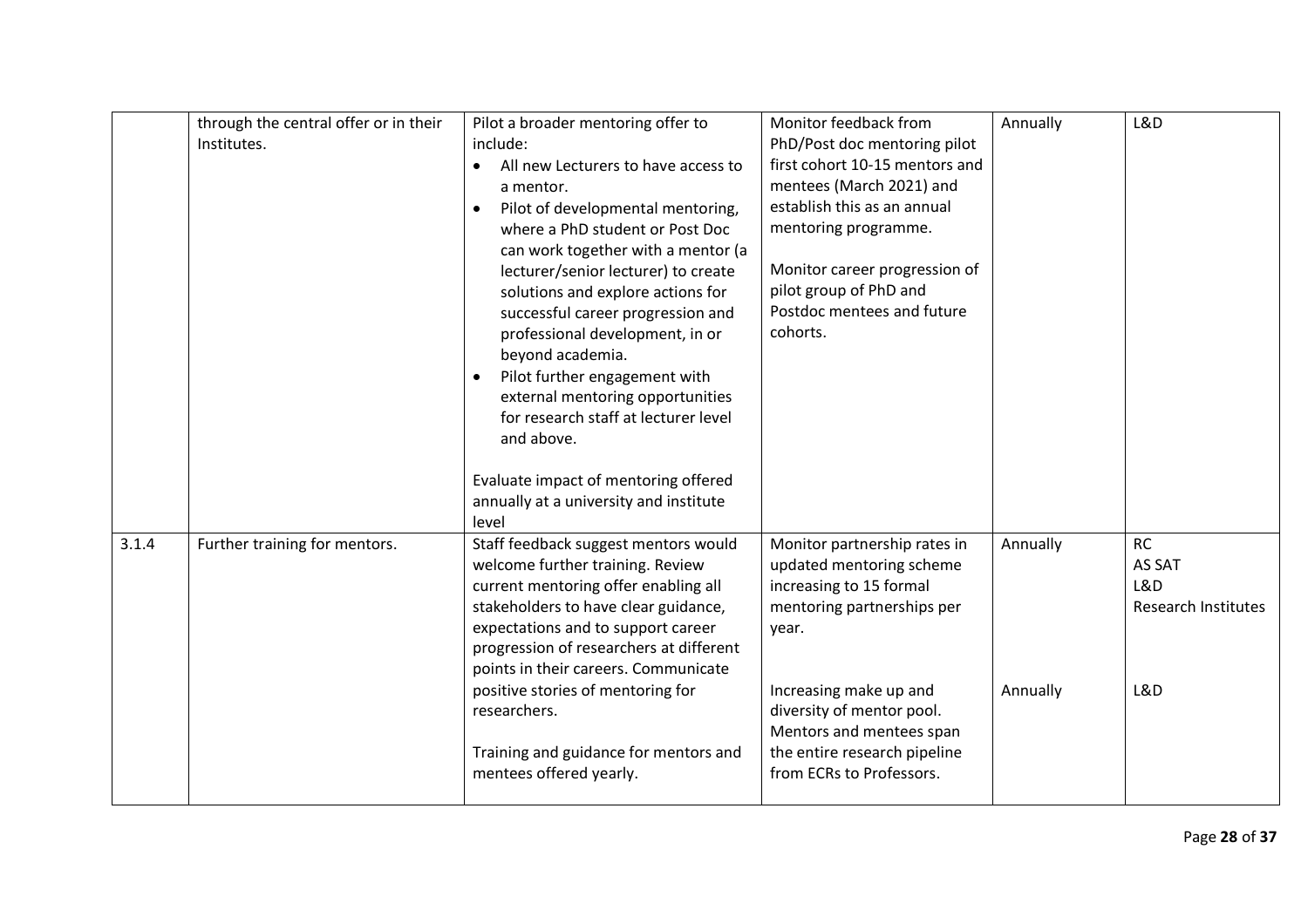|       |                                                                                                                                                                            | Ensure continuity of new lecturer<br>scientific mentor pairing in each<br>Institute.<br>Standard job descriptions amended in<br>2019 to highlight expected involvement<br>in mentoring/coaching for research staff<br>at St George's, University of London.                                                                                                                                                                                                                                                                                                           | Feedback from mentees<br>identifies updated scheme has<br>supported them in their<br>personal and professional<br>development.                          | Annually                   | <b>Institute Directors</b>                                                      |
|-------|----------------------------------------------------------------------------------------------------------------------------------------------------------------------------|-----------------------------------------------------------------------------------------------------------------------------------------------------------------------------------------------------------------------------------------------------------------------------------------------------------------------------------------------------------------------------------------------------------------------------------------------------------------------------------------------------------------------------------------------------------------------|---------------------------------------------------------------------------------------------------------------------------------------------------------|----------------------------|---------------------------------------------------------------------------------|
| 3.1.6 | Ensure research staff involved in<br>teaching and learning and those who<br>want to prepare for academic<br>practice have access to relevant<br>development opportunities. | Research staff involved in teaching now<br>have access to a new flexible provision<br>of workshops and short courses for<br>professional development in teaching<br>and learning delivered by CIDE within<br>IMBE. The offer includes:<br>CPD Scheme administered and<br>accredited by CIDE in association<br>(for some elements) with St<br>George's, University of London<br>Professional Education Centre (PEC)<br>PGCert Healthcare & Biomedical<br>$\bullet$<br><b>Education (PGCert HBE)</b><br>St George's Health in Education<br>(SHINE Fellowship CPD Route) | Attendance at workshops and<br>programmes by research staff<br>increases on a yearly basis.<br>Workshop and programme<br>attendance is reported yearly. | Annually                   | <b>CIDE</b>                                                                     |
|       |                                                                                                                                                                            | Continue to ensure research staff are<br>signposted to appropriate development<br>courses, programmes and events eg<br><b>Education Day.</b>                                                                                                                                                                                                                                                                                                                                                                                                                          | Increase in accreditation<br>applications to HEA between<br>Sept 2018 and Sept 2020.<br>Clearly signposted as part of                                   | Annually<br>September 2020 | Researchers with<br>management<br>responsibilities<br>L&D<br><b>CIDE</b><br>L&D |
|       |                                                                                                                                                                            | Teaching development is discussed as<br>part of the PDR process as appropriate                                                                                                                                                                                                                                                                                                                                                                                                                                                                                        | the discussion in the new PDR                                                                                                                           |                            |                                                                                 |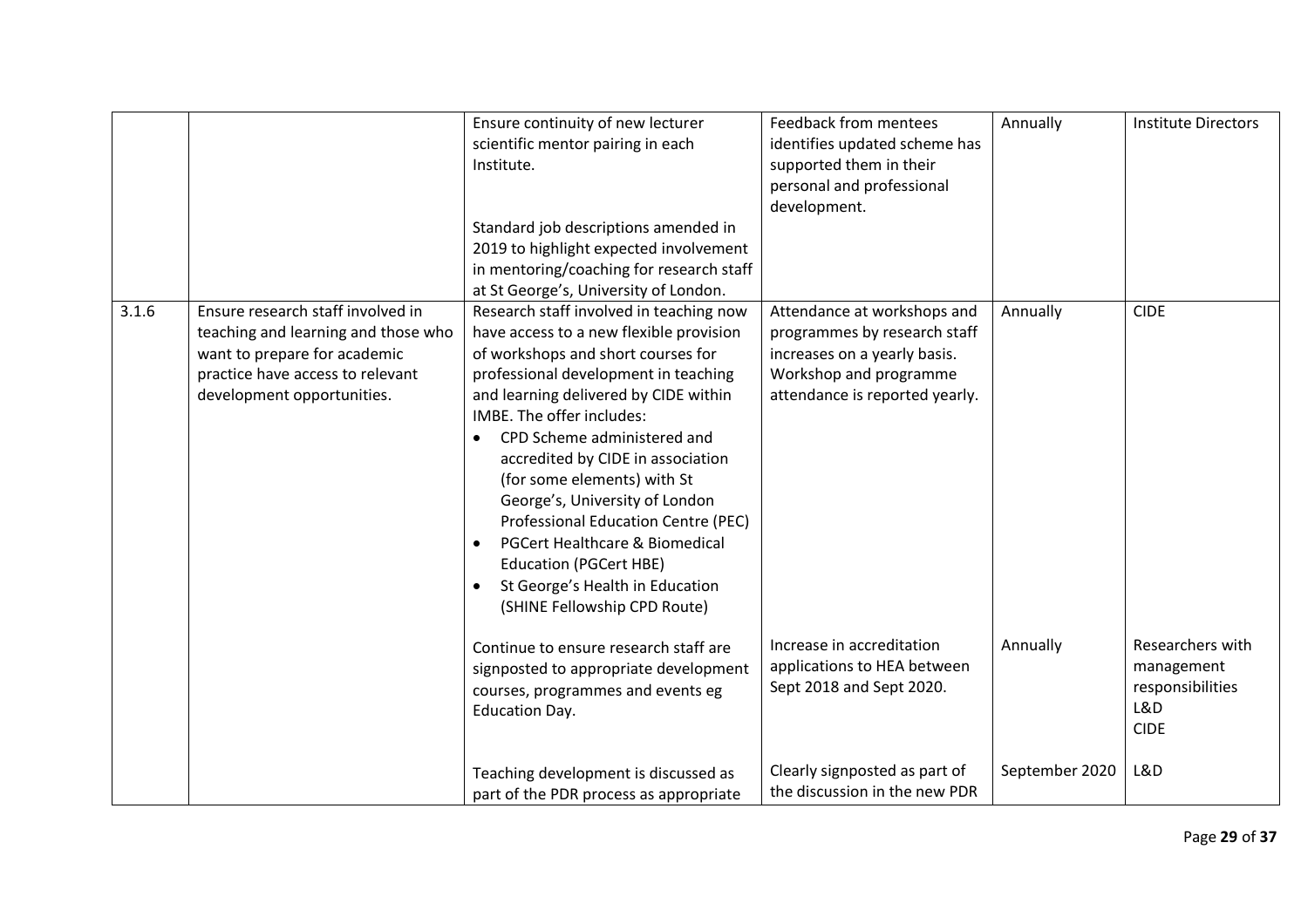|       |                                                                                                                                                                                                                      | to research staffs' career plans and<br>future job roles. Researchers should be<br>encouraged to seek HEA accreditation.                                                                                                                                        | form and guidance launching<br>in September 2020.                                                                                                                                       |                |                                                           |
|-------|----------------------------------------------------------------------------------------------------------------------------------------------------------------------------------------------------------------------|-----------------------------------------------------------------------------------------------------------------------------------------------------------------------------------------------------------------------------------------------------------------|-----------------------------------------------------------------------------------------------------------------------------------------------------------------------------------------|----------------|-----------------------------------------------------------|
|       |                                                                                                                                                                                                                      | Clear expectations set regarding the<br>level of teaching qualification expected                                                                                                                                                                                |                                                                                                                                                                                         |                |                                                           |
|       |                                                                                                                                                                                                                      | of researchers involved in teaching.                                                                                                                                                                                                                            |                                                                                                                                                                                         |                |                                                           |
|       |                                                                                                                                                                                                                      | Statement 2: Provide training, structured support, and time for managers to engage in meaningful career development reviews with their researchers.                                                                                                             |                                                                                                                                                                                         |                |                                                           |
|       | See 2.5.1                                                                                                                                                                                                            |                                                                                                                                                                                                                                                                 |                                                                                                                                                                                         |                |                                                           |
|       |                                                                                                                                                                                                                      | Statement 3: Ensure that researchers have access to professional advice on career management, across a breadth of careers.                                                                                                                                      |                                                                                                                                                                                         |                |                                                           |
| 3.3.1 | Provide support through the PDR<br>and promotion of Vitae's RDF tool to<br>support research staff's focus and<br>Researchers with management<br>responsibilities focus on career<br>development and career planning. | ECRs should be encouraged to engage<br>with Vitae's RDF as a tool for<br>considering future skills needs and<br>requirements relating to career<br>planning. Discussions to be included as<br>part of PDR conversations, or in one to<br>ones, or with mentors. | Increased knowledge and<br>understanding by researchers<br>of career pathways and RDF<br>awareness. Increase RDF<br>awareness in CROS to 30%<br>(from 22% in both 2017 and<br>$2019$ ). | May 2021       | <b>DPRE</b><br>Associate Dean for<br><b>CDA</b>           |
|       |                                                                                                                                                                                                                      | Guidance on the RDF to be outlined in<br>new PDR guidance and in reviewer<br>training for researchers (line managers)<br>and reviewee training.                                                                                                                 |                                                                                                                                                                                         | September 2020 | Researchers with<br>management<br>responsibilities<br>L&D |
|       |                                                                                                                                                                                                                      | Ensure the RDF is easily accessible and<br>signposted on St George's, University of<br>London webpages.                                                                                                                                                         |                                                                                                                                                                                         | September 2020 | L&D                                                       |
|       |                                                                                                                                                                                                                      | University and cross institute offer of<br>speaker programme for research staff<br>including:<br>Alternative career paths<br>'How I got to where I did '<br>Applying for academic posts                                                                         |                                                                                                                                                                                         | December 2020  | <b>DPRE</b><br>Associate Dean for<br><b>CDI</b><br>L&D    |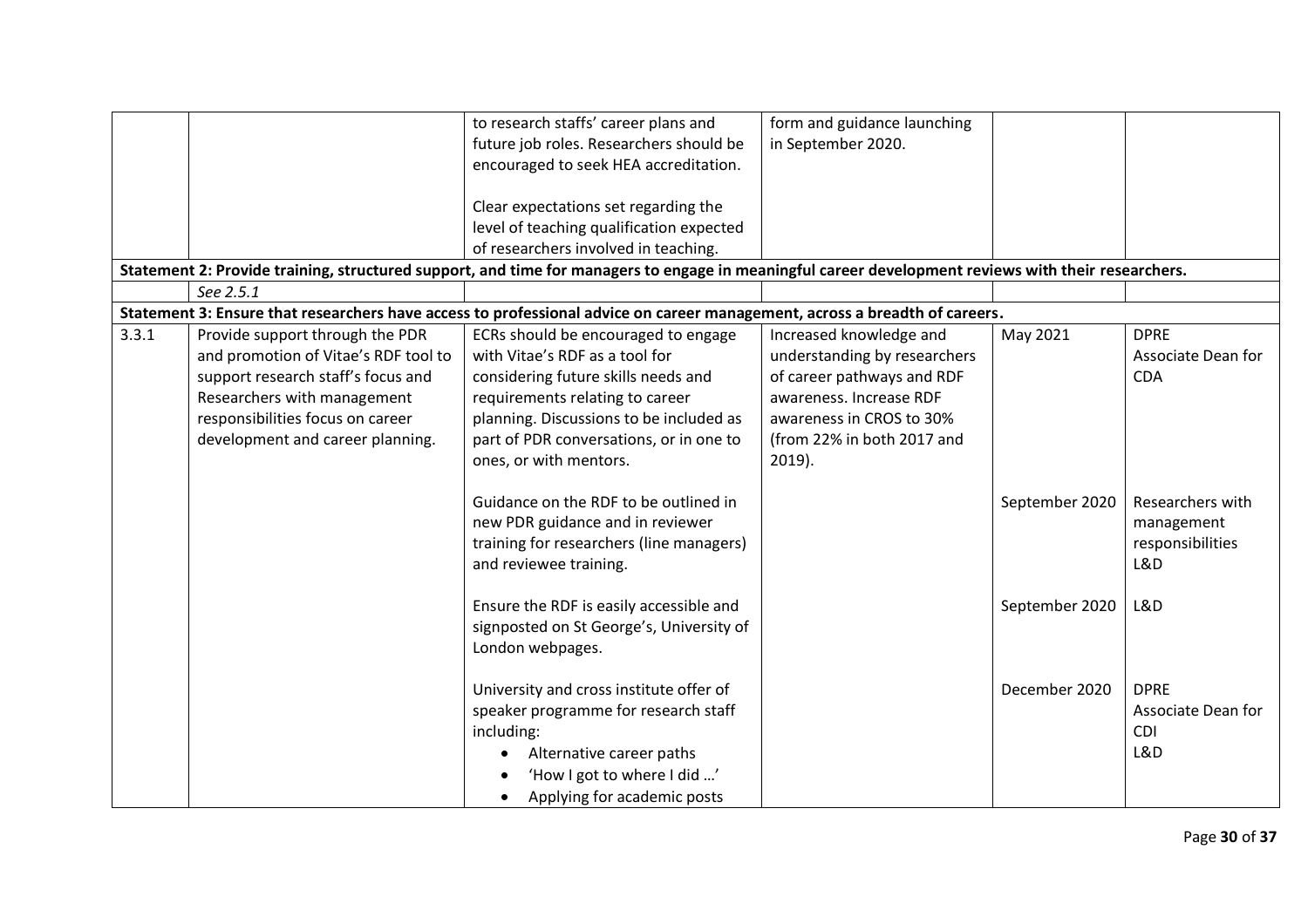| Statement 4: Provide researchers with opportunities, and time, to develop their research identity and broader leadership skills. |                                     |                                       |                                                               |                   |                            |  |
|----------------------------------------------------------------------------------------------------------------------------------|-------------------------------------|---------------------------------------|---------------------------------------------------------------|-------------------|----------------------------|--|
| 3.4.1                                                                                                                            | Supporting and developing           | Taking on feedback from CROS 2017     |                                                               |                   |                            |  |
|                                                                                                                                  | researchers and managers who are    | and consultation with academics and   |                                                               |                   |                            |  |
|                                                                                                                                  | looking to further develop their    | technicians through the Pulse Focus   |                                                               |                   |                            |  |
|                                                                                                                                  | leadership and management skillset. | groups in October/November 2017.      |                                                               |                   |                            |  |
|                                                                                                                                  |                                     | Centrally St George's, University of  |                                                               |                   |                            |  |
|                                                                                                                                  |                                     | London now offers:                    |                                                               |                   |                            |  |
|                                                                                                                                  |                                     | Places on the Aurora Leadership       | Minimum 5 places funded                                       | Annually          | L&D                        |  |
|                                                                                                                                  |                                     | programme;                            | annually                                                      |                   |                            |  |
|                                                                                                                                  |                                     | HR for Managers Programme             |                                                               |                   |                            |  |
|                                                                                                                                  |                                     | offering information, advice and      | PIRLS feedback continues to                                   | May 2021          | RC                         |  |
|                                                                                                                                  |                                     | guidance on performance               | indicate that 75% or more of                                  |                   | L&D                        |  |
|                                                                                                                                  |                                     | management essentials offered         | staff are satisfied with access                               |                   |                            |  |
|                                                                                                                                  |                                     | termly by HRBPs;                      | to training opportunities (in                                 |                   |                            |  |
|                                                                                                                                  |                                     | Performance management training       | PIRLS 2019 86% of PIs and                                     |                   |                            |  |
|                                                                                                                                  |                                     | for managers and senior leadership    | research leaders were                                         |                   |                            |  |
|                                                                                                                                  |                                     | team by employment lawyer;            | satisfied with access to staff                                |                   |                            |  |
|                                                                                                                                  |                                     | Online and face-to-face EDI training; | training opportunities).                                      |                   |                            |  |
|                                                                                                                                  |                                     | Central programme offer including     | CEDARS 2021 indicates >75%                                    |                   |                            |  |
|                                                                                                                                  |                                     | additional leadership and             | of staff who conduct research                                 |                   |                            |  |
|                                                                                                                                  |                                     | management workshops;                 | and/or manage researchers                                     |                   |                            |  |
|                                                                                                                                  |                                     | Career coaching skills training for   | are satisfied with access to                                  |                   |                            |  |
|                                                                                                                                  |                                     | staff with line management            | staff training opportunities.                                 |                   |                            |  |
|                                                                                                                                  |                                     | responsibility eg PIs to support      |                                                               |                   |                            |  |
|                                                                                                                                  |                                     | delivery of effective PDRs;           | In the 2019 staff survey 42%                                  | <b>March 2022</b> | L&D                        |  |
|                                                                                                                                  |                                     | Annual leadership development         | of staff agreed or strongly                                   |                   | <b>Research Institutes</b> |  |
|                                                                                                                                  |                                     | programme;                            | agreed with the statement                                     |                   |                            |  |
|                                                                                                                                  |                                     | Resources around researcher career    | "My career development                                        |                   |                            |  |
|                                                                                                                                  |                                     | development, information and          | aspirations are being                                         |                   |                            |  |
|                                                                                                                                  |                                     | research opportunities signposted     | supported", up from 31% for a<br>similar question in 2016 and |                   |                            |  |
|                                                                                                                                  |                                     | on webpages.                          | 35% in 2018. Aim to increase                                  |                   |                            |  |
|                                                                                                                                  |                                     | Mentoring (further details given in   |                                                               |                   |                            |  |
|                                                                                                                                  |                                     | $3.1.3$ ).                            |                                                               |                   |                            |  |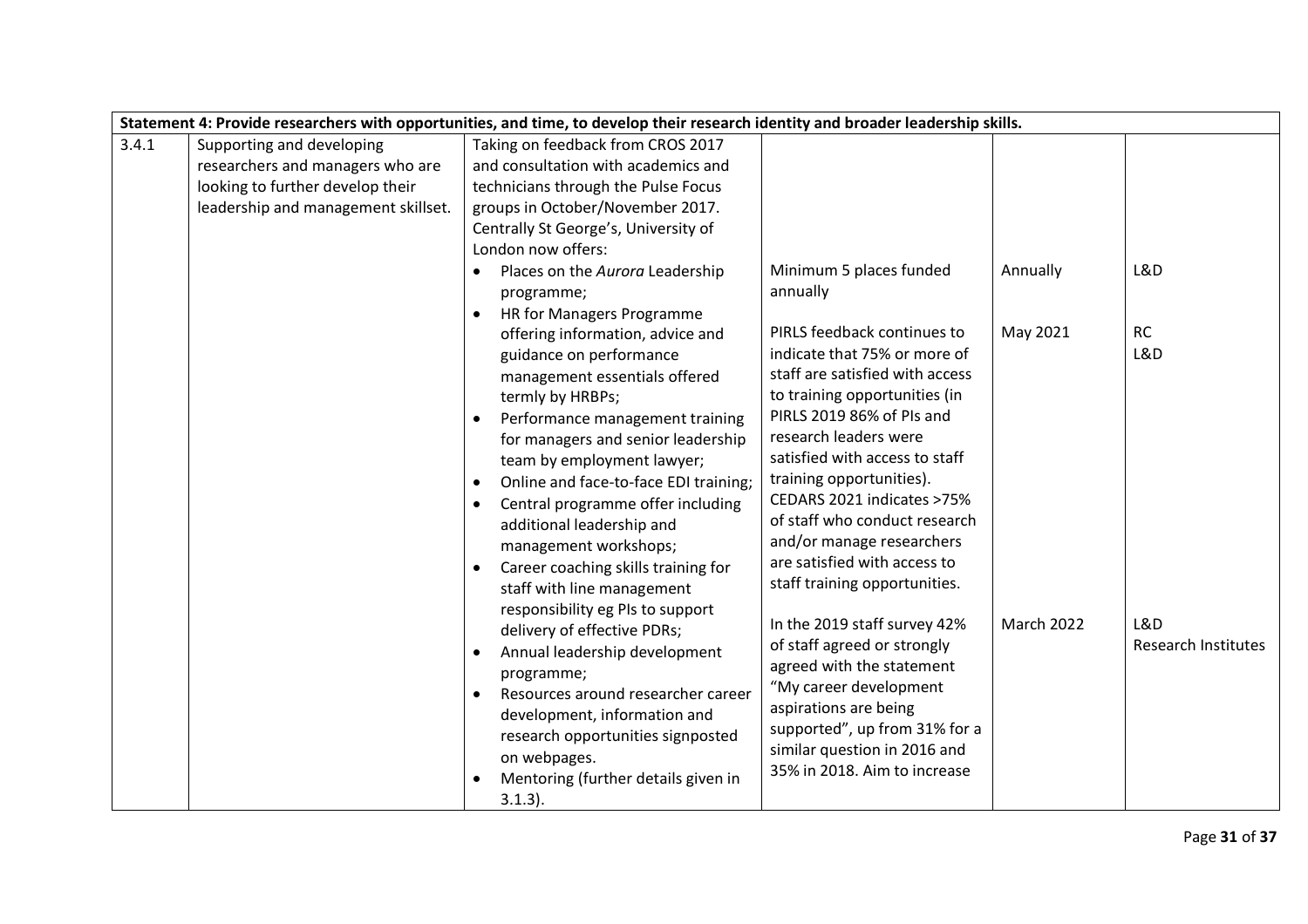| As well as centrally provided<br>to 50% or more for next staff                                                                |                            |
|-------------------------------------------------------------------------------------------------------------------------------|----------------------------|
| programmes, role-specific training eg<br>survey.                                                                              |                            |
| research technical training and                                                                                               |                            |
| academic development sits with the<br>March 2022<br>In the 2019 full staff survey                                             | <b>RC</b>                  |
| 51% of staff agreed/strongly<br>Institutes and individual line managers                                                       | L&D                        |
| who are accountable for providing<br>agreed that "I have the right                                                            | Associate Dean for         |
| training and support for their staff. Staff<br>opportunities to learn and                                                     | <b>CDI</b>                 |
| grow at work", similar to 2016<br>experts are also encouraged to develop                                                      | <b>Institute Directors</b> |
| (50%). Aim to increase to 60%<br>and provide workshops on new                                                                 | <b>DPRE</b>                |
| technologies for research staff across<br>for next staff survey.                                                              |                            |
| the institutes, eg bioinformatics. Both                                                                                       |                            |
| in-house training and external                                                                                                |                            |
| opportunities (funded through institute                                                                                       |                            |
| staff development funds) are                                                                                                  |                            |
| recognised as an important staff                                                                                              |                            |
| provision to meet the needs of the                                                                                            |                            |
| range of researchers in their discipline.                                                                                     |                            |
| 3.4.2<br>Accessibility of leadership training<br>Review and strengthen leadership<br>Commitment to provide talent<br>Annually | L&D                        |
| and development for researchers at<br>development, as part of the L&D offer.<br>development and                               |                            |
| different points in their careers.<br>Leadership and management                                                               |                            |
| Ensuring line managers are supported<br>courses/programmes as part                                                            |                            |
|                                                                                                                               |                            |
| of our central development                                                                                                    |                            |
| with people and performance                                                                                                   |                            |
| management skills. PIRLS 2019<br>offer annually. Reviewed and<br>indicated 54% of staff would benefit                         |                            |
| updated annually to ensure                                                                                                    |                            |
| strategic and operational<br>from more support and training in this<br>area.                                                  |                            |
| alignment.                                                                                                                    |                            |
| CEDARS 2021 indicates >55%                                                                                                    |                            |
| A pilot programme, including training                                                                                         |                            |
| on inclusive leadership being<br>of staff have completed<br>leadership training and<br>undertaken.                            |                            |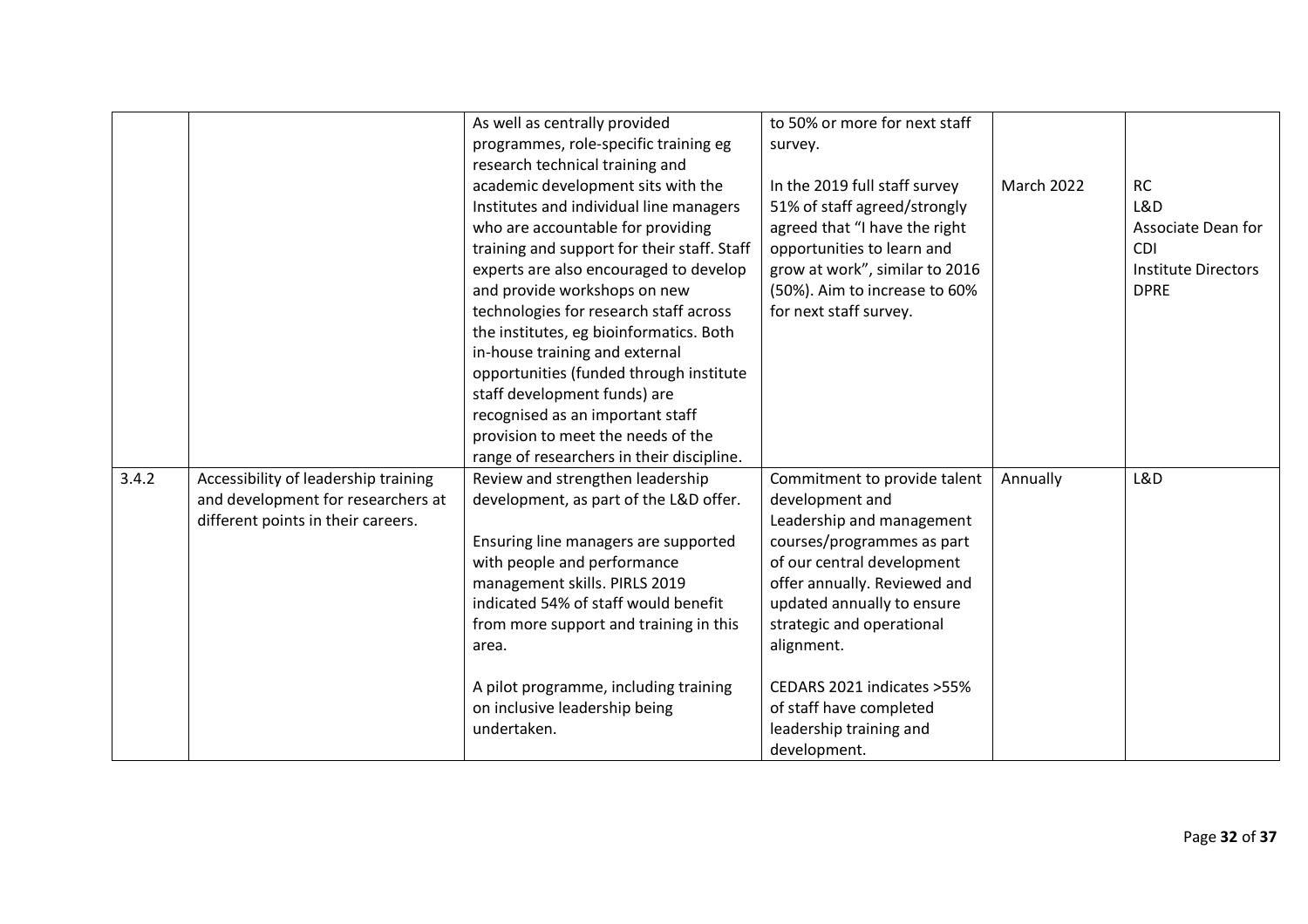| 3.4.3 | Further develop and improve the       | Identify, develop and support research   | JRES working with Institutes   | September 2020 | Head of Research   |
|-------|---------------------------------------|------------------------------------------|--------------------------------|----------------|--------------------|
|       | qualities of the research application | leaders to lead on new research          | will conduct audits of grants  |                | Funding            |
|       | process at St George's, University of | initiatives and funding applications.    | held and relevant research     |                | Head of Enterprise |
|       | London supporting research staff to   |                                          | funding opportunities.         |                | & Innovation       |
|       | win more research grants.             | JRES to provide a comprehensive          |                                |                | <b>JRES</b>        |
|       | Develop and improve research          | service supporting grant application,    | JRES working with Institutes   |                |                    |
|       | proposals for industry - St George's, | ensuring robust and advantageous         | will conduct audits of         |                |                    |
|       | University of London research         | costing along with broader grant         | industry-funded or industry-St |                |                    |
|       | collaborations.                       | application support. JRES' Research      | George's, University of London |                |                    |
|       |                                       | funding team to work with researchers,   | research collaborations.       |                |                    |
|       |                                       | identifying opportunities, and           |                                |                |                    |
|       |                                       | encouraging targeted applications and    |                                |                |                    |
|       |                                       | involved with induction to advertise     |                                |                |                    |
|       |                                       | their service.                           |                                |                |                    |
|       |                                       |                                          |                                |                |                    |
|       |                                       | JRES' Enterprise and Innovation Team to  |                                |                |                    |
|       |                                       | work with researchers to identify        |                                |                |                    |
|       |                                       | translational industry calls and support |                                |                |                    |
|       |                                       | preparation and negotiation of           |                                |                |                    |
|       |                                       | proposals.                               |                                |                |                    |
|       |                                       | JRES to provide additional training for  |                                |                |                    |
|       |                                       | PIs on funding and support for research  |                                |                |                    |
|       |                                       | before end of grant contracts, including |                                |                |                    |
|       |                                       | ECR training around writing bigger       |                                |                |                    |
|       |                                       | grants. Pls to share knowledge and       |                                |                |                    |
|       |                                       | experience around grant writing. This is |                                |                |                    |
|       |                                       | happening in some Institutes but needs   |                                |                |                    |
|       |                                       | to be a university wide approach.        |                                |                |                    |
|       |                                       |                                          |                                |                |                    |
|       |                                       | Support St George's, University of       |                                |                |                    |
|       |                                       | London Wellcome Trust Institutional      |                                |                |                    |
|       |                                       | Strategic Support Fund which offers      |                                |                |                    |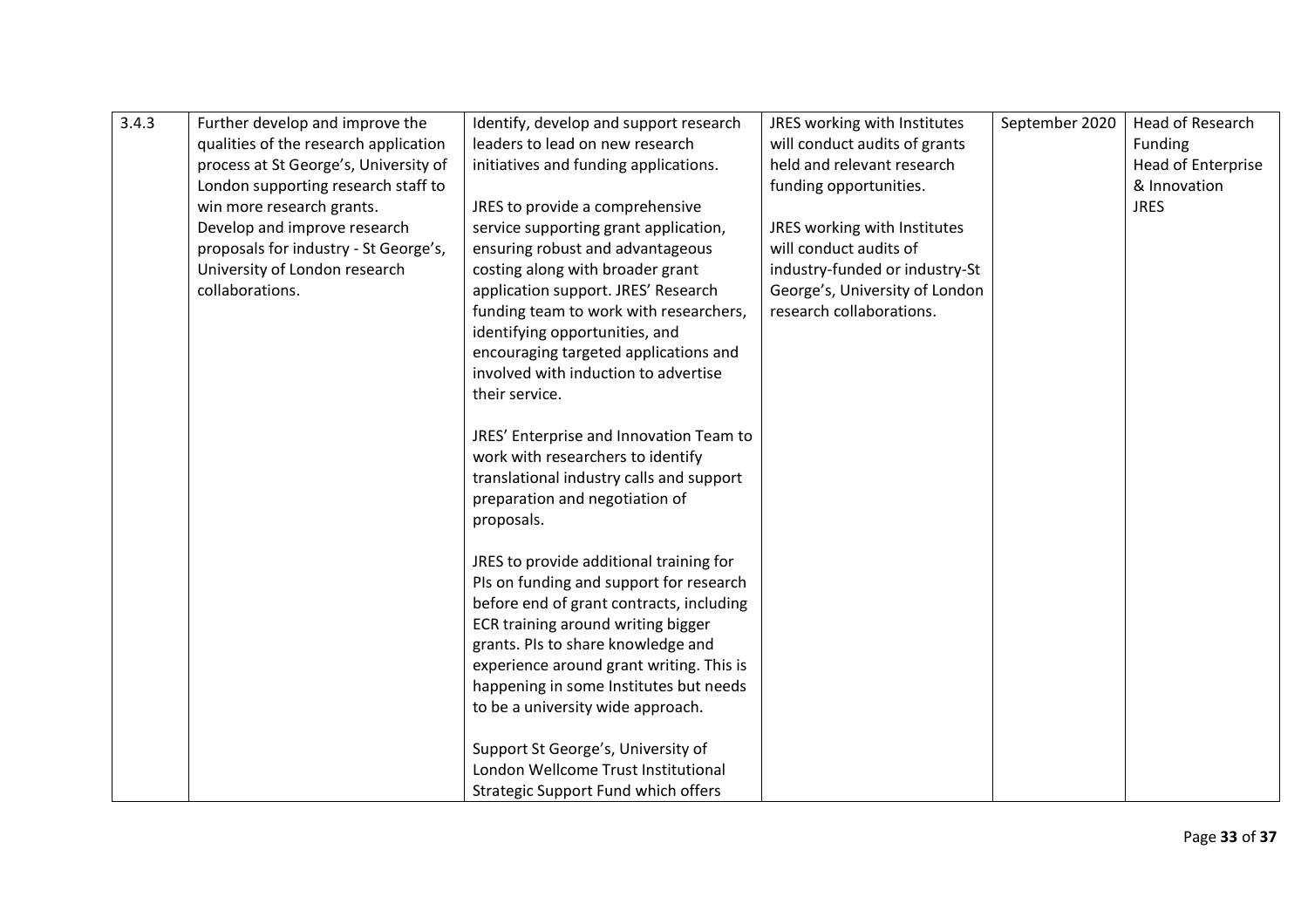|       |                                                                                                                                                                            | regular calls on researchers to apply for<br>funding for pilot projects.                                                                                                                                                                                                  |                                                                                                                                                                                                                           |                   |                                 |
|-------|----------------------------------------------------------------------------------------------------------------------------------------------------------------------------|---------------------------------------------------------------------------------------------------------------------------------------------------------------------------------------------------------------------------------------------------------------------------|---------------------------------------------------------------------------------------------------------------------------------------------------------------------------------------------------------------------------|-------------------|---------------------------------|
| 3.4.4 | Pilot research project funding to<br>fund ECR research projects, eg<br>Wellcome Trust Institutional<br>Strategic Support Fund, but uptake<br>varies across the Institutes. | Review St George's, University of<br>London/Institute funding schemes,<br>including for supporting pilot research<br>projects. Advertise availability more<br>widely.                                                                                                     | Annual review of funding.                                                                                                                                                                                                 | Annually          | <b>RSG</b><br>RC                |
| 3.4.5 | Self-driven CPD through learning and<br>development opportunities, eg<br>requests for courses and other skills<br>development.                                             | Provide opportunities for ECRs to<br>request development opportunities, eg<br>through identification by Post Doc<br>Forum.                                                                                                                                                | Uptake of self-defined<br>development<br>opportunities. Feedback via<br>new PDR forms.                                                                                                                                    | Annually          | <b>ECRs</b><br>L&D<br><b>RC</b> |
|       |                                                                                                                                                                            | Central signposting from L&D and<br>Research Institutes on how to set up<br>self-defined training needs (eg<br>minimum attendees required).                                                                                                                               | Research staff feedback,<br>including Post Doc Forum and<br>PhD reps.                                                                                                                                                     |                   |                                 |
|       |                                                                                                                                                                            |                                                                                                                                                                                                                                                                           | In the 2019 full staff survey<br>51% of staff agreed/strongly<br>agreed that "I have the right<br>opportunities to learn and<br>grow at work", similar to 2016<br>(50%). Aim to increase to 60%<br>for next staff survey. | <b>March 2022</b> | L&D                             |
|       |                                                                                                                                                                            | Establishment of the PhD student<br>Journal Club in 2019 by the PhD reps<br>supports current and new students. The<br>Journal Club's Canvas page shares<br>examples of best practice, enabling all<br>to have opportunities for peer to peer<br>learning and development. | Uptake of self-defined<br>development opportunities.<br>Feedback via Graduate School<br><b>Skills Analysis: Personal</b><br>Development Plan & Record.                                                                    |                   |                                 |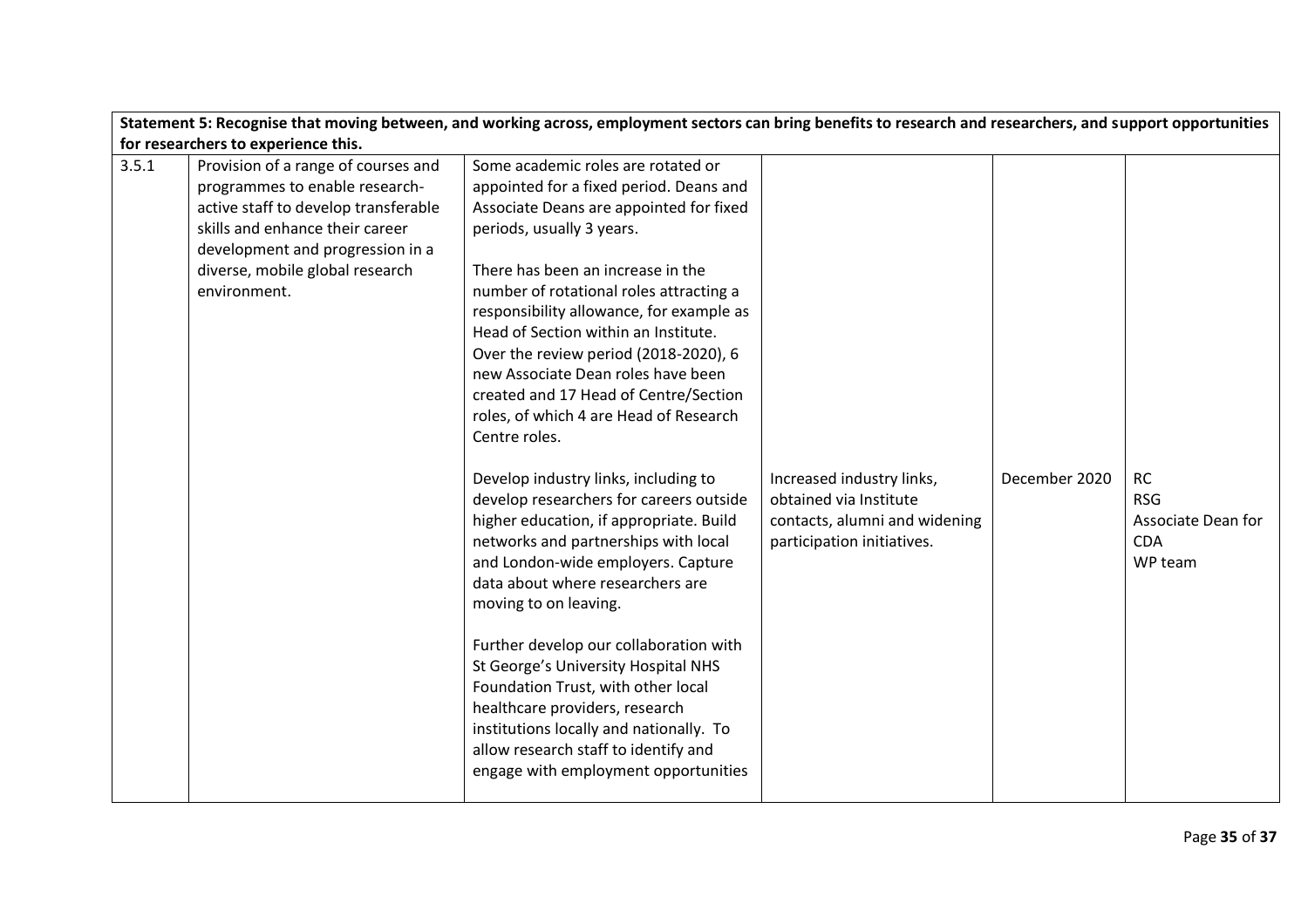|       |                                                                                               | and requirements working inside and<br>outside academia.<br>St George's, University of London signed<br>up to the Outside/Insight scheme in<br>September 2019 which offers<br>opportunities for ECRs/research<br>technicians to engage with work<br>shadowing opportunities in partner | Ongoing involvement with<br>Outside/Insight. Take up to be<br>monitored annually. At least<br>2/3 ECRs/research technicians<br>take part in scheme each year. | Annually        | L&D                               |
|-------|-----------------------------------------------------------------------------------------------|----------------------------------------------------------------------------------------------------------------------------------------------------------------------------------------------------------------------------------------------------------------------------------------|---------------------------------------------------------------------------------------------------------------------------------------------------------------|-----------------|-----------------------------------|
|       |                                                                                               | HEIs.                                                                                                                                                                                                                                                                                  |                                                                                                                                                               |                 |                                   |
| 3.5.2 | Greater recognition and acceptance<br>that researchers may leave for jobs<br>outside academia | Offer increased career coaching for<br>researchers, including as part of PDR<br>conversations.                                                                                                                                                                                         | Career conversations as part<br>of PDR.                                                                                                                       | Annually        | L&D<br><b>Institute Directors</b> |
|       |                                                                                               |                                                                                                                                                                                                                                                                                        | Review exit data annually to                                                                                                                                  | Annually        | <b>HRSIO</b>                      |
|       |                                                                                               | Career coaching training is being                                                                                                                                                                                                                                                      | determine where leavers                                                                                                                                       |                 | DHR&OD                            |
|       |                                                                                               | offered to Researchers with                                                                                                                                                                                                                                                            | move to.                                                                                                                                                      |                 |                                   |
|       |                                                                                               | management responsibilities as part of                                                                                                                                                                                                                                                 |                                                                                                                                                               |                 |                                   |
|       |                                                                                               | the central development offer.                                                                                                                                                                                                                                                         |                                                                                                                                                               |                 |                                   |
|       |                                                                                               |                                                                                                                                                                                                                                                                                        |                                                                                                                                                               |                 |                                   |
|       |                                                                                               | Investigate industry led career fairs                                                                                                                                                                                                                                                  |                                                                                                                                                               |                 |                                   |
|       |                                                                                               | opportunities, including potential                                                                                                                                                                                                                                                     |                                                                                                                                                               |                 |                                   |
|       |                                                                                               | inhouse fair.                                                                                                                                                                                                                                                                          |                                                                                                                                                               |                 |                                   |
|       |                                                                                               | Statement 6: Monitor and report on, the engagement of researchers and their managers with professional development activities, and researcher career                                                                                                                                   |                                                                                                                                                               |                 |                                   |
|       | development reviews.                                                                          |                                                                                                                                                                                                                                                                                        |                                                                                                                                                               |                 |                                   |
| 6.1.1 | Produce an Annual Report on                                                                   | Produce an annual report to Executive                                                                                                                                                                                                                                                  | <b>Production of Annual Report</b>                                                                                                                            | Annually at the | <b>RC</b>                         |
|       | <b>HREIRA</b> progress                                                                        | Board and Council on HREIRA progress,                                                                                                                                                                                                                                                  | of key actions delivered each                                                                                                                                 | end of each     | <b>DPRE</b>                       |
|       |                                                                                               | including strategic objectives, measures                                                                                                                                                                                                                                               | year and publication on                                                                                                                                       | financial year  | DHR&OD                            |
|       |                                                                                               | of success, implementation plan and                                                                                                                                                                                                                                                    | HREIRA page on St George's                                                                                                                                    |                 | L&D                               |
|       |                                                                                               | progress.                                                                                                                                                                                                                                                                              | website.                                                                                                                                                      |                 |                                   |
| 6.1.2 | Monitor progress of action plan.                                                              | Six-year review completed.                                                                                                                                                                                                                                                             | Consultation and feedback                                                                                                                                     | Reviewed and    | <b>RC</b>                         |
|       |                                                                                               |                                                                                                                                                                                                                                                                                        | support refinement and                                                                                                                                        | updated every 6 | L&D                               |
|       |                                                                                               | Measure progress against this action                                                                                                                                                                                                                                                   | development of this action                                                                                                                                    | months and      | Associate Dean for                |
|       |                                                                                               | plan quarterly and all data, outcomes                                                                                                                                                                                                                                                  | plan.                                                                                                                                                         | reported to     | <b>CDI</b>                        |